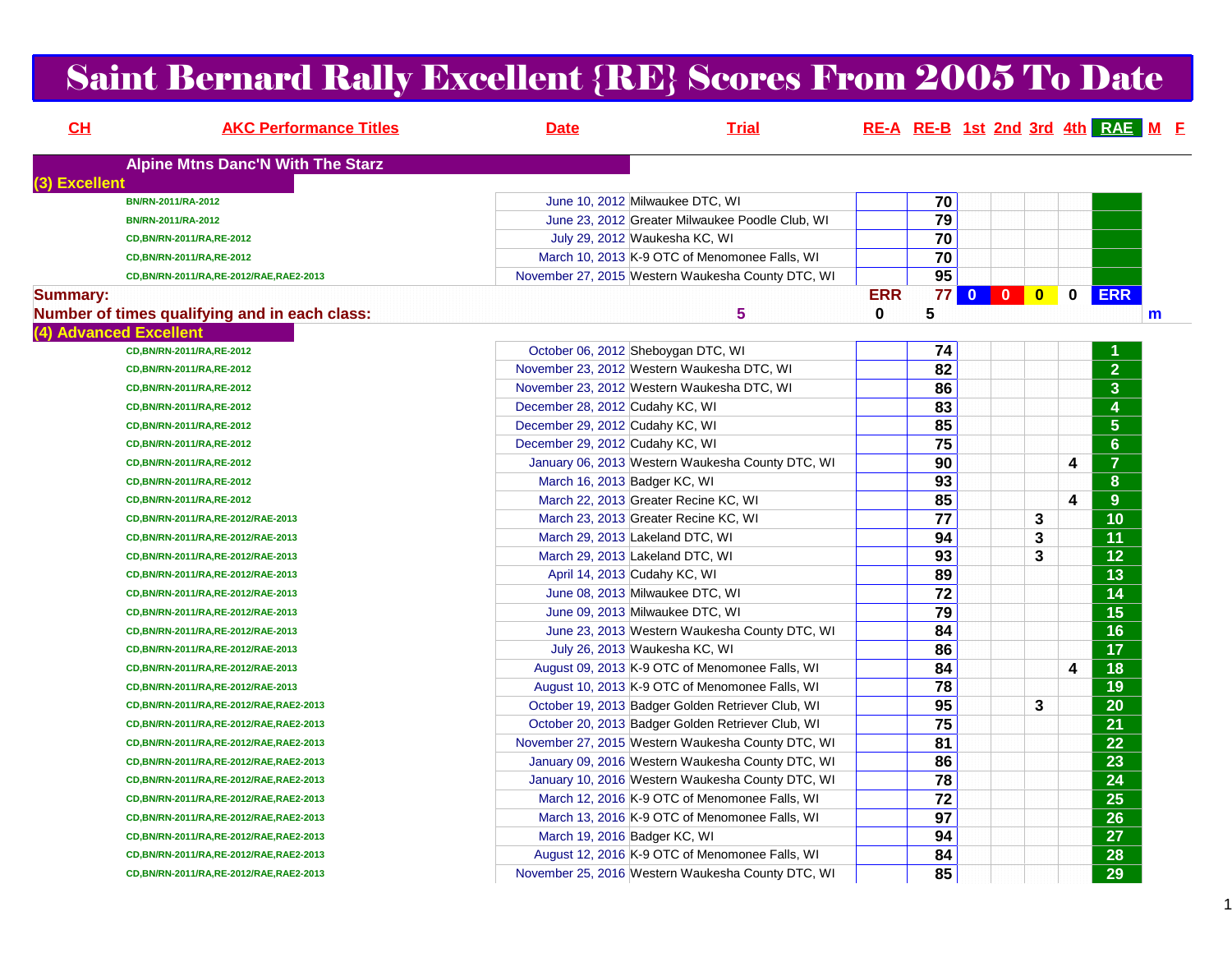| CH              | <b>AKC Performance Titles</b>                                           | <b>Date</b>                    | <b>Trial</b>                                            | RE-A RE-B 1st 2nd 3rd 4th RAE M F |                       |                         |                |                         |             |                         |             |
|-----------------|-------------------------------------------------------------------------|--------------------------------|---------------------------------------------------------|-----------------------------------|-----------------------|-------------------------|----------------|-------------------------|-------------|-------------------------|-------------|
|                 | CD,BN/RN-2011/RA,RE-2012/RAE,RAE2-2013/RAE3-2016                        |                                | November 25, 2016 Western Waukesha County DTC, WI       |                                   | 87                    |                         |                |                         |             | 30 <sup>°</sup>         |             |
|                 | CD,BN/RN-2011/RA,RE-2012/RAE,RAE2-2013/RAE3-2016                        |                                | March 11, 2017 K-9 OTC of Menomonee Falls, WI           |                                   | 79                    |                         |                |                         |             | $\overline{31}$         |             |
| <b>Summary:</b> |                                                                         |                                |                                                         | <b>ERR</b>                        | 84                    | $\bullet$               | $\bullet$      | $\overline{4}$          | 3           | 31                      |             |
|                 | Number of times qualifying and in each class:                           |                                | 31                                                      | $\bf{0}$                          | 31                    |                         |                |                         |             |                         | $\mathbf m$ |
| (3) Excellent   | <b>Blue Collar Once To Every Woman</b>                                  |                                |                                                         |                                   |                       |                         |                |                         |             |                         |             |
|                 | BN,CGC/RN,RA-2015                                                       |                                | August 05, 2016 Springfield MO DTC, OK                  |                                   | 88                    |                         | $\mathbf{2}$   |                         |             |                         |             |
|                 | BN,CGC/RN,RA-2015                                                       |                                | August 06, 2016 Springfield MO DTC, OK                  |                                   | 86                    |                         |                |                         | 4           |                         |             |
|                 | BN,CGC/RN,RA-2015/RE-2016                                               |                                | August 07, 2016 Springfield MO DTC, OK                  |                                   | 89                    | $\overline{\mathbf{1}}$ |                |                         |             |                         |             |
|                 | BN,CGC/RN,RA-2015/RE-2016                                               |                                | August 07, 2016 Springfield MO DTC, OK                  |                                   | $\overline{79}$       |                         | $\mathbf{2}$   |                         |             |                         |             |
| <b>Summary:</b> | Number of times qualifying and in each class:<br>(4) Advanced Excellent |                                | 4                                                       | <b>ERR</b><br>0                   | 86<br>4               | 1                       | $\boxed{2}$    | $\bullet$               | $\mathbf 1$ | <b>ERR</b>              | $\mathbf m$ |
|                 | BN,CGC/RN,RA-2015/RE-2016                                               |                                | December 04, 2016 Miniature American Shepherd of US, OK |                                   | 99                    |                         | $\mathbf 2$    |                         |             |                         |             |
|                 | BN,CGC/RN,RA-2015/RE-2016                                               |                                | December 04, 2016 Miniature American Shepherd of US, OK |                                   | 99                    |                         | $\mathbf{2}$   |                         |             | $\overline{2}$          |             |
|                 | CD, BN, GN, CGC/RN, RA-2015/RE-2016                                     |                                | April 01, 2017 Oklahoma City OTC, OK                    |                                   | 97                    |                         |                | 3                       |             | $\overline{\mathbf{3}}$ |             |
|                 | CD, BN, GN, CGC/RN, RA-2015/RE-2016                                     |                                | April 01, 2017 Oklahoma City OTC, OK                    |                                   | 98                    |                         |                | 3                       |             | 4                       |             |
|                 | CD, BN, GN, CGC/RN, RA-2015/RE-2016                                     |                                | April 02, 2017 Oklahoma City OTC, OK                    |                                   | 100                   | 1                       |                |                         |             | $5\phantom{a}$          |             |
|                 | CD, BN, GN, CGC/RN, RA-2015/RE-2016                                     | April 07, 2017 Tulsa DTC, OK   |                                                         |                                   | 99                    |                         |                |                         | 4           | $6\phantom{a}$          |             |
|                 | CD, BN, GN, CGC/RN, RA-2015/RE-2016                                     | April 07, 2017 Tulsa DTC, OK   |                                                         |                                   | 99                    |                         | $\mathbf{2}$   |                         |             | $\overline{7}$          |             |
|                 | CD, BN, GN, CGC/RN, RA-2015/RE-2016                                     |                                | April 22, 2017 Kay-9 DTC of Ponca City, OK              |                                   | 100                   | $\mathbf 1$             |                |                         |             | 8                       |             |
|                 | CD, BN, GN, CGC/RN, RA-2015/RE-2016                                     |                                | April 23, 2017 Kay-9 DTC of Ponca City, OK              |                                   | 99                    | 1                       |                |                         |             | 9                       |             |
|                 | CD,BN,GN,CGC/RN,RA-2015/RE-2016/RAE-2017                                | October 27, 2017 Tulsa DTC, OK |                                                         |                                   | 98                    |                         |                |                         |             | 10                      |             |
|                 | CD, BN, GN, CGC/RN, RA-2015/RE-2016/RAE-2017                            | October 27, 2017 Tulsa DTC, OK |                                                         |                                   | 98                    |                         |                |                         |             | 11                      |             |
|                 | CD,BN,GN,CGC,FDC/RN,RA-2015/RE-2016/RAE-2017                            |                                | March 31, 2018 Oklahoma City OTC, OK                    |                                   | 99                    |                         | $\mathbf{2}$   |                         |             | $\overline{12}$         |             |
|                 | CD,BN,GN,CGC,FDC/RN,RA-2015/RE-2016/RAE-2017                            |                                | March 31, 2018 Oklahoma City OTC, OK                    |                                   | 97                    |                         |                | 3                       |             | $\overline{13}$         |             |
|                 | CD,BN,GN,CGC,FDC/RN,RA-2015/RE-2016/RAE-2017                            |                                | April 01, 2018 Oklahoma City OTC, OK                    |                                   | 98                    |                         |                | 3                       |             | $\overline{14}$         |             |
|                 | CD,BN,GN,CGC,FDC/RN,RA-2015/RE-2016/RAE-2017                            | April 06, 2018 Tulsa DTC, OK   |                                                         |                                   | 94                    |                         |                |                         |             | $\overline{15}$         |             |
|                 | CD,BN,GN,CGC,FDC/RN,RA-2015/RE-2016/RAE-2017                            | April 06, 2018 Tulsa DTC, OK   |                                                         |                                   | $\overline{93}$       |                         |                |                         |             | $\overline{16}$         |             |
|                 | CD,BN,GN,CGC,FDC/RN,RA-2015/RE-2016/RAE-2017                            |                                | April 21, 2018 Kay-9 DTC of Ponca City, OK              |                                   | $\overline{97}$       | $\mathbf 1$             |                |                         |             | $\overline{17}$         |             |
|                 | CD, BN, GN, CGC, FDC/RN, RA-2015/RE-2016/RAE-2017                       |                                | April 22, 2018 Kay-9 DTC of Ponca City, OK              |                                   | 95                    | 1                       |                |                         |             | $\overline{18}$         |             |
|                 | CD,BN,GN,CGC,FDC/RN,RA-2015/RE-2016/RAE-2017/RM-2018                    |                                | September 17, 2018 SBC of America Regional, OR          |                                   | 99                    | 1                       |                |                         |             | 19                      |             |
|                 | CD,BN,GN,CGC,FDC/RN,RA-2015/RE-2016/RAE-2017/RM,RAE2-2018               |                                | September 18, 2018 SBC of America Regional, OR          |                                   | 95                    | $\mathbf 1$             |                |                         |             | 20                      |             |
|                 | CD,BN,GN,CGC,FDC/RN,RA-2015/RE-2016/RAE-2017/RM,RAE2-2018               |                                | September 20, 2018 SBC of America #80/45/14 OR          |                                   | 97                    | $\mathbf 1$             |                |                         |             | 21                      |             |
| <b>Summary:</b> | Number of times qualifying and in each class:                           |                                | 21                                                      | <b>ERR</b><br>$\mathbf 0$         | <b>98</b><br>21       | 8                       | $\overline{4}$ | $\overline{\mathbf{4}}$ | $\mathbf 1$ | 21                      | m           |
|                 | <b>Eastgates Freckeld Baroness</b>                                      |                                |                                                         |                                   |                       |                         |                |                         |             |                         |             |
| (3) Excellent   |                                                                         |                                |                                                         |                                   |                       |                         |                |                         |             |                         |             |
|                 | CD/RN-2008/RA-2010                                                      |                                | February 04, 2011 Sawnee Mt. KC of GA, GA               | 80                                |                       |                         |                |                         |             |                         |             |
|                 | CD/RN-2008/RA-2010                                                      |                                | February 05, 2011 Conyers KC of Georgia, GA             | $\overline{82}$                   |                       |                         |                |                         |             |                         |             |
| <b>Summary:</b> | Number of times qualifying and in each class:                           |                                | $\overline{2}$                                          | 81<br>$\mathbf{2}$                | <b>ERR 0 0 0</b><br>0 |                         |                |                         | $\mathbf 0$ | <b>ERR</b>              |             |
|                 | <b>Eastgates Remember The Knight</b>                                    |                                |                                                         |                                   |                       |                         |                |                         |             |                         |             |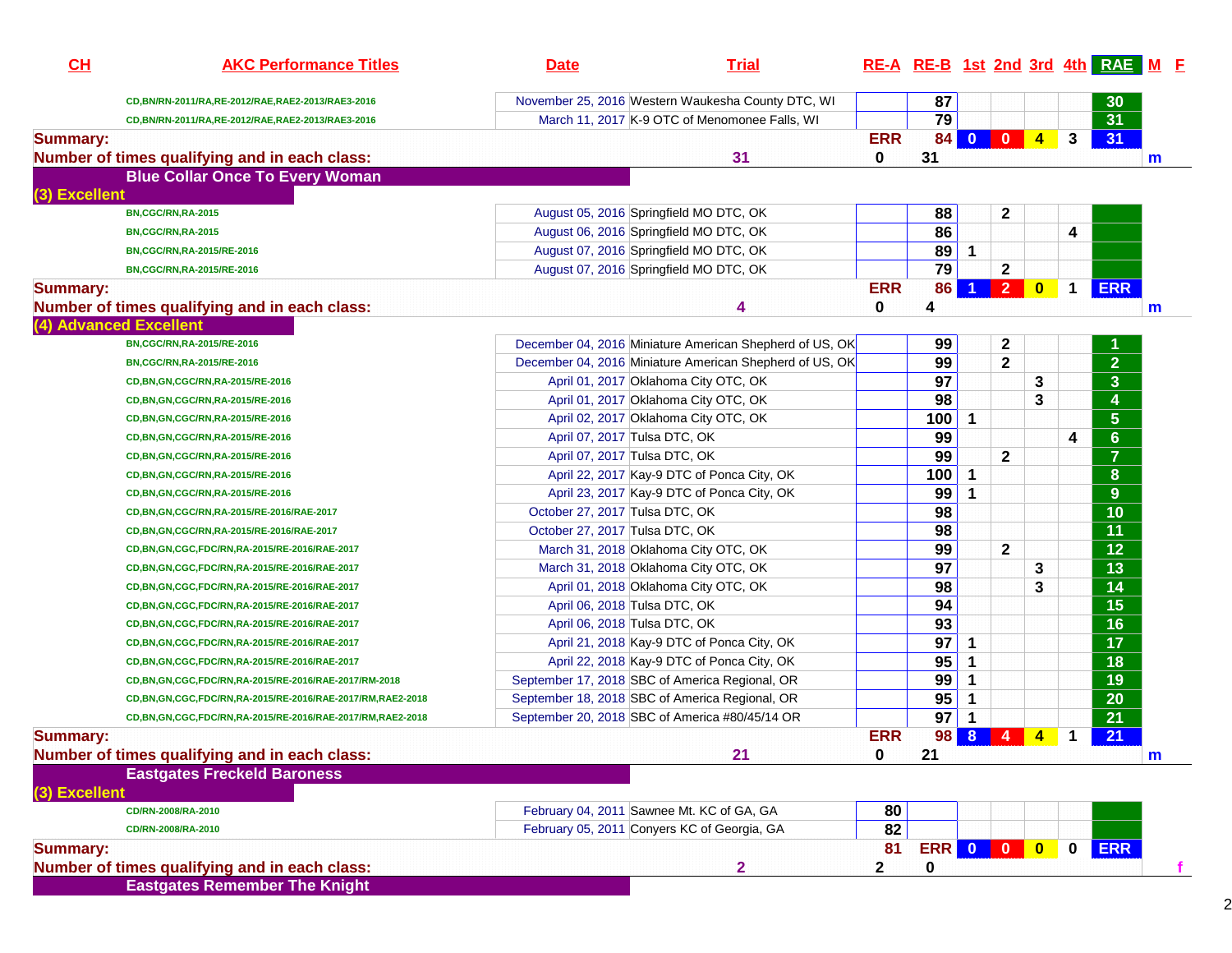| <b>Excellent</b><br>100<br>$\mathbf 2$<br>April 16, 2006 Atlanta Obedience Club, GA<br><b>CD/RN,RA-2006</b><br>89<br>July 29, 2006 Hendersonville KC, SC<br><b>CD/RN,RA-2006</b><br>93<br>August 26, 2006 Lawrenceville KC, GA<br><b>CD/RN, RA, RE-2006</b><br>92<br>August 27, 2006 Conyers KC of Georgia, GA<br><b>CD/RN, RA, RE-2006</b><br><b>ERR</b><br><b>ERR</b><br>94<br>$\mathbf{0}$<br>$\mathbf 0$<br>$\mathbf{0}$<br>$\blacktriangleleft$<br><b>Summary:</b><br>Number of times qualifying and in each class:<br>0<br>4<br>4<br>m<br><b>Echos Utmost</b><br>(3) Excellent<br>93<br>August 18, 2007 Mensona KC, CA<br>4<br>VCD2, UD, TDX/RN-2006/RA-2007<br>99<br>August 19, 2007 Mensona KC, CA<br>VCD2, UD, TDX/RN-2006/RA-2007<br>98<br>November 10, 2007 Wine Country KC, CA<br>$\blacksquare$<br>VCD2, UD, TDX/RN-2006/RA, RE-2007<br><b>ERR</b><br>97<br><b>ERR</b><br>$\overline{\mathbf{0}}$<br>$\bullet$<br>$\mathbf 1$<br><b>Summary:</b><br>3<br>Number of times qualifying and in each class:<br>3<br>0<br>(4) Advanced Excellent<br>November 25, 2007 San Joaquin KC, CA<br>92<br>$\mathbf 2$<br>VCD2, UD, TDX/RN-2006/RA, RE-2007<br><b>ERR</b><br>92<br>$\overline{1}$<br>$\mathbf{0}$<br>$\mathbf{0}$<br><b>Summary:</b><br>$\mathbf{0}$<br>Number of times qualifying and in each class:<br>0<br>1<br><b>Excaliburs Muse</b><br>(3) Excellent<br>96<br>October 02, 2015 SBC of America #77/42/11 NM<br>$\mathbf 1$<br>CD/RN-2014/RA-2015<br>83<br>October 20, 2017 SBC of America #79/44/13 PA<br>$\mathbf 1$<br>CD/RN-2014/RA-2015<br>80<br>October 11, 2019 SBC of America #81/46/15 MO<br>$\mathbf 1$<br>CD/RN-2014/RA-2015/UD/RE-2019<br>86<br>3<br><b>ERR</b><br><b>ERR</b><br>$\bullet$<br>$\mathbf 0$<br><b>Summary:</b><br>$\overline{\mathbf{0}}$<br>Number of times qualifying and in each class:<br>0<br>3<br>3<br><b>Fremonts Dinglehoofer</b><br>(3) Excellent<br>79<br>October 04, 2007 Hatboro DC, PA<br><b>RN,RA-2007</b><br>$\overline{77}$<br>October 12, 2007 Monticello New York KC, NJ<br><b>RN,RA-2007</b><br>78<br>October 13, 2007 Palisades KC, NJ<br><b>RN, RA, RE-2007</b><br>81<br>October 14, 2007 Ramapo KC, NJ<br><b>RN, RA, RE-2007</b><br>79<br><b>ERR</b><br><b>ERR</b><br>$\mathbf{0}$<br>$\mathbf 0$<br><b>Summary:</b><br>$\overline{\mathbf{0}}$<br>Number of times qualifying and in each class:<br>0<br>4<br>4<br>$\mathsf{m}$<br><b>Fremonts Very Ve Vee Dee</b><br>(3) Excellent<br>88<br>November 19, 2005 Chenango Valley KC, NY<br><b>RN,RA-2005</b><br>84<br>November 20, 2005 Del-Otse-Nango KC, NY<br><b>RN,RA-2005</b><br>92<br>June 02, 2006 Greater Philadelphia DFA, PA<br>RN, RA-2005/RE-2006<br>93<br>August 11, 2006 Penn Ridge KC, PA<br>RN, RA-2005/RE-2006<br><b>ERR</b><br><b>ERR</b><br>89<br>$\overline{\mathbf{0}}$<br>$\mathbf 0$<br>$0$ 0<br><b>Summary:</b><br>Number of times qualifying and in each class:<br>4<br>4<br>0<br>Ť.<br>(4) Advanced Excellent<br>84<br>September 03, 2006 Morris Hills DTC, NJ<br>RN, RA-2005/RE-2006 | CH | <b>AKC Performance Titles</b> | <b>Date</b> | <b>Trial</b> |  |  | RE-A RE-B 1st 2nd 3rd 4th RAE M F |
|---------------------------------------------------------------------------------------------------------------------------------------------------------------------------------------------------------------------------------------------------------------------------------------------------------------------------------------------------------------------------------------------------------------------------------------------------------------------------------------------------------------------------------------------------------------------------------------------------------------------------------------------------------------------------------------------------------------------------------------------------------------------------------------------------------------------------------------------------------------------------------------------------------------------------------------------------------------------------------------------------------------------------------------------------------------------------------------------------------------------------------------------------------------------------------------------------------------------------------------------------------------------------------------------------------------------------------------------------------------------------------------------------------------------------------------------------------------------------------------------------------------------------------------------------------------------------------------------------------------------------------------------------------------------------------------------------------------------------------------------------------------------------------------------------------------------------------------------------------------------------------------------------------------------------------------------------------------------------------------------------------------------------------------------------------------------------------------------------------------------------------------------------------------------------------------------------------------------------------------------------------------------------------------------------------------------------------------------------------------------------------------------------------------------------------------------------------------------------------------------------------------------------------------------------------------------------------------------------------------------------------------------------------------------------------------------------------------------------------------------------------------------------------------------------------------------------------------------------------------------------------------------------------------------------------------------------------------------------------------------------------------------------------|----|-------------------------------|-------------|--------------|--|--|-----------------------------------|
|                                                                                                                                                                                                                                                                                                                                                                                                                                                                                                                                                                                                                                                                                                                                                                                                                                                                                                                                                                                                                                                                                                                                                                                                                                                                                                                                                                                                                                                                                                                                                                                                                                                                                                                                                                                                                                                                                                                                                                                                                                                                                                                                                                                                                                                                                                                                                                                                                                                                                                                                                                                                                                                                                                                                                                                                                                                                                                                                                                                                                                 |    |                               |             |              |  |  |                                   |
|                                                                                                                                                                                                                                                                                                                                                                                                                                                                                                                                                                                                                                                                                                                                                                                                                                                                                                                                                                                                                                                                                                                                                                                                                                                                                                                                                                                                                                                                                                                                                                                                                                                                                                                                                                                                                                                                                                                                                                                                                                                                                                                                                                                                                                                                                                                                                                                                                                                                                                                                                                                                                                                                                                                                                                                                                                                                                                                                                                                                                                 |    |                               |             |              |  |  |                                   |
|                                                                                                                                                                                                                                                                                                                                                                                                                                                                                                                                                                                                                                                                                                                                                                                                                                                                                                                                                                                                                                                                                                                                                                                                                                                                                                                                                                                                                                                                                                                                                                                                                                                                                                                                                                                                                                                                                                                                                                                                                                                                                                                                                                                                                                                                                                                                                                                                                                                                                                                                                                                                                                                                                                                                                                                                                                                                                                                                                                                                                                 |    |                               |             |              |  |  |                                   |
|                                                                                                                                                                                                                                                                                                                                                                                                                                                                                                                                                                                                                                                                                                                                                                                                                                                                                                                                                                                                                                                                                                                                                                                                                                                                                                                                                                                                                                                                                                                                                                                                                                                                                                                                                                                                                                                                                                                                                                                                                                                                                                                                                                                                                                                                                                                                                                                                                                                                                                                                                                                                                                                                                                                                                                                                                                                                                                                                                                                                                                 |    |                               |             |              |  |  |                                   |
|                                                                                                                                                                                                                                                                                                                                                                                                                                                                                                                                                                                                                                                                                                                                                                                                                                                                                                                                                                                                                                                                                                                                                                                                                                                                                                                                                                                                                                                                                                                                                                                                                                                                                                                                                                                                                                                                                                                                                                                                                                                                                                                                                                                                                                                                                                                                                                                                                                                                                                                                                                                                                                                                                                                                                                                                                                                                                                                                                                                                                                 |    |                               |             |              |  |  |                                   |
|                                                                                                                                                                                                                                                                                                                                                                                                                                                                                                                                                                                                                                                                                                                                                                                                                                                                                                                                                                                                                                                                                                                                                                                                                                                                                                                                                                                                                                                                                                                                                                                                                                                                                                                                                                                                                                                                                                                                                                                                                                                                                                                                                                                                                                                                                                                                                                                                                                                                                                                                                                                                                                                                                                                                                                                                                                                                                                                                                                                                                                 |    |                               |             |              |  |  |                                   |
|                                                                                                                                                                                                                                                                                                                                                                                                                                                                                                                                                                                                                                                                                                                                                                                                                                                                                                                                                                                                                                                                                                                                                                                                                                                                                                                                                                                                                                                                                                                                                                                                                                                                                                                                                                                                                                                                                                                                                                                                                                                                                                                                                                                                                                                                                                                                                                                                                                                                                                                                                                                                                                                                                                                                                                                                                                                                                                                                                                                                                                 |    |                               |             |              |  |  |                                   |
|                                                                                                                                                                                                                                                                                                                                                                                                                                                                                                                                                                                                                                                                                                                                                                                                                                                                                                                                                                                                                                                                                                                                                                                                                                                                                                                                                                                                                                                                                                                                                                                                                                                                                                                                                                                                                                                                                                                                                                                                                                                                                                                                                                                                                                                                                                                                                                                                                                                                                                                                                                                                                                                                                                                                                                                                                                                                                                                                                                                                                                 |    |                               |             |              |  |  |                                   |
|                                                                                                                                                                                                                                                                                                                                                                                                                                                                                                                                                                                                                                                                                                                                                                                                                                                                                                                                                                                                                                                                                                                                                                                                                                                                                                                                                                                                                                                                                                                                                                                                                                                                                                                                                                                                                                                                                                                                                                                                                                                                                                                                                                                                                                                                                                                                                                                                                                                                                                                                                                                                                                                                                                                                                                                                                                                                                                                                                                                                                                 |    |                               |             |              |  |  |                                   |
|                                                                                                                                                                                                                                                                                                                                                                                                                                                                                                                                                                                                                                                                                                                                                                                                                                                                                                                                                                                                                                                                                                                                                                                                                                                                                                                                                                                                                                                                                                                                                                                                                                                                                                                                                                                                                                                                                                                                                                                                                                                                                                                                                                                                                                                                                                                                                                                                                                                                                                                                                                                                                                                                                                                                                                                                                                                                                                                                                                                                                                 |    |                               |             |              |  |  |                                   |
|                                                                                                                                                                                                                                                                                                                                                                                                                                                                                                                                                                                                                                                                                                                                                                                                                                                                                                                                                                                                                                                                                                                                                                                                                                                                                                                                                                                                                                                                                                                                                                                                                                                                                                                                                                                                                                                                                                                                                                                                                                                                                                                                                                                                                                                                                                                                                                                                                                                                                                                                                                                                                                                                                                                                                                                                                                                                                                                                                                                                                                 |    |                               |             |              |  |  |                                   |
|                                                                                                                                                                                                                                                                                                                                                                                                                                                                                                                                                                                                                                                                                                                                                                                                                                                                                                                                                                                                                                                                                                                                                                                                                                                                                                                                                                                                                                                                                                                                                                                                                                                                                                                                                                                                                                                                                                                                                                                                                                                                                                                                                                                                                                                                                                                                                                                                                                                                                                                                                                                                                                                                                                                                                                                                                                                                                                                                                                                                                                 |    |                               |             |              |  |  |                                   |
|                                                                                                                                                                                                                                                                                                                                                                                                                                                                                                                                                                                                                                                                                                                                                                                                                                                                                                                                                                                                                                                                                                                                                                                                                                                                                                                                                                                                                                                                                                                                                                                                                                                                                                                                                                                                                                                                                                                                                                                                                                                                                                                                                                                                                                                                                                                                                                                                                                                                                                                                                                                                                                                                                                                                                                                                                                                                                                                                                                                                                                 |    |                               |             |              |  |  |                                   |
|                                                                                                                                                                                                                                                                                                                                                                                                                                                                                                                                                                                                                                                                                                                                                                                                                                                                                                                                                                                                                                                                                                                                                                                                                                                                                                                                                                                                                                                                                                                                                                                                                                                                                                                                                                                                                                                                                                                                                                                                                                                                                                                                                                                                                                                                                                                                                                                                                                                                                                                                                                                                                                                                                                                                                                                                                                                                                                                                                                                                                                 |    |                               |             |              |  |  |                                   |
|                                                                                                                                                                                                                                                                                                                                                                                                                                                                                                                                                                                                                                                                                                                                                                                                                                                                                                                                                                                                                                                                                                                                                                                                                                                                                                                                                                                                                                                                                                                                                                                                                                                                                                                                                                                                                                                                                                                                                                                                                                                                                                                                                                                                                                                                                                                                                                                                                                                                                                                                                                                                                                                                                                                                                                                                                                                                                                                                                                                                                                 |    |                               |             |              |  |  |                                   |
|                                                                                                                                                                                                                                                                                                                                                                                                                                                                                                                                                                                                                                                                                                                                                                                                                                                                                                                                                                                                                                                                                                                                                                                                                                                                                                                                                                                                                                                                                                                                                                                                                                                                                                                                                                                                                                                                                                                                                                                                                                                                                                                                                                                                                                                                                                                                                                                                                                                                                                                                                                                                                                                                                                                                                                                                                                                                                                                                                                                                                                 |    |                               |             |              |  |  |                                   |
|                                                                                                                                                                                                                                                                                                                                                                                                                                                                                                                                                                                                                                                                                                                                                                                                                                                                                                                                                                                                                                                                                                                                                                                                                                                                                                                                                                                                                                                                                                                                                                                                                                                                                                                                                                                                                                                                                                                                                                                                                                                                                                                                                                                                                                                                                                                                                                                                                                                                                                                                                                                                                                                                                                                                                                                                                                                                                                                                                                                                                                 |    |                               |             |              |  |  |                                   |
|                                                                                                                                                                                                                                                                                                                                                                                                                                                                                                                                                                                                                                                                                                                                                                                                                                                                                                                                                                                                                                                                                                                                                                                                                                                                                                                                                                                                                                                                                                                                                                                                                                                                                                                                                                                                                                                                                                                                                                                                                                                                                                                                                                                                                                                                                                                                                                                                                                                                                                                                                                                                                                                                                                                                                                                                                                                                                                                                                                                                                                 |    |                               |             |              |  |  |                                   |
|                                                                                                                                                                                                                                                                                                                                                                                                                                                                                                                                                                                                                                                                                                                                                                                                                                                                                                                                                                                                                                                                                                                                                                                                                                                                                                                                                                                                                                                                                                                                                                                                                                                                                                                                                                                                                                                                                                                                                                                                                                                                                                                                                                                                                                                                                                                                                                                                                                                                                                                                                                                                                                                                                                                                                                                                                                                                                                                                                                                                                                 |    |                               |             |              |  |  |                                   |
|                                                                                                                                                                                                                                                                                                                                                                                                                                                                                                                                                                                                                                                                                                                                                                                                                                                                                                                                                                                                                                                                                                                                                                                                                                                                                                                                                                                                                                                                                                                                                                                                                                                                                                                                                                                                                                                                                                                                                                                                                                                                                                                                                                                                                                                                                                                                                                                                                                                                                                                                                                                                                                                                                                                                                                                                                                                                                                                                                                                                                                 |    |                               |             |              |  |  |                                   |
|                                                                                                                                                                                                                                                                                                                                                                                                                                                                                                                                                                                                                                                                                                                                                                                                                                                                                                                                                                                                                                                                                                                                                                                                                                                                                                                                                                                                                                                                                                                                                                                                                                                                                                                                                                                                                                                                                                                                                                                                                                                                                                                                                                                                                                                                                                                                                                                                                                                                                                                                                                                                                                                                                                                                                                                                                                                                                                                                                                                                                                 |    |                               |             |              |  |  |                                   |
|                                                                                                                                                                                                                                                                                                                                                                                                                                                                                                                                                                                                                                                                                                                                                                                                                                                                                                                                                                                                                                                                                                                                                                                                                                                                                                                                                                                                                                                                                                                                                                                                                                                                                                                                                                                                                                                                                                                                                                                                                                                                                                                                                                                                                                                                                                                                                                                                                                                                                                                                                                                                                                                                                                                                                                                                                                                                                                                                                                                                                                 |    |                               |             |              |  |  |                                   |
|                                                                                                                                                                                                                                                                                                                                                                                                                                                                                                                                                                                                                                                                                                                                                                                                                                                                                                                                                                                                                                                                                                                                                                                                                                                                                                                                                                                                                                                                                                                                                                                                                                                                                                                                                                                                                                                                                                                                                                                                                                                                                                                                                                                                                                                                                                                                                                                                                                                                                                                                                                                                                                                                                                                                                                                                                                                                                                                                                                                                                                 |    |                               |             |              |  |  |                                   |
|                                                                                                                                                                                                                                                                                                                                                                                                                                                                                                                                                                                                                                                                                                                                                                                                                                                                                                                                                                                                                                                                                                                                                                                                                                                                                                                                                                                                                                                                                                                                                                                                                                                                                                                                                                                                                                                                                                                                                                                                                                                                                                                                                                                                                                                                                                                                                                                                                                                                                                                                                                                                                                                                                                                                                                                                                                                                                                                                                                                                                                 |    |                               |             |              |  |  |                                   |
|                                                                                                                                                                                                                                                                                                                                                                                                                                                                                                                                                                                                                                                                                                                                                                                                                                                                                                                                                                                                                                                                                                                                                                                                                                                                                                                                                                                                                                                                                                                                                                                                                                                                                                                                                                                                                                                                                                                                                                                                                                                                                                                                                                                                                                                                                                                                                                                                                                                                                                                                                                                                                                                                                                                                                                                                                                                                                                                                                                                                                                 |    |                               |             |              |  |  |                                   |
|                                                                                                                                                                                                                                                                                                                                                                                                                                                                                                                                                                                                                                                                                                                                                                                                                                                                                                                                                                                                                                                                                                                                                                                                                                                                                                                                                                                                                                                                                                                                                                                                                                                                                                                                                                                                                                                                                                                                                                                                                                                                                                                                                                                                                                                                                                                                                                                                                                                                                                                                                                                                                                                                                                                                                                                                                                                                                                                                                                                                                                 |    |                               |             |              |  |  |                                   |
|                                                                                                                                                                                                                                                                                                                                                                                                                                                                                                                                                                                                                                                                                                                                                                                                                                                                                                                                                                                                                                                                                                                                                                                                                                                                                                                                                                                                                                                                                                                                                                                                                                                                                                                                                                                                                                                                                                                                                                                                                                                                                                                                                                                                                                                                                                                                                                                                                                                                                                                                                                                                                                                                                                                                                                                                                                                                                                                                                                                                                                 |    |                               |             |              |  |  |                                   |
|                                                                                                                                                                                                                                                                                                                                                                                                                                                                                                                                                                                                                                                                                                                                                                                                                                                                                                                                                                                                                                                                                                                                                                                                                                                                                                                                                                                                                                                                                                                                                                                                                                                                                                                                                                                                                                                                                                                                                                                                                                                                                                                                                                                                                                                                                                                                                                                                                                                                                                                                                                                                                                                                                                                                                                                                                                                                                                                                                                                                                                 |    |                               |             |              |  |  |                                   |
|                                                                                                                                                                                                                                                                                                                                                                                                                                                                                                                                                                                                                                                                                                                                                                                                                                                                                                                                                                                                                                                                                                                                                                                                                                                                                                                                                                                                                                                                                                                                                                                                                                                                                                                                                                                                                                                                                                                                                                                                                                                                                                                                                                                                                                                                                                                                                                                                                                                                                                                                                                                                                                                                                                                                                                                                                                                                                                                                                                                                                                 |    |                               |             |              |  |  |                                   |
|                                                                                                                                                                                                                                                                                                                                                                                                                                                                                                                                                                                                                                                                                                                                                                                                                                                                                                                                                                                                                                                                                                                                                                                                                                                                                                                                                                                                                                                                                                                                                                                                                                                                                                                                                                                                                                                                                                                                                                                                                                                                                                                                                                                                                                                                                                                                                                                                                                                                                                                                                                                                                                                                                                                                                                                                                                                                                                                                                                                                                                 |    |                               |             |              |  |  |                                   |
|                                                                                                                                                                                                                                                                                                                                                                                                                                                                                                                                                                                                                                                                                                                                                                                                                                                                                                                                                                                                                                                                                                                                                                                                                                                                                                                                                                                                                                                                                                                                                                                                                                                                                                                                                                                                                                                                                                                                                                                                                                                                                                                                                                                                                                                                                                                                                                                                                                                                                                                                                                                                                                                                                                                                                                                                                                                                                                                                                                                                                                 |    |                               |             |              |  |  |                                   |
|                                                                                                                                                                                                                                                                                                                                                                                                                                                                                                                                                                                                                                                                                                                                                                                                                                                                                                                                                                                                                                                                                                                                                                                                                                                                                                                                                                                                                                                                                                                                                                                                                                                                                                                                                                                                                                                                                                                                                                                                                                                                                                                                                                                                                                                                                                                                                                                                                                                                                                                                                                                                                                                                                                                                                                                                                                                                                                                                                                                                                                 |    |                               |             |              |  |  |                                   |
|                                                                                                                                                                                                                                                                                                                                                                                                                                                                                                                                                                                                                                                                                                                                                                                                                                                                                                                                                                                                                                                                                                                                                                                                                                                                                                                                                                                                                                                                                                                                                                                                                                                                                                                                                                                                                                                                                                                                                                                                                                                                                                                                                                                                                                                                                                                                                                                                                                                                                                                                                                                                                                                                                                                                                                                                                                                                                                                                                                                                                                 |    |                               |             |              |  |  |                                   |
|                                                                                                                                                                                                                                                                                                                                                                                                                                                                                                                                                                                                                                                                                                                                                                                                                                                                                                                                                                                                                                                                                                                                                                                                                                                                                                                                                                                                                                                                                                                                                                                                                                                                                                                                                                                                                                                                                                                                                                                                                                                                                                                                                                                                                                                                                                                                                                                                                                                                                                                                                                                                                                                                                                                                                                                                                                                                                                                                                                                                                                 |    |                               |             |              |  |  |                                   |
|                                                                                                                                                                                                                                                                                                                                                                                                                                                                                                                                                                                                                                                                                                                                                                                                                                                                                                                                                                                                                                                                                                                                                                                                                                                                                                                                                                                                                                                                                                                                                                                                                                                                                                                                                                                                                                                                                                                                                                                                                                                                                                                                                                                                                                                                                                                                                                                                                                                                                                                                                                                                                                                                                                                                                                                                                                                                                                                                                                                                                                 |    |                               |             |              |  |  |                                   |
|                                                                                                                                                                                                                                                                                                                                                                                                                                                                                                                                                                                                                                                                                                                                                                                                                                                                                                                                                                                                                                                                                                                                                                                                                                                                                                                                                                                                                                                                                                                                                                                                                                                                                                                                                                                                                                                                                                                                                                                                                                                                                                                                                                                                                                                                                                                                                                                                                                                                                                                                                                                                                                                                                                                                                                                                                                                                                                                                                                                                                                 |    |                               |             |              |  |  |                                   |
|                                                                                                                                                                                                                                                                                                                                                                                                                                                                                                                                                                                                                                                                                                                                                                                                                                                                                                                                                                                                                                                                                                                                                                                                                                                                                                                                                                                                                                                                                                                                                                                                                                                                                                                                                                                                                                                                                                                                                                                                                                                                                                                                                                                                                                                                                                                                                                                                                                                                                                                                                                                                                                                                                                                                                                                                                                                                                                                                                                                                                                 |    |                               |             |              |  |  |                                   |
|                                                                                                                                                                                                                                                                                                                                                                                                                                                                                                                                                                                                                                                                                                                                                                                                                                                                                                                                                                                                                                                                                                                                                                                                                                                                                                                                                                                                                                                                                                                                                                                                                                                                                                                                                                                                                                                                                                                                                                                                                                                                                                                                                                                                                                                                                                                                                                                                                                                                                                                                                                                                                                                                                                                                                                                                                                                                                                                                                                                                                                 |    |                               |             |              |  |  |                                   |
|                                                                                                                                                                                                                                                                                                                                                                                                                                                                                                                                                                                                                                                                                                                                                                                                                                                                                                                                                                                                                                                                                                                                                                                                                                                                                                                                                                                                                                                                                                                                                                                                                                                                                                                                                                                                                                                                                                                                                                                                                                                                                                                                                                                                                                                                                                                                                                                                                                                                                                                                                                                                                                                                                                                                                                                                                                                                                                                                                                                                                                 |    |                               |             |              |  |  |                                   |
|                                                                                                                                                                                                                                                                                                                                                                                                                                                                                                                                                                                                                                                                                                                                                                                                                                                                                                                                                                                                                                                                                                                                                                                                                                                                                                                                                                                                                                                                                                                                                                                                                                                                                                                                                                                                                                                                                                                                                                                                                                                                                                                                                                                                                                                                                                                                                                                                                                                                                                                                                                                                                                                                                                                                                                                                                                                                                                                                                                                                                                 |    |                               |             |              |  |  |                                   |
|                                                                                                                                                                                                                                                                                                                                                                                                                                                                                                                                                                                                                                                                                                                                                                                                                                                                                                                                                                                                                                                                                                                                                                                                                                                                                                                                                                                                                                                                                                                                                                                                                                                                                                                                                                                                                                                                                                                                                                                                                                                                                                                                                                                                                                                                                                                                                                                                                                                                                                                                                                                                                                                                                                                                                                                                                                                                                                                                                                                                                                 |    |                               |             |              |  |  |                                   |
|                                                                                                                                                                                                                                                                                                                                                                                                                                                                                                                                                                                                                                                                                                                                                                                                                                                                                                                                                                                                                                                                                                                                                                                                                                                                                                                                                                                                                                                                                                                                                                                                                                                                                                                                                                                                                                                                                                                                                                                                                                                                                                                                                                                                                                                                                                                                                                                                                                                                                                                                                                                                                                                                                                                                                                                                                                                                                                                                                                                                                                 |    |                               |             |              |  |  |                                   |
|                                                                                                                                                                                                                                                                                                                                                                                                                                                                                                                                                                                                                                                                                                                                                                                                                                                                                                                                                                                                                                                                                                                                                                                                                                                                                                                                                                                                                                                                                                                                                                                                                                                                                                                                                                                                                                                                                                                                                                                                                                                                                                                                                                                                                                                                                                                                                                                                                                                                                                                                                                                                                                                                                                                                                                                                                                                                                                                                                                                                                                 |    |                               |             |              |  |  |                                   |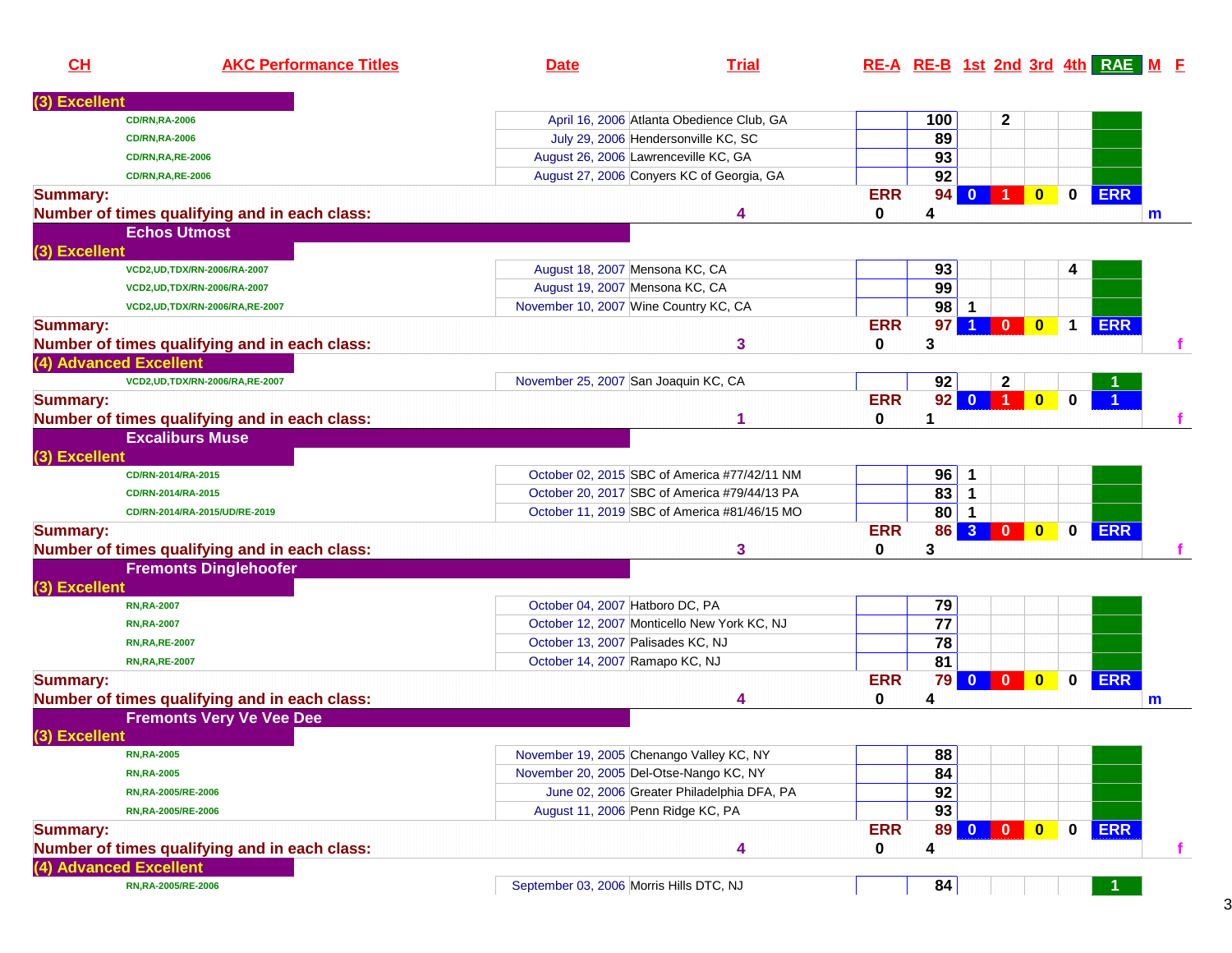| CH                     | <b>AKC Performance Titles</b>                                                     | <b>Date</b>                                    | <b>Trial</b>            | RE-A RE-B 1st 2nd 3rd 4th RAE M F |                 |              |              |              |             |                 |              |  |
|------------------------|-----------------------------------------------------------------------------------|------------------------------------------------|-------------------------|-----------------------------------|-----------------|--------------|--------------|--------------|-------------|-----------------|--------------|--|
|                        | RN, RA-2005/RE-2006                                                               | September 04, 2006 Schooleys Mountain KC, NJ   |                         |                                   | 95              |              |              |              |             | $\mathbf{2}$    |              |  |
|                        | RN, RA-2005/RE-2006                                                               | October 12, 2006 Palisades KC, NJ              |                         |                                   | 97              |              |              |              | 4           | 3 <sup>1</sup>  |              |  |
|                        | RN, RA-2005/RE-2006                                                               | October 13, 2006 Monticello New York KC, NY    |                         |                                   | 100             |              |              | 3            |             | 4               |              |  |
|                        | RN, RA-2005/RE-2006                                                               | October 14, 2006 Palisades KC, NJ              |                         |                                   | 95              |              | $\mathbf{2}$ |              |             | $5\phantom{.0}$ |              |  |
|                        | RN, RA-2005/RE-2006                                                               | October 15, 2006 Ramapo KC, NJ                 |                         |                                   | 87              |              |              |              |             | 6 <sup>°</sup>  |              |  |
|                        | RN, RA-2005/RE-2006                                                               | November 04, 2006 Back Mountain KC, PA         |                         |                                   | 95              |              |              |              |             | $\overline{7}$  |              |  |
|                        | RN,RA-2005/RE-2006                                                                | November 05, 2006 Back Mountain KC, PA         |                         |                                   | 95              |              |              |              |             | 8               |              |  |
|                        | RN,RA-2005/RE-2006                                                                | November 18, 2006 Susque Nango KC, NY          |                         |                                   | 92              |              |              |              |             | 9 <sup>°</sup>  |              |  |
|                        | RN,RA-2005/RE,RAE-2006                                                            | November 19, 2006 Chenango Valley KC, NY       |                         |                                   | $\overline{97}$ |              |              |              |             | 10              |              |  |
| <b>Summary:</b>        |                                                                                   |                                                |                         | <b>ERR</b>                        | 94              | $\mathbf{0}$ |              | 1            | 1           | 10 <sub>1</sub> |              |  |
|                        | Number of times qualifying and in each class:                                     |                                                | 10                      | 0                                 | 10              |              |              |              |             |                 |              |  |
| (3) Excellent          | 2021-CHFuzzy Bears Amore'<br>2021-CH See Performance DB For All Titles            | August 20, 2021 AKC Virtual Rally              |                         |                                   | 84              |              |              |              |             |                 |              |  |
|                        | 2021-CH See Performance DB For All Titles                                         | August 27, 2021 AKC Virtual Rally              |                         |                                   | 81              |              |              |              |             |                 |              |  |
|                        | 2021-CH See Performance DB For All Titles                                         | August 27, 2021 AKC Virtual Rally              |                         |                                   | 70              |              |              |              |             |                 |              |  |
|                        | 2021-CH See Performance DB For All Titles                                         | October 16, 2021 Souhehan KC, NH               |                         |                                   | 70              |              |              |              |             |                 |              |  |
| <b>Summary:</b>        | Number of times qualifying and in each class:                                     |                                                | 4                       | <b>ERR</b><br>0                   | 76<br>4         | $\bullet$    | $\mathbf{0}$ | $\mathbf{0}$ | 0           | <b>ERR</b>      | $\mathsf{m}$ |  |
| (4) Advanced Excellent |                                                                                   |                                                |                         |                                   |                 |              |              |              |             |                 |              |  |
|                        | 2021-CH See Performance DB For All Titles                                         | September 28, 2021 SBC of America Regional, UT |                         |                                   | 77              | 1            |              |              |             |                 |              |  |
|                        | 2021-CH See Performance DB For All Titles                                         | October 17, 2021 Souhehan KC, NH               |                         |                                   | 72              |              |              |              |             | $\overline{2}$  |              |  |
|                        | 2021-CH See Performance DB For All Titles                                         | November 27, 2021 Windham County KC, NH        |                         |                                   | 92              |              |              |              |             | 3 <sup>1</sup>  |              |  |
|                        | 2021-CH See Performance DB For All Titles                                         | November 29, 2021 Holyoke KC, NH               |                         |                                   | 81              |              |              |              |             | 4               |              |  |
|                        | 2021-CH See Performance DB For All Titles                                         | April 09, 2022 Trap Falls KC, MA               |                         |                                   | 90              |              |              |              |             | 5 <sup>1</sup>  |              |  |
|                        | 2021-CH See Performance DB For All Titles                                         | April 10, 2022 Trap Falls KC, MA               |                         |                                   | 99              |              |              |              |             | 6 <sup>°</sup>  |              |  |
| <b>Summary:</b>        | Number of times qualifying and in each class:<br><b>Howe Ranch Golden Sam-R-I</b> |                                                | 6                       | <b>ERR</b><br>0                   | 85<br>6         | 1            | $\mathbf{0}$ | $\mathbf{0}$ | 0           | 6 <sup>1</sup>  | m            |  |
| (2) Advanced           |                                                                                   |                                                |                         |                                   |                 |              |              |              |             |                 |              |  |
|                        | CD, BN, GN/RN, RA, RE-2011/RAE-2012                                               | August 16, 2013 Reno KC, NV                    |                         |                                   | 92              |              |              |              |             | 14              |              |  |
| <b>Summary:</b>        |                                                                                   |                                                |                         | <b>ERR</b>                        | 92              |              |              |              | $\mathbf 0$ | 14              |              |  |
| (3) Excellent          | Number of times qualifying and in each class:                                     |                                                |                         | 0                                 | 1               |              |              |              |             |                 | $\mathsf{m}$ |  |
|                        | <b>CD/RN,RA-2011</b>                                                              | October 30, 2011 Vancouver KC, WA              |                         | 74                                |                 |              |              |              |             |                 |              |  |
|                        | <b>CD/RN, RA-2011</b>                                                             | November 17, 2011 Umpqua KC, OR                |                         |                                   | 85              |              |              |              |             |                 |              |  |
|                        | <b>CD/RN, RA, RE-2011</b>                                                         | November 20, 2011 Rogue Valley KC, OR          |                         |                                   | $\overline{72}$ |              |              |              |             |                 |              |  |
|                        | <b>CD/RN, RA, RE-2011</b>                                                         | December 09, 2011 Willamette Toy DF, OR        |                         |                                   | 95              |              |              | 3            |             |                 |              |  |
|                        | CD, BN, GN/RN, RA, RE-2011/RAE-2012/RAE2-2014                                     | August 21, 2016 Olympic KC, WA                 |                         |                                   | 100             |              |              |              |             |                 |              |  |
| <b>Summary:</b>        |                                                                                   |                                                |                         | 74                                | 88              | $0$ 0        |              | $\mathbf 1$  | 0           | <b>ERR</b>      |              |  |
| (4) Advanced Excellent | Number of times qualifying and in each class:                                     |                                                | $\overline{\mathbf{5}}$ | 1                                 | 4               |              |              |              |             |                 | m            |  |
|                        | CD, BN/RN, RA, RE-2011                                                            | August 17, 2012 Reno KC, NV                    |                         |                                   | 85              |              |              |              |             |                 |              |  |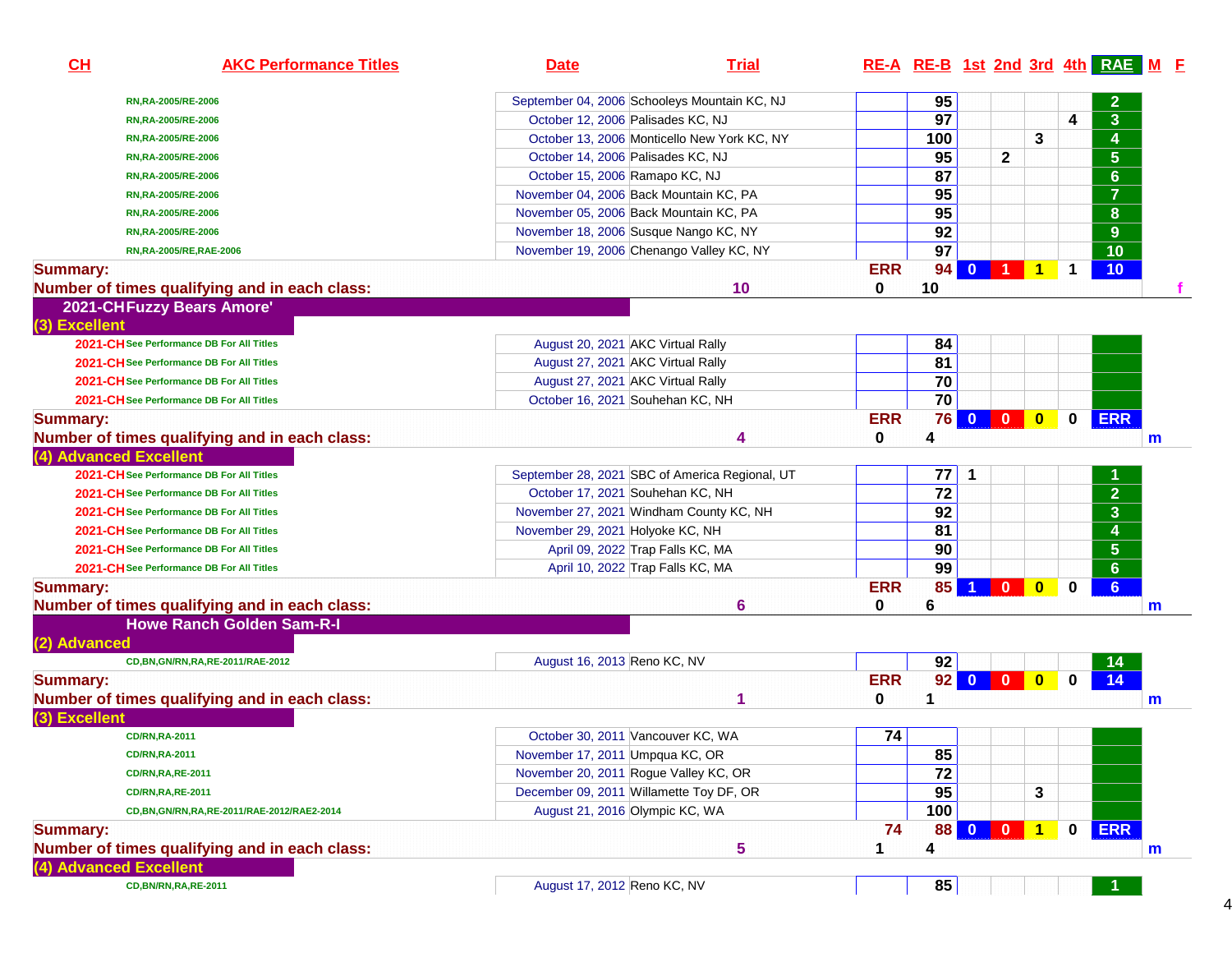| <u>н</u> | <b>AKC Performance Titles</b>                           | <b>Date</b>                                       | <b>Trial</b> | <b>RE-A RE-B 1st 2nd 3rd 4th RAE M F</b> |              |              |   |   |                  |
|----------|---------------------------------------------------------|---------------------------------------------------|--------------|------------------------------------------|--------------|--------------|---|---|------------------|
|          | CD, BN/RN, RA, RE-2011                                  | August 17, 2012 Reno KC, NV                       |              | 77                                       |              |              |   |   | $\mathbf{2}$     |
|          | CD, BN, GN/RN, RA, RE-2011                              | September 01, 2012 Longview Kelso KC, WA          |              | 70                                       |              |              |   |   | $\overline{3}$   |
|          | CD, BN, GN/RN, RA, RE-2011                              | September 29, 2012 Columbia Basin DTC, WA         |              | 77                                       |              |              |   |   | 4                |
|          | CD,BN,GN/RN,RA,RE-2011                                  | September 30, 2012 Columbia Basin DTC, WA         |              | 81                                       |              |              |   |   | $5\phantom{.0}$  |
|          | CD,BN,GN/RN,RA,RE-2011                                  | October 12, 2012 Idaho Capital City KC, ID        |              | 74                                       |              |              |   |   | $6\phantom{a}$   |
|          | CD,BN,GN/RN,RA,RE-2011                                  | October 13, 2012 Lizard Butte KC, ID              |              | 91                                       |              | $\mathbf{2}$ |   |   | $\overline{7}$   |
|          | CD,BN,GN/RN,RA,RE-2011                                  | October 14, 2012 Lizard Butte KC, ID              |              | 98                                       | $\mathbf{1}$ |              |   |   | 8                |
|          | CD, BN, GN/RN, RA, RE-2011                              | October 27, 2012 Vancouver KC, WA                 |              | 86                                       |              |              |   |   | $\boldsymbol{9}$ |
|          | CD, BN, GN/RN, RA, RE-2011/RAE-2012                     | October 28, 2012 Vancouver KC, WA                 |              | 83                                       |              |              |   |   | 10               |
|          | CD, BN, GN/RN, RA, RE-2011/RAE-2012                     | July 12, 2013 Mount Rainier WDC, WA               |              | 95                                       |              | $\mathbf{2}$ |   |   | 11               |
|          | CD, BN, GN/RN, RA, RE-2011/RAE-2012                     | July 13, 2013 Timberland Valley DFA, WA           |              | 98                                       | $\mathbf{1}$ |              |   |   | 12               |
|          | CD, BN, GN/RN, RA, RE-2011/RAE-2012                     | July 14, 2013 Timberland Valley DFA, WA           |              | 87                                       |              |              | 3 |   | 13               |
|          | CD, BN, GN/RN, RA, RE-2011/RAE-2012                     | August 16, 2013 Reno KC, NV                       |              | 92                                       |              |              |   |   | 14               |
|          | CD, BN, GN/RN, RA, RE-2011/RAE-2012                     | August 31, 2013 Longview Kelso KC, WA             |              | 87                                       |              |              |   |   | 15               |
|          | CD, BN, GN/RN, RA, RE-2011/RAE-2012                     | August 15, 2014 Reno KC, NV                       |              | 79                                       |              |              |   |   | 16               |
|          | CD, BN, GN/RN, RA, RE-2011/RAE-2012                     | August 15, 2014 Reno KC, NV                       |              | 98                                       | -1           |              |   |   | 17               |
|          | CD, BN, GN/RN, RA, RE-2011/RAE-2012                     | August 16, 2014 Reno KC, NV                       |              | 86                                       |              |              |   |   | 18               |
|          | CD, BN, GN/RN, RA, RE-2011/RAE-2012                     | November 14, 2014 Umpqua KC, OR                   |              | 77                                       |              |              |   |   | 19               |
|          | CD, BN, GN/RN, RA, RE-2011/RAE-2012/RAE2-2014           | November 15, 2014 Rogue Valley KC, OR             |              | 96                                       |              | $\mathbf{2}$ |   |   | 20               |
|          | CD, BN, GN/RN, RA, RE-2011/RAE-2012/RAE2-2014           | November 16, 2014 Rogue Valley KC, OR             |              | 79                                       |              |              |   |   | 21               |
|          | CD, BN, GN/RN, RA, RE-2011/RAE-2012/RAE2-2014           | June 24, 2016 Clackamas KC, OR                    |              | 93                                       |              | $\mathbf{2}$ |   |   | 22               |
|          | CD, BN, GN/RN, RA, RE-2011/RAE-2012/RAE2-2014           | June 25, 2016 Clackamas KC, OR                    |              | 78                                       |              |              |   |   | 23               |
|          | CD, BN, GN/RN, RA, RE-2011/RAE-2012/RAE2-2014           | June 26, 2016 Clackamas KC, OR                    |              | 91                                       |              |              | 3 |   | 24               |
|          | CD, BN, GN/RN, RA, RE-2011/RAE-2012/RAE2-2014           | July 23, 2016 Portland DOC, OR                    |              | 78                                       |              |              |   |   | 25               |
|          | CD, BN, GN/RN, RA, RE-2011/RAE-2012/RAE2-2014           | July 24, 2016 Portland KC, OR                     |              | 88                                       |              |              | 3 |   | 26               |
|          | CD, BN, GN/RN, RA, RE-2011/RAE-2012/RAE2-2014           | August 20, 2016 Olympic KC, WA                    |              | 99                                       |              |              |   |   | 27               |
|          | CD, BN, GN/RN, RA, RE-2011/RAE-2012/RAE2-2014           | September 03, 2016 Longview Kelso KC, WA          |              | 90                                       |              |              |   |   | 28               |
|          | CD, BN, GN/RN, RA, RE-2011/RAE-2012/RAE2-2014           | October 29, 2016 Vancouver KC, WA                 |              | 77                                       |              |              |   |   | 29               |
|          | CD,BN,GN/RN,RA,RE-2011/RAE-2012/RAE2-2014/RAE3-2016     | October 30, 2016 Vancouver KC, WA                 |              | 88                                       |              |              |   | 4 | 30               |
|          | CD,BN,GN/RN,RA,RE-2011/RAE-2012/RAE2-2014/RAE3-2016     | November 19, 2016 Whidbey Island KC, WA           |              | 92                                       |              |              |   |   | 31               |
|          | CD,BN,GN/RN,RA,RE-2011/RAE-2012/RAE2-2014/RAE3-2016     | November 20, 2016 Whidbey Island KC, WA           |              | 93                                       |              |              |   |   | 32               |
|          | CD,BN,GN/RN,RA,RE-2011/RAE-2012/RAE2-2014/RAE3-2016     | December 03, 2016 Willamette Toy Dog Fanciers, OR |              | 85                                       |              |              |   |   | 33               |
|          | CD,BN,GN/RN,RA,RE-2011/RAE-2012/RAE2-2014/RAE3-2016     | December 03, 2016 Greater Clark County KC, OR     |              | 94                                       |              |              |   |   | 34               |
|          | CD,BN,GN/RN,RA,RE-2011/RAE-2012/RAE2-2014/RAE3-2016     | December 04, 2016 Willamette Toy Dog Fanciers, OR |              | 85                                       |              |              |   | 4 | 35               |
|          | CD,BN,GN/RN,RA,RE-2011/RAE-2012/RAE2-2014/RAE3-2016     | December 04, 2016 Greater Clark County KC, OR     |              | 77                                       |              |              |   |   | 36               |
|          | CD,BN,GN/RN,RA,RE-2011/RAE-2012/RAE2-2014/RAE3-2016     | January 19, 2017 Tualatin KC, OR                  |              | 83                                       |              |              |   |   | 37               |
|          | CD,BN,GN/RN,RA,RE-2011/RAE-2012/RAE2-2014/RAE3-2016     | January 20, 2017 DFA or Oregon, OR                |              | 93                                       |              |              |   |   | 38               |
|          | CD,BN,GN/RN,RA,RE-2011/RAE-2012/RAE2-2014/RAE3-2016     | January 22, 2017 Tualatin KC, OR                  |              | 95                                       |              |              |   |   | 39               |
|          | CD,BN,GN/RN,RA,RE-2011/RAE-2012/RAE2-2014/RAE4-2016     | February 25, 2017 Linn County KC, OR              |              | 88                                       |              |              |   |   | 40               |
|          | CD,BN,GN/RN,RA,RE-2011/RAE-2012/RAE2-2014/RAE4-2016     | April 28, 2017 Sherwood DTC, OR                   |              | 88                                       |              |              |   |   | 41               |
|          | CD,BN,GN/RN,RA,RE-2011/RAE-2012/RAE2-2014/RAE4-2016     | April 29, 2017 Sherwood DTC, OR                   |              | 95                                       |              |              |   |   | 42               |
|          | CD, BN, GN/RN, RA, RE-2011/RAE-2012/RAE2-2014/RAE4-2016 | April 30, 2017 Sherwood DTC, OR                   |              | 88                                       |              |              |   |   | 43               |
|          | CD,BN,GN/RN,RA,RE-2011/RAE-2012/RAE2-2014/RAE4-2016     | June 23, 2017 Clackamas KC, OR                    |              | 92                                       |              |              |   |   | 44               |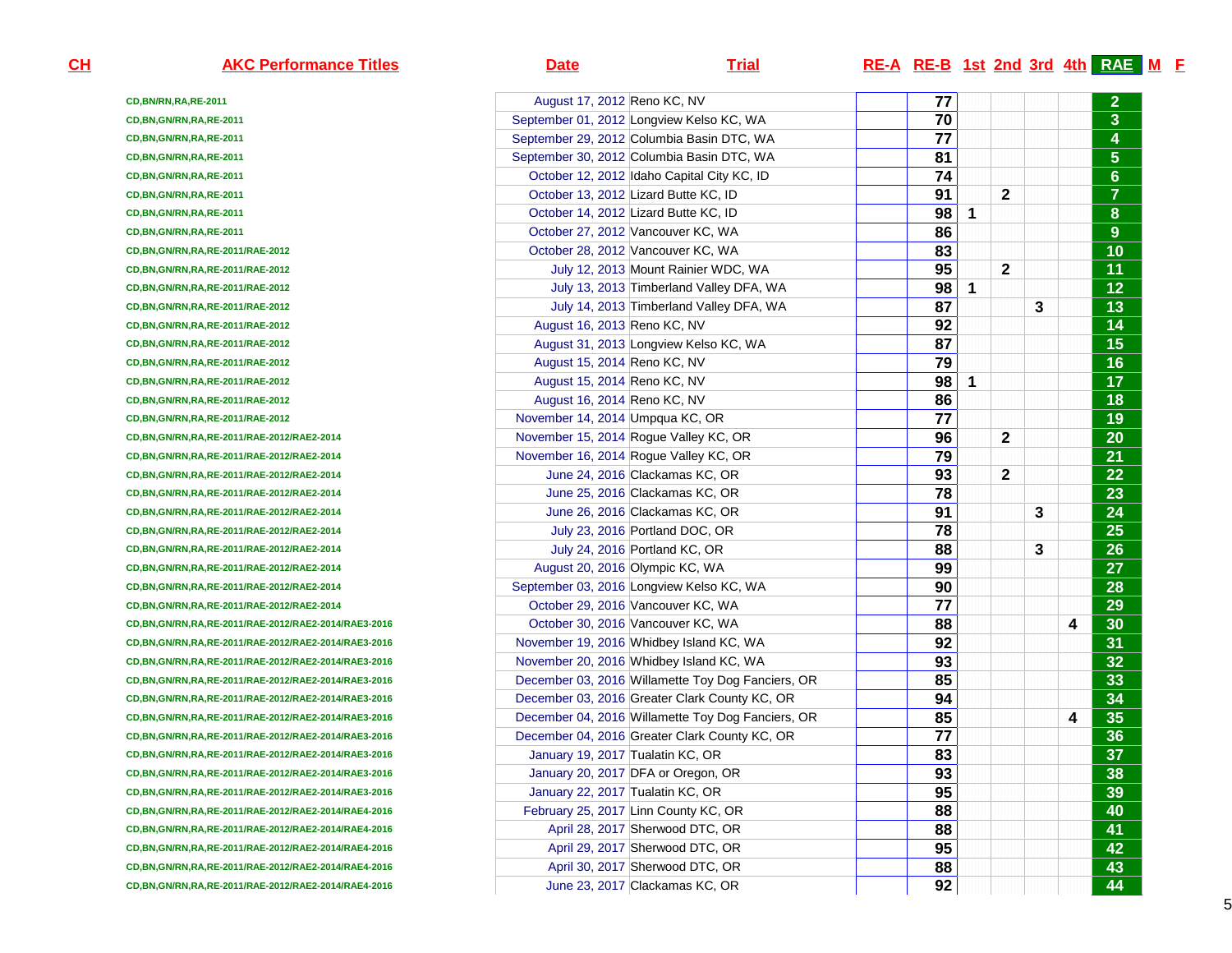| CL              | <b>AKC Performance Titles</b>                                 | <b>Date</b>                 | <b>Trial</b>                                                                     |            | RE-A RE-B 1st 2nd 3rd 4th RAE M F |                      |                                                                     |                         |              |                         |   |
|-----------------|---------------------------------------------------------------|-----------------------------|----------------------------------------------------------------------------------|------------|-----------------------------------|----------------------|---------------------------------------------------------------------|-------------------------|--------------|-------------------------|---|
|                 | CD, BN, GN/RN, RA, RE-2011/RAE-2012/RAE2-2014/RAE4-2016       |                             | June 24, 2017 Clackamas KC, OR                                                   |            | 90                                |                      | 2                                                                   |                         |              | 45                      |   |
|                 | CD,BN,GN/RN,RA,RE-2011/RAE-2012/RAE2-2014/RAE4-2016           |                             | June 25, 2017 Clackamas KC, OR                                                   |            | 85                                |                      |                                                                     |                         |              | 46                      |   |
|                 | CD, BN, GN/RN, RA, RE-2011/RAE-2012/RAE2-2014/RAE4-2016       |                             | July 22, 2017 Portland DOC, OR                                                   |            | $\overline{93}$                   |                      |                                                                     | 3                       |              | 47                      |   |
|                 | CD,BN,GN/RN,RA,RE-2011/RAE-2012/RAE2-2014/RAE4-2016           |                             | July 23, 2017 Portland KC, OR                                                    |            | 86                                |                      |                                                                     |                         |              | 48                      |   |
|                 | CD, BN, GN/RN, RA, RE-2011/RAE-2012/RAE2-2014/RAE4-2016       |                             | August 19, 2017 Olympic KC, WA                                                   |            | 96                                |                      |                                                                     |                         |              | 49                      |   |
|                 | CD,BN,GN/RN,RA,RE-2011/RAE-2012/RAE2-2014/RAE4-2016/RAE5-2017 |                             | August 20, 2017 Olympic KC, WA                                                   |            | 92                                |                      |                                                                     |                         |              | 50                      |   |
| <b>Summary:</b> |                                                               |                             |                                                                                  | <b>ERR</b> | 87                                | $\mathbf{3}$         | 5                                                                   | 4                       | $\mathbf{2}$ | 50                      |   |
|                 | Number of times qualifying and in each class:                 |                             | 50                                                                               | 0          | 50                                |                      |                                                                     |                         |              |                         | m |
|                 | I Like Ike                                                    |                             |                                                                                  |            |                                   |                      |                                                                     |                         |              |                         |   |
| (3) Excellent   |                                                               |                             |                                                                                  |            |                                   |                      |                                                                     |                         |              |                         |   |
|                 | <b>CD/RN, RA-2006</b>                                         |                             | December 03, 2006 Queen City DTC, OH<br>February 10, 2007 Central Indiana KC, IN |            | 94<br>89                          |                      |                                                                     |                         |              |                         |   |
|                 | <b>CD/RN,RA-2006</b>                                          |                             | March 10, 2007 Queen City DTC, OH                                                |            | 90                                |                      |                                                                     |                         |              |                         |   |
|                 | CD/RN, RA-2006/RE-2007                                        |                             |                                                                                  | <b>ERR</b> | 91                                |                      | $0$ 0                                                               | $\bullet$               |              | <b>ERR</b>              |   |
| <b>Summary:</b> |                                                               |                             |                                                                                  |            | 3                                 |                      |                                                                     |                         | 0            |                         |   |
|                 | Number of times qualifying and in each class:                 |                             | 3                                                                                | 0          |                                   |                      |                                                                     |                         |              |                         | m |
|                 | (4) Advanced Excellent                                        |                             |                                                                                  |            |                                   |                      |                                                                     |                         |              |                         |   |
|                 | CD/RN, RA-2006/RE-2007                                        |                             | September 28, 2007 SBC of America #69/34/3 OH                                    |            |                                   | $93$ 1               |                                                                     |                         |              |                         |   |
| <b>Summary:</b> |                                                               |                             |                                                                                  | <b>ERR</b> | 93                                | $\blacktriangleleft$ | $\mathbf{0}$                                                        | $\bullet$               | $\bf{0}$     |                         |   |
|                 | Number of times qualifying and in each class:                 |                             | 1                                                                                | $\bf{0}$   |                                   |                      |                                                                     |                         |              |                         | m |
| (3) Excellent   | <b>Ikes Legacy Hector</b>                                     |                             |                                                                                  |            |                                   |                      |                                                                     |                         |              |                         |   |
|                 | BN/RN-2013/RA-2014                                            |                             | May 24, 2014 GSD Club of Greater Cincinnati, OH                                  |            | 96                                |                      |                                                                     |                         |              |                         |   |
|                 | BN/RN-2013/RA-2014                                            |                             | May 25, 2014 Cincinnati KC, OH                                                   |            | $\overline{72}$                   |                      |                                                                     |                         |              |                         |   |
|                 | BN/RN-2013/RA,RE-2014                                         |                             | June 07, 2014 Clermont Count KC, IN                                              |            | 86                                |                      |                                                                     |                         |              |                         |   |
| <b>Summary:</b> |                                                               |                             |                                                                                  | <b>ERR</b> | 85 <sup>1</sup>                   |                      | $\begin{array}{ c c c c c }\n\hline\n0 & 0 & \\\hline\n\end{array}$ | $\bullet$               | 0            | <b>ERR</b>              |   |
|                 | Number of times qualifying and in each class:                 |                             | 3                                                                                | $\bf{0}$   | 3                                 |                      |                                                                     |                         |              |                         | m |
|                 | (4) Advanced Excellent                                        |                             |                                                                                  |            |                                   |                      |                                                                     |                         |              |                         |   |
|                 | CD, BN, PCD/RN-2013/RA, RE-2014                               |                             | October 03, 2014 Hamilton DTC, IN                                                |            | 88                                |                      |                                                                     |                         |              |                         |   |
|                 | CD, BN, PCD/RN-2013/RA, RE-2014                               |                             | November 15, 2014 GSD of Greater Cincinnati, OH                                  |            | 76                                |                      |                                                                     |                         |              | $\overline{2}$          |   |
|                 | CD, BN, PCD/RN-2013/RA, RE-2014                               |                             | February 15, 2015 Hamilton DTC, IN                                               |            | 87                                |                      |                                                                     |                         |              | $\overline{3}$          |   |
|                 | CD, BN, PCD/RN-2013/RA, RE-2014                               |                             | August 15, 2015 Queen City DTC, OH                                               |            | 91                                |                      |                                                                     |                         |              | $\overline{\mathbf{4}}$ |   |
|                 | CD, BN, PCD/RN-2013/RA, RE-2014                               |                             | August 16, 2015 Queen City DTC, OH                                               |            | 80                                |                      |                                                                     |                         |              | $5\phantom{.}$          |   |
|                 | CD, BN, PCD/RN-2013/RA, RE-2014                               |                             | October 18, 2015 Dayton DTC, OH                                                  |            | 94                                |                      | $\mathbf 2$                                                         |                         |              | $6\phantom{a}$          |   |
|                 | CD, BN, PCD/RN-2013/RA, RE-2014                               |                             | November 28, 2015 Queen City DTC, OH                                             |            | 91                                |                      |                                                                     |                         |              | $\overline{7}$          |   |
|                 | CD, BN, PCD/RN-2013/RA, RE-2014                               |                             | November 29, 2015 Queen City DTC, OH                                             |            | $\overline{87}$                   |                      |                                                                     |                         |              | 8                       |   |
|                 | CD, BN, PCD/RN-2013/RA, RE-2014                               |                             | February 21, 2016 Hamilton DTC, IN                                               |            | 95                                |                      |                                                                     |                         |              | 9                       |   |
| <b>Summary:</b> |                                                               |                             |                                                                                  | <b>ERR</b> | 88                                | $\mathbf{0}$         | $\blacksquare$                                                      | $\overline{\mathbf{0}}$ | $\bf{0}$     | 9                       |   |
|                 | Number of times qualifying and in each class:                 |                             | 9                                                                                | 0          | 9                                 |                      |                                                                     |                         |              |                         | m |
|                 | <b>Jamelles Porsche Is Going Places</b>                       |                             |                                                                                  |            |                                   |                      |                                                                     |                         |              |                         |   |
| (3) Excellent   |                                                               |                             |                                                                                  |            |                                   |                      |                                                                     |                         |              |                         |   |
|                 | RN-2012/RA-2013                                               |                             | April 26, 2013 SBC of Pacific Coast, CA                                          |            | 78                                |                      |                                                                     |                         |              |                         |   |
|                 | RN-2012/RA-2013                                               | August 16, 2013 Reno KC, NV |                                                                                  |            | 82                                |                      |                                                                     | 3                       |              |                         |   |
|                 | RN-2012/RA, RE-2013                                           |                             | September 14, 2013 Santa Maris San Luis Bay GSD, CA                              |            | 81                                |                      | $\mathbf 2$                                                         |                         |              |                         |   |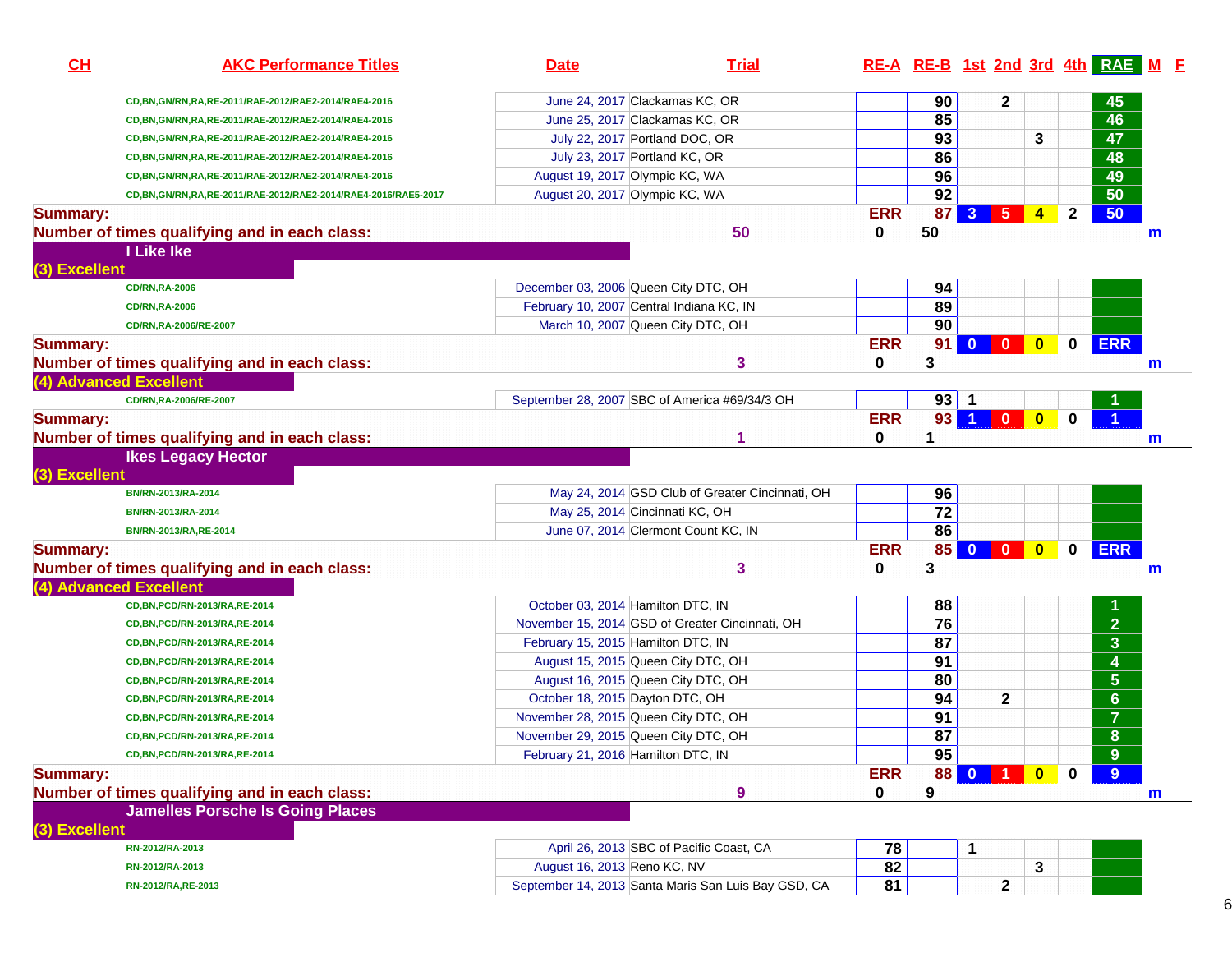| CH                     | <b>AKC Performance Titles</b>                 | <b>Date</b>                            | <b>Trial</b>                                     |              |                 |                      |                                                    |             | RE-A RE-B 1st 2nd 3rd 4th RAE M F |              |
|------------------------|-----------------------------------------------|----------------------------------------|--------------------------------------------------|--------------|-----------------|----------------------|----------------------------------------------------|-------------|-----------------------------------|--------------|
| <b>Summary:</b>        |                                               |                                        |                                                  | 80           |                 | ERR 1 1 1            |                                                    | $\mathbf 0$ | <b>ERR</b>                        |              |
|                        | Number of times qualifying and in each class: |                                        | 3                                                | 3            | 0               |                      |                                                    |             |                                   |              |
|                        | <b>James P Sullivan</b>                       |                                        |                                                  |              |                 |                      |                                                    |             |                                   |              |
| (3) Excellent          |                                               |                                        |                                                  |              |                 |                      |                                                    |             |                                   |              |
|                        | See Performance DB For All Titles             | November 19, 2021 AKC Virtual Rally    |                                                  |              | 92              |                      |                                                    |             |                                   |              |
|                        | See Performance DB For All Titles             | November 19, 2021 AKC Virtual Rally    |                                                  |              | $\overline{71}$ |                      |                                                    |             |                                   |              |
|                        | See Performance DB For All Titles             | November 26, 2021 South Windsor KC, NH |                                                  |              | 80              |                      |                                                    |             |                                   |              |
| <b>Summary:</b>        |                                               |                                        |                                                  | <b>ERR</b>   | 81              | $\mathbf{0}$         |                                                    | $\mathbf 0$ | <b>ERR</b>                        |              |
|                        | Number of times qualifying and in each class: |                                        | 3                                                | 0            | 3               |                      |                                                    |             |                                   | $\mathsf{m}$ |
| (4) Advanced Excellent |                                               |                                        |                                                  |              |                 |                      |                                                    |             |                                   |              |
|                        | See Performance DB For All Titles             | November 29, 2021 Holyoke KC, NH       |                                                  |              | 93              |                      |                                                    |             |                                   |              |
|                        | See Performance DB For All Titles             | December 11, 2021 Eastern DC, NH       |                                                  |              | $\overline{92}$ |                      |                                                    |             | $\overline{2}$                    |              |
|                        | See Performance DB For All Titles             | April 10, 2022 Trap Falls KC, MA       |                                                  |              | 83              |                      |                                                    |             | $\overline{\mathbf{3}}$           |              |
|                        | See Performance DB For All Titles             | April 10, 2022 Trap Falls KC, MA       |                                                  |              | 93              |                      |                                                    |             | 4                                 |              |
| <b>Summary:</b>        |                                               |                                        |                                                  | <b>ERR</b>   | 90              | $\bf{0}$             | $\mathbf{0}$<br>$\mathbf{0}$                       | 0           | 4                                 |              |
|                        | Number of times qualifying and in each class: |                                        | 4                                                | $\mathbf{0}$ | 4               |                      |                                                    |             |                                   | m            |
|                        | 2011-CHKashis Captain Jack                    |                                        |                                                  |              |                 |                      |                                                    |             |                                   |              |
| (3) Excellent          |                                               |                                        |                                                  |              |                 |                      |                                                    |             |                                   |              |
|                        | 2011-CHBN,RN-2011/RA-2012                     | March 22, 2013 CDTC of Flint, MI       |                                                  |              | 90              |                      |                                                    |             |                                   |              |
|                        | 2011-CHBN,RN-2011/RA-2012                     | April 05, 2013 Saginaw Valley KC, MI   |                                                  |              | 90              |                      |                                                    | 4           |                                   |              |
|                        | 2011-CHBN,RN-2011/RA-2012                     |                                        | April 26, 2013 Progressive DTC of Wayne Co., MI  |              | 75              |                      |                                                    |             |                                   |              |
| <b>Summary:</b>        |                                               |                                        |                                                  | <b>ERR</b>   | 85              | $\bullet$            | $\bullet$<br>$\bullet$                             | $\mathbf 1$ | <b>ERR</b>                        |              |
|                        | Number of times qualifying and in each class: |                                        | 3                                                | 0            | 3               |                      |                                                    |             |                                   | $\mathsf{m}$ |
| (4) Advanced Excellent |                                               |                                        |                                                  |              |                 |                      |                                                    |             |                                   |              |
|                        | 2011-CHBN,RN-2011/RA-2012                     | June 23, 2013 Macomb KC, MI            |                                                  |              | 83              |                      |                                                    |             |                                   |              |
|                        | 2011-CHBN,RN-2011/RA-2012                     | August 03, 2013 Jaxon KC, MI           |                                                  |              | 74              | $\mathbf{1}$         |                                                    |             | $\overline{2}$                    |              |
|                        | 2011-CHBN,RN-2011/RA-2012                     |                                        | August 10, 2013 OTC of Greater Lansing, MI       |              | $\overline{78}$ |                      |                                                    |             | $\overline{\mathbf{3}}$           |              |
| <b>Summary:</b>        |                                               |                                        |                                                  | <b>ERR</b>   | 78              | $\blacktriangleleft$ | $\overline{\mathbf{0}}$<br>$\overline{\mathbf{0}}$ | $\bf{0}$    | $\overline{3}$                    |              |
|                        | Number of times qualifying and in each class: |                                        | 3                                                | $\bf{0}$     | 3               |                      |                                                    |             |                                   | m            |
|                        | <b>Kings Mills Jazzabelle</b>                 |                                        |                                                  |              |                 |                      |                                                    |             |                                   |              |
| (3) Excellent          |                                               |                                        |                                                  |              |                 |                      |                                                    |             |                                   |              |
|                        | <b>RN,RA-2012</b>                             | December 28, 2012 Cudahy KC, WI        |                                                  |              | 90              |                      |                                                    |             |                                   |              |
|                        | <b>RN, RA-2012</b>                            | December 29, 2012 Cudahy KC, WI        |                                                  |              | $\overline{71}$ |                      |                                                    |             |                                   |              |
|                        | <b>BN/RN, RA, RE-2012</b>                     | December 29, 2012 Cudahy KC, WI        |                                                  |              | $\overline{71}$ |                      |                                                    |             |                                   |              |
|                        | CD, BN/RN, RA, RE-2012                        |                                        | January 06, 2013 Western Waukesha County DTC, WI |              | 80              |                      |                                                    |             |                                   |              |
|                        | <b>CD,BN/RN,RA,RE-2012</b>                    |                                        | August 10, 2013 K-9 OTC of Menomonee Falls, WI   |              | $\bf 70$        |                      |                                                    |             |                                   |              |
|                        | CD, BN/RN, RA, RE-2012/RAE-2013/RAE2-2016     | December 31, 2016 Cudahy KC, WI        |                                                  |              | 88              |                      |                                                    | 4           | $\overline{21}$                   |              |
| <b>Summary:</b>        |                                               |                                        |                                                  | <b>ERR</b>   | <b>78</b>       | $\mathbf{0}$         | $\mathbf{0}$<br>$\mathbf{0}$                       | $\mathbf 1$ | 21                                |              |
|                        | Number of times qualifying and in each class: |                                        | $6\phantom{1}6$                                  | 0            | 6               |                      |                                                    |             |                                   | f            |
| (4) Advanced Excellent |                                               |                                        |                                                  |              |                 |                      |                                                    |             |                                   |              |
|                        | CD, BN/RN, RA, RE-2012                        |                                        | March 09, 2013 K-9 OTC of Menomonee Falls, WI    |              | 85              |                      | 3                                                  |             |                                   |              |
|                        | CD, BN/RN, RA, RE-2012                        | April 14, 2013 Cudahy KC, WI           |                                                  |              | 95              |                      |                                                    | 4           | $\overline{2}$                    |              |
|                        | CD, BN/RN, RA, RE-2012                        | April 14, 2013 Cudahy KC, WI           |                                                  |              | 82              |                      | $\mathbf{2}$                                       |             | 3 <sup>2</sup>                    |              |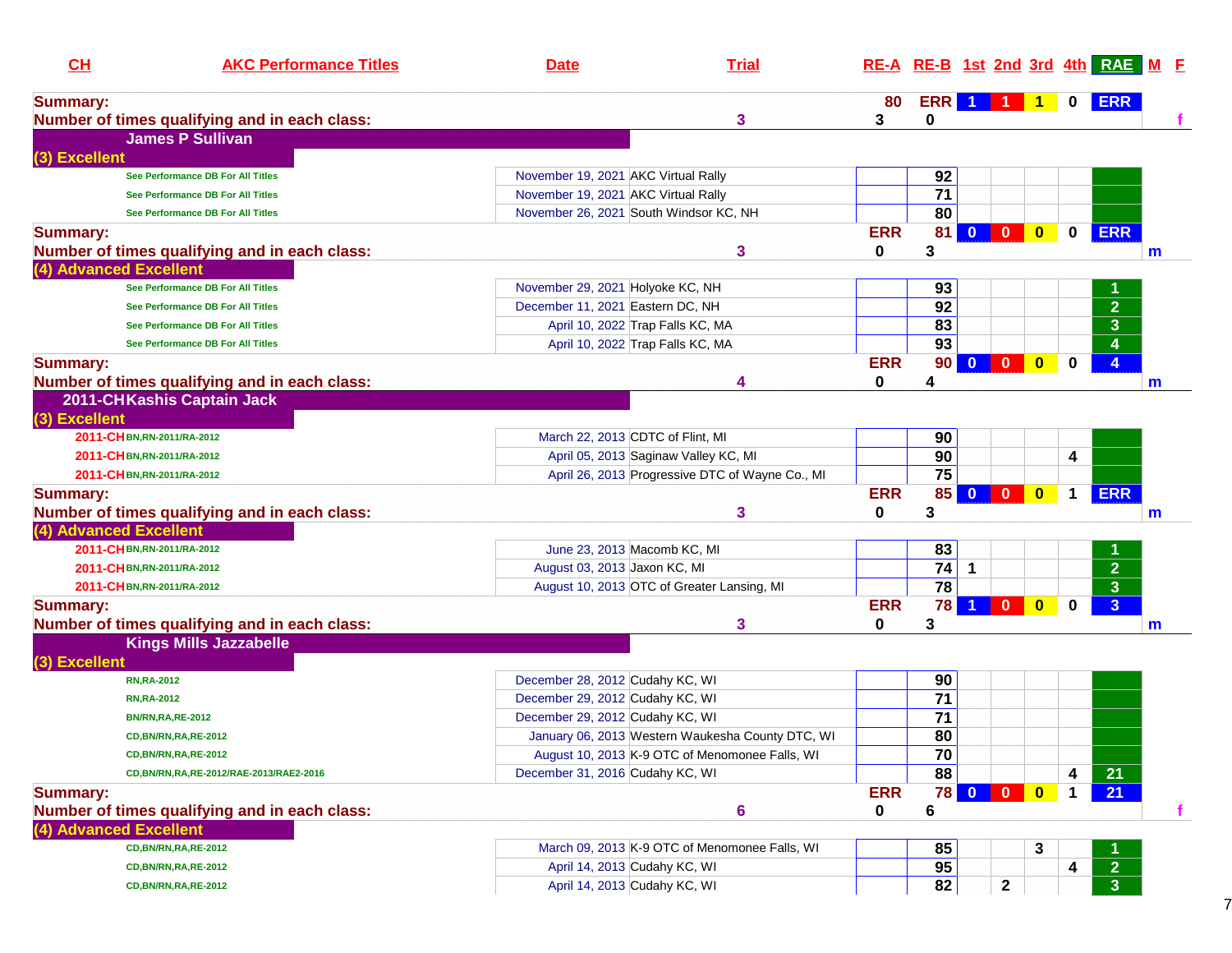| CL              | <b>AKC Performance Titles</b>                    | <b>Date</b>                             | <b>Trial</b>                                      |                 |                 |                |              |                |   | RE-A RE-B 1st 2nd 3rd 4th RAE M F |
|-----------------|--------------------------------------------------|-----------------------------------------|---------------------------------------------------|-----------------|-----------------|----------------|--------------|----------------|---|-----------------------------------|
|                 | CD,BN/RN,RA,RE-2012                              |                                         | June 08, 2013 Milwaukee DTC, WI                   |                 | 72              |                |              |                | 4 |                                   |
|                 | CD,BN/RN,RA,RE-2012                              |                                         | June 09, 2013 Milwaukee DTC, WI                   |                 | 84              |                |              |                |   | 5 <sup>5</sup>                    |
|                 | CD,BN/RN,RA,RE-2012                              |                                         | June 23, 2013 Western Waukesha County DTC, WI     |                 | 82              |                |              |                |   | $6\phantom{a}$                    |
|                 | CD,BN/RN,RA,RE-2012                              |                                         | July 26, 2013 Waukesha KC, WI                     |                 | 75              |                |              |                |   | $\overline{7}$                    |
|                 | CD,BN/RN,RA,RE-2012                              |                                         | October 19, 2013 Badger Golden Retriever Club, WI |                 | $\overline{81}$ |                |              |                |   | 8                                 |
|                 | CD,BN/RN,RA,RE-2012                              |                                         | November 29, 2013 Western Waukesha County DTC, WI |                 | 89              |                |              |                |   | 9 <sup>°</sup>                    |
|                 | CD, BN/RN, RA, RE-2012/RAE-2013                  |                                         | November 29, 2013 Western Waukesha County DTC, WI |                 | 95              |                |              |                | 4 | 10                                |
|                 | CD, BN/RN, RA, RE-2012/RAE-2013                  | December 29, 2013 Cudahy KC, WI         |                                                   |                 | $\overline{81}$ |                | $\mathbf{2}$ |                |   | $\overline{11}$                   |
|                 | CD, BN/RN, RA, RE-2012/RAE-2013                  |                                         | March 12, 2016 K-9 OTC of Menomonee Falls, WI     |                 | 83              |                |              |                |   | 13                                |
|                 | CD, BN/RN, RA, RE-2012/RAE-2013                  |                                         | March 13, 2016 K-9 OTC of Menomonee Falls, WI     |                 | 95              |                |              |                |   | 14                                |
|                 | CD, BN/RN, RA, RE-2012/RAE-2013                  |                                         | November 25, 2016 Western Waukesha County DTC, WI |                 | 84              |                |              |                |   | $\overline{17}$                   |
|                 | CD, BN/RN, RA, RE-2012/RAE-2013                  |                                         | November 25, 2016 Western Waukesha County DTC, WI |                 | 94              |                |              |                |   | 18                                |
|                 | CD, BN/RN, RA, RE-2012/RAE-2013                  | December 03, 2016 Badger KC, WI         |                                                   |                 | 97              | 1              |              |                |   | $\overline{19}$                   |
|                 | CD, BN/RN, RA, RE-2012/RAE-2013/RAE2-2016        | December 17, 2016 Oshkosh KC, WI        |                                                   |                 | 100             | $\mathbf 1$    |              |                |   | $\overline{20}$                   |
|                 | CD, BN/RN, RA, RE-2012/RAE-2013/RAE2-2016        |                                         | March 11, 2017 K-9 OTC of Memomonee Falls, WI     |                 | 86              |                |              |                |   | $\overline{21}$                   |
|                 | CD, BN/RN, RA, RE-2012/RAE-2013/RAE2-2016        |                                         | March 12, 2017 K-9 OTC of Memomonee Falls, WI     |                 | 95              |                |              |                |   | $\overline{22}$                   |
|                 | CD, BN/RN, RA, RE-2012/RAE-2013/RAE2-2016        |                                         | May 20, 2017 Oshkosh KC, WI                       |                 | 98              |                | $\mathbf{2}$ |                |   | 23                                |
|                 | CD, BN/RN, RA, RE-2012/RAE-2013/RAE2-2016        |                                         | May 21, 2017 Oshkosh KC, WI                       |                 | 95              |                |              |                |   | $\overline{24}$                   |
|                 | CD, BN/RN, RA, RE-2012/RAE-2013/RAE2-2016        |                                         | June 11, 2017 Milwaukee DTC, WI                   |                 | 89              |                |              |                | 4 | $\overline{25}$                   |
|                 | CD, BN/RN, RA, RE-2012/RAE-2013/RAE2-2016        |                                         | June 30, 2017 Kettle Moraine KC, WI               |                 | 96              |                | $\mathbf{2}$ |                |   | $\overline{26}$                   |
|                 | CD, BN/RN, RA, RE-2012/RAE-2013/RAE2-2016        |                                         | July 28, 2017 Waukesha KC, WI                     |                 | 98              |                |              | 3              |   | $\overline{27}$                   |
|                 | CD, BN/RN, RA, RE-2012/RAE-2013/RAE2-2016        |                                         | August 18, 2017 K-9 OTC of Menomone Falls, WI     |                 | 98              |                |              |                | 4 | $\overline{28}$                   |
|                 | CD, BN/RN, RA, RE-2012/RAE-2013/RAE2-2016        |                                         | August 19, 2017 K-9 OTC of Menomone Falls, WI     |                 | 97              |                |              |                | 4 | $\overline{29}$                   |
|                 | CD,BN/RN,RA,RE-2012/RAE-2013/RAE2-2016/RAE3-2017 |                                         | August 19, 2017 K-9 OTC of Menomone Falls, WI     |                 | 94              |                |              |                |   | 30                                |
|                 | CD,BN/RN,RA,RE-2012/RAE-2013/RAE2-2016/RAE3-2017 |                                         | November 24, 2017 Western Waukesha County DTC, WI |                 | 96              | $\mathbf 1$    |              |                |   | $\overline{31}$                   |
|                 | CD,BN/RN,RA,RE-2012/RAE-2013/RAE2-2016/RAE3-2017 |                                         | November 24, 2017 Western Waukesha County DTC, WI |                 | 82              |                |              |                |   | $\overline{32}$                   |
| <b>Summary:</b> |                                                  |                                         |                                                   | <b>ERR</b>      | 90 <sub>1</sub> | 3 <sup>2</sup> | O            | 2 <sub>2</sub> | 6 | 32 <sub>2</sub>                   |
|                 | Number of times qualifying and in each class:    |                                         | 29                                                | 0               | 29              |                |              |                |   |                                   |
| (3) Excellent   | <b>Lil' Jons Fremonts Finola</b>                 |                                         |                                                   |                 |                 |                |              |                |   |                                   |
|                 | <b>CD/RN,RA-2005</b>                             |                                         | October 21, 2005 SBC of America #67/32/1 PA       |                 | 88              | $\mathbf 1$    |              |                |   |                                   |
|                 | <b>CD/RN,RA-2005</b>                             |                                         | November 17, 2005 Central New York KC, NY         |                 | 95              |                |              |                |   |                                   |
|                 | <b>CD/RN, RA, RE-2005</b>                        |                                         | November 18, 2005 Susque Nango KC, NY             |                 | $\overline{79}$ |                |              |                |   |                                   |
| <b>Summary:</b> | Number of times qualifying and in each class:    |                                         | 3                                                 | <b>ERR</b><br>0 | 87<br>3         | 1              | $\mathbf{0}$ | $\mathbf{0}$   | 0 | <b>ERR</b>                        |
|                 | (4) Advanced Excellent                           |                                         |                                                   |                 |                 |                |              |                |   |                                   |
|                 | <b>CD/RN,RA,RE-2005</b>                          |                                         | August 11, 2006 Penn Ridge KC, PA                 |                 | 89              |                |              |                |   |                                   |
|                 | <b>CD/RN,RA,RE-2005</b>                          | September 03, 2006 Morris Hills DTC, NJ |                                                   |                 | 94              |                |              |                |   | $\overline{2}$                    |
|                 | <b>CD/RN,RA,RE-2005</b>                          |                                         | September 04, 2006 Schooleys Mountain KC, NJ      |                 | 95              |                |              |                |   | 3 <sup>2</sup>                    |
|                 | <b>CD/RN, RA, RE-2005</b>                        | October 05, 2006 Hatboro DC, PA         |                                                   |                 | 91              |                |              |                |   | 4                                 |
|                 | <b>CD/RN,RA,RE-2005</b>                          |                                         | October 07, 2006 Delaware Valley GSD Club, PA     |                 | 84              |                |              |                |   | $5\phantom{.0}$                   |
|                 | <b>CD/RN,RA,RE-2005</b>                          | October 12, 2006 Palisades KC, NJ       |                                                   |                 | 96              |                |              |                |   | $6\phantom{a}$                    |
|                 | <b>CD/RN, RA, RE-2005</b>                        |                                         | October 13, 2006 Monticello New York KC, NY       |                 | 94              |                |              |                |   |                                   |
|                 |                                                  |                                         |                                                   |                 |                 |                |              |                |   |                                   |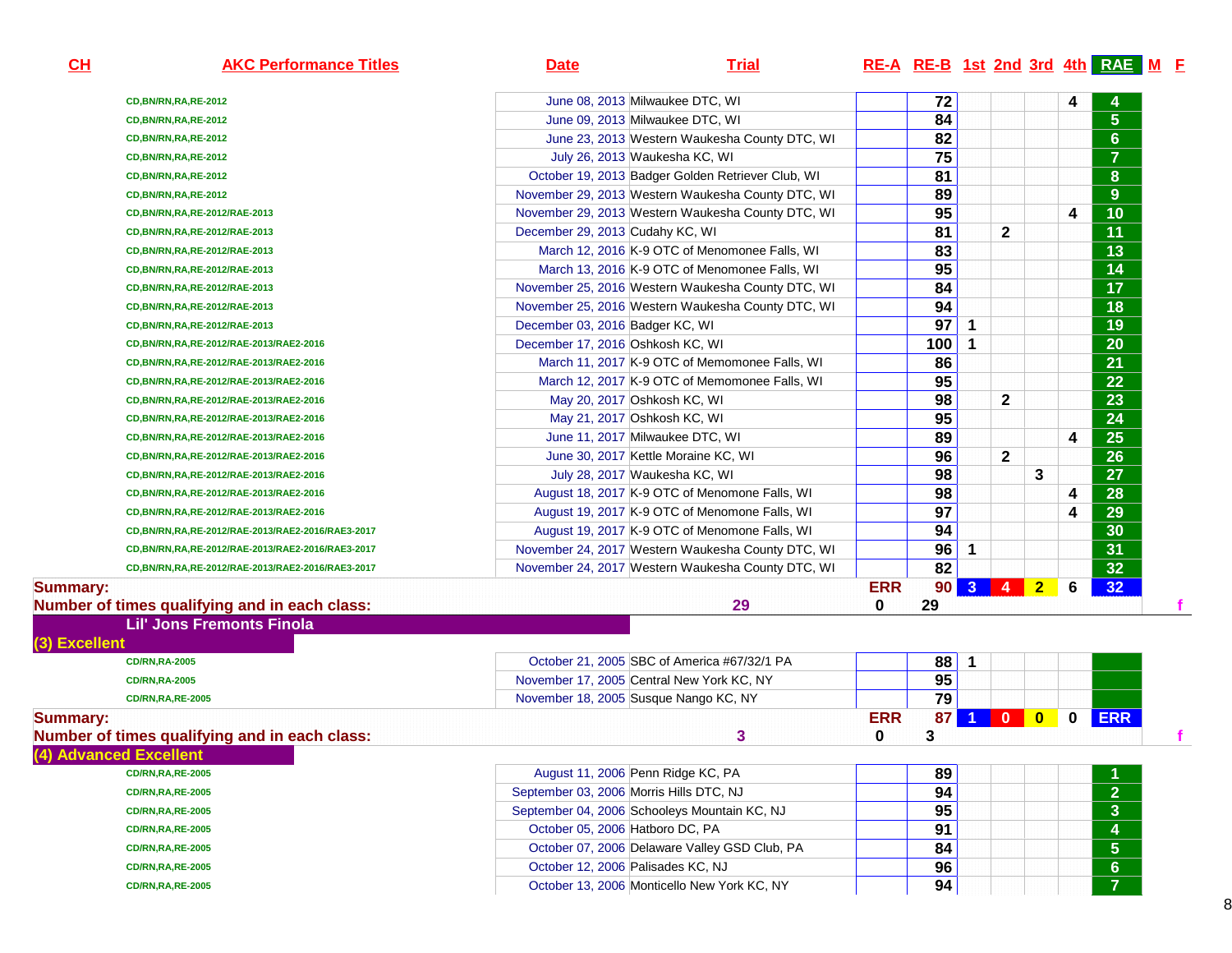| October 14, 2006 Palisades KC, NJ<br>83<br>8<br><b>CD/RN,RA,RE-2005</b><br>75<br>9 <sup>°</sup><br>October 15, 2006 Ramapo KC, NJ<br><b>CD/RN,RA,RE-2005</b><br>93<br>November 05, 2006 Back Mountain KC, PA<br>10<br>CD/RN, RA, RE-2005/RAE-2006<br><b>ERR</b><br>89<br>$\mathbf{0}$<br>$\mathbf{0}$<br>10 <sub>1</sub><br>$\mathbf{0}$<br>0<br>$\bf{0}$<br>Number of times qualifying and in each class:<br>10<br>10<br><b>Mistihil Pollyanna Rules</b><br>(3) Excellent<br>70<br>April 10, 2015 Inland Empire Collie Club, WA<br>BN/RN-2014/RA-2015<br>$\overline{70}$<br>2<br>August 08, 2015 Nisqually KC, WA<br>BN/RN-2014/RA-2015<br>89<br>$\mathbf 2$<br>August 14, 2015 Mt. Rainier WDC, WA<br>BN/RN-2014/RA,RE-2015<br>70<br>August 29, 2015 Longview Kelso KC, WA<br>BN/RN-2014/RA,RE-2015<br>70<br>August 20, 2017 Olympic KC, WA<br>BN, PCD/RN-2014/RA, RE-2015<br><b>ERR</b><br>2 0<br><b>ERR</b><br>74<br>$\overline{0}$<br>0<br>5<br>Number of times qualifying and in each class:<br>5<br>$\bf{0}$<br>(4) Advanced Excellent<br>August 13, 2015 Mt. Rainier WDC, WA<br>80<br>BN/RN-2014/RA,RE-2015<br>$\overline{2}$<br>$\overline{70}$<br>July 09, 2018 Gig Harbor KC, WA<br>BN, PCD, TKN/RN-2014/RA, RE-2015<br>77<br>3 <sup>2</sup><br>July 06, 2019 Puyallup Valley DF, WA<br>2018-CHCD, PCD, BN, TKN/RN-2014/RA, RE-2015/RM-2019<br><b>ERR</b><br>76<br>$0$ 0 0<br>3 <sup>2</sup><br><b>Summary:</b><br>1<br>$\bf{0}$<br>3<br>Number of times qualifying and in each class:<br>3<br><b>Mistihil Stormy Weather By Rowdy</b><br>(3) Excellent<br>70<br>July 10, 2021 Gig Harbor KC, WA<br>BN BCAT TKI CGC/RN, RI-2018/RA-2021<br>$\overline{70}$<br>July 11, 2021 Seattle KC, WA<br>BN BCAT TKI CGC/RN, RI-2018/RA-2021<br>71<br>July 25, 2021 Portland KC, OR<br>BN BCAT TKI CGC/RN, RI-2018/RA, RE-2021<br>75<br>August 01, 2021 Hurricane Ridge KC of Washington, WA<br>BN BCAT TKI CGC/RN, RI-2018/RA, RE-2021<br>70<br>January 23, 2022 Taulatin KC, OR<br>4<br>BN BCAT TKI CGC ATT/RN,RI-2018/RA,RE-2021<br>$\overline{72}$<br>April 23, 2022 Palouse Hills DF, WA<br>PCD BN FDC BCAT CGCA CGCU TKE ATT VHMA VSWI/RN,RI-2018/RE-2021<br><b>ERR</b><br>71<br>$0$ 0 0<br><b>ERR</b><br>$\mathbf 1$<br><b>Summary:</b><br>Number of times qualifying and in each class:<br>$\mathbf 0$<br>6<br>6<br>(4) Advanced Excellent<br>September 27, 2021 SBC of America Regional, UT<br>78<br>2<br>BN BCAT TKI CGC/RN, RI-2018/RA, RE-2021<br>$\overline{2}$<br>74<br>2<br>September 28, 2021 SBC of America Regional, UT<br>BN BCAT TKI CGC/RN, RI-2018/RA, RE-2021<br>$\overline{70}$<br>$\overline{\mathbf{3}}$<br>April 25, 2022 Lewis Clark KC, ID<br>PCD BN FDC BCAT CGCA CGCU TKE ATT VHMA VSWI/RN,RI-2018/RE-2021<br><b>ERR</b><br>$\sqrt{2}$<br>74<br>3 <sup>2</sup><br><b>Summary:</b><br>$\mathbf{0}$<br>$\mathbf{0}$<br>0<br>Number of times qualifying and in each class:<br>3<br>3<br>0<br><b>My Penny From Heaven</b><br>(3) Excellent<br>February 22, 2020 Columbus A-B TC, OH<br>79<br>2<br>CGC/RN, RI, RA-2019/2020-RE<br>72<br>February 22, 2020 Columbus A-B TC, OH<br>$\mathbf 2$<br>CGC/RN, RI, RA-2019/RE-2020<br>February 23, 2020 Columbus A-B TC, OH<br>86<br>$\mathbf{2}$<br>CGC/RN, RI, RA-2019/RE-2020<br><b>ERR</b><br><b>ERR</b><br>79<br>3 <sub>1</sub><br>0<br><b>Summary:</b><br>$\mathbf{0}$<br>$\mathbf{0}$<br>Number of times qualifying and in each class:<br>3<br>$\pmb{0}$<br>3<br>f | CH              | <b>AKC Performance Titles</b> | <b>Date</b> | <b>Trial</b> |  |  |  | RE-A RE-B 1st 2nd 3rd 4th RAE M F |  |
|----------------------------------------------------------------------------------------------------------------------------------------------------------------------------------------------------------------------------------------------------------------------------------------------------------------------------------------------------------------------------------------------------------------------------------------------------------------------------------------------------------------------------------------------------------------------------------------------------------------------------------------------------------------------------------------------------------------------------------------------------------------------------------------------------------------------------------------------------------------------------------------------------------------------------------------------------------------------------------------------------------------------------------------------------------------------------------------------------------------------------------------------------------------------------------------------------------------------------------------------------------------------------------------------------------------------------------------------------------------------------------------------------------------------------------------------------------------------------------------------------------------------------------------------------------------------------------------------------------------------------------------------------------------------------------------------------------------------------------------------------------------------------------------------------------------------------------------------------------------------------------------------------------------------------------------------------------------------------------------------------------------------------------------------------------------------------------------------------------------------------------------------------------------------------------------------------------------------------------------------------------------------------------------------------------------------------------------------------------------------------------------------------------------------------------------------------------------------------------------------------------------------------------------------------------------------------------------------------------------------------------------------------------------------------------------------------------------------------------------------------------------------------------------------------------------------------------------------------------------------------------------------------------------------------------------------------------------------------------------------------------------------------------------------------------------------------------------------------------------------------------------------------------------------------------------------------------------------------------------------------------------------------------------------------------------------------------------------------------------------------------------------------------------------------------------------|-----------------|-------------------------------|-------------|--------------|--|--|--|-----------------------------------|--|
|                                                                                                                                                                                                                                                                                                                                                                                                                                                                                                                                                                                                                                                                                                                                                                                                                                                                                                                                                                                                                                                                                                                                                                                                                                                                                                                                                                                                                                                                                                                                                                                                                                                                                                                                                                                                                                                                                                                                                                                                                                                                                                                                                                                                                                                                                                                                                                                                                                                                                                                                                                                                                                                                                                                                                                                                                                                                                                                                                                                                                                                                                                                                                                                                                                                                                                                                                                                                                                              |                 |                               |             |              |  |  |  |                                   |  |
|                                                                                                                                                                                                                                                                                                                                                                                                                                                                                                                                                                                                                                                                                                                                                                                                                                                                                                                                                                                                                                                                                                                                                                                                                                                                                                                                                                                                                                                                                                                                                                                                                                                                                                                                                                                                                                                                                                                                                                                                                                                                                                                                                                                                                                                                                                                                                                                                                                                                                                                                                                                                                                                                                                                                                                                                                                                                                                                                                                                                                                                                                                                                                                                                                                                                                                                                                                                                                                              |                 |                               |             |              |  |  |  |                                   |  |
|                                                                                                                                                                                                                                                                                                                                                                                                                                                                                                                                                                                                                                                                                                                                                                                                                                                                                                                                                                                                                                                                                                                                                                                                                                                                                                                                                                                                                                                                                                                                                                                                                                                                                                                                                                                                                                                                                                                                                                                                                                                                                                                                                                                                                                                                                                                                                                                                                                                                                                                                                                                                                                                                                                                                                                                                                                                                                                                                                                                                                                                                                                                                                                                                                                                                                                                                                                                                                                              |                 |                               |             |              |  |  |  |                                   |  |
|                                                                                                                                                                                                                                                                                                                                                                                                                                                                                                                                                                                                                                                                                                                                                                                                                                                                                                                                                                                                                                                                                                                                                                                                                                                                                                                                                                                                                                                                                                                                                                                                                                                                                                                                                                                                                                                                                                                                                                                                                                                                                                                                                                                                                                                                                                                                                                                                                                                                                                                                                                                                                                                                                                                                                                                                                                                                                                                                                                                                                                                                                                                                                                                                                                                                                                                                                                                                                                              | <b>Summary:</b> |                               |             |              |  |  |  |                                   |  |
|                                                                                                                                                                                                                                                                                                                                                                                                                                                                                                                                                                                                                                                                                                                                                                                                                                                                                                                                                                                                                                                                                                                                                                                                                                                                                                                                                                                                                                                                                                                                                                                                                                                                                                                                                                                                                                                                                                                                                                                                                                                                                                                                                                                                                                                                                                                                                                                                                                                                                                                                                                                                                                                                                                                                                                                                                                                                                                                                                                                                                                                                                                                                                                                                                                                                                                                                                                                                                                              |                 |                               |             |              |  |  |  |                                   |  |
|                                                                                                                                                                                                                                                                                                                                                                                                                                                                                                                                                                                                                                                                                                                                                                                                                                                                                                                                                                                                                                                                                                                                                                                                                                                                                                                                                                                                                                                                                                                                                                                                                                                                                                                                                                                                                                                                                                                                                                                                                                                                                                                                                                                                                                                                                                                                                                                                                                                                                                                                                                                                                                                                                                                                                                                                                                                                                                                                                                                                                                                                                                                                                                                                                                                                                                                                                                                                                                              |                 |                               |             |              |  |  |  |                                   |  |
|                                                                                                                                                                                                                                                                                                                                                                                                                                                                                                                                                                                                                                                                                                                                                                                                                                                                                                                                                                                                                                                                                                                                                                                                                                                                                                                                                                                                                                                                                                                                                                                                                                                                                                                                                                                                                                                                                                                                                                                                                                                                                                                                                                                                                                                                                                                                                                                                                                                                                                                                                                                                                                                                                                                                                                                                                                                                                                                                                                                                                                                                                                                                                                                                                                                                                                                                                                                                                                              |                 |                               |             |              |  |  |  |                                   |  |
|                                                                                                                                                                                                                                                                                                                                                                                                                                                                                                                                                                                                                                                                                                                                                                                                                                                                                                                                                                                                                                                                                                                                                                                                                                                                                                                                                                                                                                                                                                                                                                                                                                                                                                                                                                                                                                                                                                                                                                                                                                                                                                                                                                                                                                                                                                                                                                                                                                                                                                                                                                                                                                                                                                                                                                                                                                                                                                                                                                                                                                                                                                                                                                                                                                                                                                                                                                                                                                              |                 |                               |             |              |  |  |  |                                   |  |
|                                                                                                                                                                                                                                                                                                                                                                                                                                                                                                                                                                                                                                                                                                                                                                                                                                                                                                                                                                                                                                                                                                                                                                                                                                                                                                                                                                                                                                                                                                                                                                                                                                                                                                                                                                                                                                                                                                                                                                                                                                                                                                                                                                                                                                                                                                                                                                                                                                                                                                                                                                                                                                                                                                                                                                                                                                                                                                                                                                                                                                                                                                                                                                                                                                                                                                                                                                                                                                              |                 |                               |             |              |  |  |  |                                   |  |
|                                                                                                                                                                                                                                                                                                                                                                                                                                                                                                                                                                                                                                                                                                                                                                                                                                                                                                                                                                                                                                                                                                                                                                                                                                                                                                                                                                                                                                                                                                                                                                                                                                                                                                                                                                                                                                                                                                                                                                                                                                                                                                                                                                                                                                                                                                                                                                                                                                                                                                                                                                                                                                                                                                                                                                                                                                                                                                                                                                                                                                                                                                                                                                                                                                                                                                                                                                                                                                              |                 |                               |             |              |  |  |  |                                   |  |
|                                                                                                                                                                                                                                                                                                                                                                                                                                                                                                                                                                                                                                                                                                                                                                                                                                                                                                                                                                                                                                                                                                                                                                                                                                                                                                                                                                                                                                                                                                                                                                                                                                                                                                                                                                                                                                                                                                                                                                                                                                                                                                                                                                                                                                                                                                                                                                                                                                                                                                                                                                                                                                                                                                                                                                                                                                                                                                                                                                                                                                                                                                                                                                                                                                                                                                                                                                                                                                              |                 |                               |             |              |  |  |  |                                   |  |
|                                                                                                                                                                                                                                                                                                                                                                                                                                                                                                                                                                                                                                                                                                                                                                                                                                                                                                                                                                                                                                                                                                                                                                                                                                                                                                                                                                                                                                                                                                                                                                                                                                                                                                                                                                                                                                                                                                                                                                                                                                                                                                                                                                                                                                                                                                                                                                                                                                                                                                                                                                                                                                                                                                                                                                                                                                                                                                                                                                                                                                                                                                                                                                                                                                                                                                                                                                                                                                              |                 |                               |             |              |  |  |  |                                   |  |
|                                                                                                                                                                                                                                                                                                                                                                                                                                                                                                                                                                                                                                                                                                                                                                                                                                                                                                                                                                                                                                                                                                                                                                                                                                                                                                                                                                                                                                                                                                                                                                                                                                                                                                                                                                                                                                                                                                                                                                                                                                                                                                                                                                                                                                                                                                                                                                                                                                                                                                                                                                                                                                                                                                                                                                                                                                                                                                                                                                                                                                                                                                                                                                                                                                                                                                                                                                                                                                              | <b>Summary:</b> |                               |             |              |  |  |  |                                   |  |
|                                                                                                                                                                                                                                                                                                                                                                                                                                                                                                                                                                                                                                                                                                                                                                                                                                                                                                                                                                                                                                                                                                                                                                                                                                                                                                                                                                                                                                                                                                                                                                                                                                                                                                                                                                                                                                                                                                                                                                                                                                                                                                                                                                                                                                                                                                                                                                                                                                                                                                                                                                                                                                                                                                                                                                                                                                                                                                                                                                                                                                                                                                                                                                                                                                                                                                                                                                                                                                              |                 |                               |             |              |  |  |  |                                   |  |
|                                                                                                                                                                                                                                                                                                                                                                                                                                                                                                                                                                                                                                                                                                                                                                                                                                                                                                                                                                                                                                                                                                                                                                                                                                                                                                                                                                                                                                                                                                                                                                                                                                                                                                                                                                                                                                                                                                                                                                                                                                                                                                                                                                                                                                                                                                                                                                                                                                                                                                                                                                                                                                                                                                                                                                                                                                                                                                                                                                                                                                                                                                                                                                                                                                                                                                                                                                                                                                              |                 |                               |             |              |  |  |  |                                   |  |
|                                                                                                                                                                                                                                                                                                                                                                                                                                                                                                                                                                                                                                                                                                                                                                                                                                                                                                                                                                                                                                                                                                                                                                                                                                                                                                                                                                                                                                                                                                                                                                                                                                                                                                                                                                                                                                                                                                                                                                                                                                                                                                                                                                                                                                                                                                                                                                                                                                                                                                                                                                                                                                                                                                                                                                                                                                                                                                                                                                                                                                                                                                                                                                                                                                                                                                                                                                                                                                              |                 |                               |             |              |  |  |  |                                   |  |
|                                                                                                                                                                                                                                                                                                                                                                                                                                                                                                                                                                                                                                                                                                                                                                                                                                                                                                                                                                                                                                                                                                                                                                                                                                                                                                                                                                                                                                                                                                                                                                                                                                                                                                                                                                                                                                                                                                                                                                                                                                                                                                                                                                                                                                                                                                                                                                                                                                                                                                                                                                                                                                                                                                                                                                                                                                                                                                                                                                                                                                                                                                                                                                                                                                                                                                                                                                                                                                              |                 |                               |             |              |  |  |  |                                   |  |
|                                                                                                                                                                                                                                                                                                                                                                                                                                                                                                                                                                                                                                                                                                                                                                                                                                                                                                                                                                                                                                                                                                                                                                                                                                                                                                                                                                                                                                                                                                                                                                                                                                                                                                                                                                                                                                                                                                                                                                                                                                                                                                                                                                                                                                                                                                                                                                                                                                                                                                                                                                                                                                                                                                                                                                                                                                                                                                                                                                                                                                                                                                                                                                                                                                                                                                                                                                                                                                              |                 |                               |             |              |  |  |  |                                   |  |
|                                                                                                                                                                                                                                                                                                                                                                                                                                                                                                                                                                                                                                                                                                                                                                                                                                                                                                                                                                                                                                                                                                                                                                                                                                                                                                                                                                                                                                                                                                                                                                                                                                                                                                                                                                                                                                                                                                                                                                                                                                                                                                                                                                                                                                                                                                                                                                                                                                                                                                                                                                                                                                                                                                                                                                                                                                                                                                                                                                                                                                                                                                                                                                                                                                                                                                                                                                                                                                              |                 |                               |             |              |  |  |  |                                   |  |
|                                                                                                                                                                                                                                                                                                                                                                                                                                                                                                                                                                                                                                                                                                                                                                                                                                                                                                                                                                                                                                                                                                                                                                                                                                                                                                                                                                                                                                                                                                                                                                                                                                                                                                                                                                                                                                                                                                                                                                                                                                                                                                                                                                                                                                                                                                                                                                                                                                                                                                                                                                                                                                                                                                                                                                                                                                                                                                                                                                                                                                                                                                                                                                                                                                                                                                                                                                                                                                              |                 |                               |             |              |  |  |  |                                   |  |
|                                                                                                                                                                                                                                                                                                                                                                                                                                                                                                                                                                                                                                                                                                                                                                                                                                                                                                                                                                                                                                                                                                                                                                                                                                                                                                                                                                                                                                                                                                                                                                                                                                                                                                                                                                                                                                                                                                                                                                                                                                                                                                                                                                                                                                                                                                                                                                                                                                                                                                                                                                                                                                                                                                                                                                                                                                                                                                                                                                                                                                                                                                                                                                                                                                                                                                                                                                                                                                              |                 |                               |             |              |  |  |  |                                   |  |
|                                                                                                                                                                                                                                                                                                                                                                                                                                                                                                                                                                                                                                                                                                                                                                                                                                                                                                                                                                                                                                                                                                                                                                                                                                                                                                                                                                                                                                                                                                                                                                                                                                                                                                                                                                                                                                                                                                                                                                                                                                                                                                                                                                                                                                                                                                                                                                                                                                                                                                                                                                                                                                                                                                                                                                                                                                                                                                                                                                                                                                                                                                                                                                                                                                                                                                                                                                                                                                              |                 |                               |             |              |  |  |  |                                   |  |
|                                                                                                                                                                                                                                                                                                                                                                                                                                                                                                                                                                                                                                                                                                                                                                                                                                                                                                                                                                                                                                                                                                                                                                                                                                                                                                                                                                                                                                                                                                                                                                                                                                                                                                                                                                                                                                                                                                                                                                                                                                                                                                                                                                                                                                                                                                                                                                                                                                                                                                                                                                                                                                                                                                                                                                                                                                                                                                                                                                                                                                                                                                                                                                                                                                                                                                                                                                                                                                              |                 |                               |             |              |  |  |  |                                   |  |
|                                                                                                                                                                                                                                                                                                                                                                                                                                                                                                                                                                                                                                                                                                                                                                                                                                                                                                                                                                                                                                                                                                                                                                                                                                                                                                                                                                                                                                                                                                                                                                                                                                                                                                                                                                                                                                                                                                                                                                                                                                                                                                                                                                                                                                                                                                                                                                                                                                                                                                                                                                                                                                                                                                                                                                                                                                                                                                                                                                                                                                                                                                                                                                                                                                                                                                                                                                                                                                              |                 |                               |             |              |  |  |  |                                   |  |
|                                                                                                                                                                                                                                                                                                                                                                                                                                                                                                                                                                                                                                                                                                                                                                                                                                                                                                                                                                                                                                                                                                                                                                                                                                                                                                                                                                                                                                                                                                                                                                                                                                                                                                                                                                                                                                                                                                                                                                                                                                                                                                                                                                                                                                                                                                                                                                                                                                                                                                                                                                                                                                                                                                                                                                                                                                                                                                                                                                                                                                                                                                                                                                                                                                                                                                                                                                                                                                              |                 |                               |             |              |  |  |  |                                   |  |
|                                                                                                                                                                                                                                                                                                                                                                                                                                                                                                                                                                                                                                                                                                                                                                                                                                                                                                                                                                                                                                                                                                                                                                                                                                                                                                                                                                                                                                                                                                                                                                                                                                                                                                                                                                                                                                                                                                                                                                                                                                                                                                                                                                                                                                                                                                                                                                                                                                                                                                                                                                                                                                                                                                                                                                                                                                                                                                                                                                                                                                                                                                                                                                                                                                                                                                                                                                                                                                              |                 |                               |             |              |  |  |  |                                   |  |
|                                                                                                                                                                                                                                                                                                                                                                                                                                                                                                                                                                                                                                                                                                                                                                                                                                                                                                                                                                                                                                                                                                                                                                                                                                                                                                                                                                                                                                                                                                                                                                                                                                                                                                                                                                                                                                                                                                                                                                                                                                                                                                                                                                                                                                                                                                                                                                                                                                                                                                                                                                                                                                                                                                                                                                                                                                                                                                                                                                                                                                                                                                                                                                                                                                                                                                                                                                                                                                              |                 |                               |             |              |  |  |  |                                   |  |
|                                                                                                                                                                                                                                                                                                                                                                                                                                                                                                                                                                                                                                                                                                                                                                                                                                                                                                                                                                                                                                                                                                                                                                                                                                                                                                                                                                                                                                                                                                                                                                                                                                                                                                                                                                                                                                                                                                                                                                                                                                                                                                                                                                                                                                                                                                                                                                                                                                                                                                                                                                                                                                                                                                                                                                                                                                                                                                                                                                                                                                                                                                                                                                                                                                                                                                                                                                                                                                              |                 |                               |             |              |  |  |  |                                   |  |
|                                                                                                                                                                                                                                                                                                                                                                                                                                                                                                                                                                                                                                                                                                                                                                                                                                                                                                                                                                                                                                                                                                                                                                                                                                                                                                                                                                                                                                                                                                                                                                                                                                                                                                                                                                                                                                                                                                                                                                                                                                                                                                                                                                                                                                                                                                                                                                                                                                                                                                                                                                                                                                                                                                                                                                                                                                                                                                                                                                                                                                                                                                                                                                                                                                                                                                                                                                                                                                              |                 |                               |             |              |  |  |  |                                   |  |
|                                                                                                                                                                                                                                                                                                                                                                                                                                                                                                                                                                                                                                                                                                                                                                                                                                                                                                                                                                                                                                                                                                                                                                                                                                                                                                                                                                                                                                                                                                                                                                                                                                                                                                                                                                                                                                                                                                                                                                                                                                                                                                                                                                                                                                                                                                                                                                                                                                                                                                                                                                                                                                                                                                                                                                                                                                                                                                                                                                                                                                                                                                                                                                                                                                                                                                                                                                                                                                              |                 |                               |             |              |  |  |  |                                   |  |
|                                                                                                                                                                                                                                                                                                                                                                                                                                                                                                                                                                                                                                                                                                                                                                                                                                                                                                                                                                                                                                                                                                                                                                                                                                                                                                                                                                                                                                                                                                                                                                                                                                                                                                                                                                                                                                                                                                                                                                                                                                                                                                                                                                                                                                                                                                                                                                                                                                                                                                                                                                                                                                                                                                                                                                                                                                                                                                                                                                                                                                                                                                                                                                                                                                                                                                                                                                                                                                              |                 |                               |             |              |  |  |  |                                   |  |
|                                                                                                                                                                                                                                                                                                                                                                                                                                                                                                                                                                                                                                                                                                                                                                                                                                                                                                                                                                                                                                                                                                                                                                                                                                                                                                                                                                                                                                                                                                                                                                                                                                                                                                                                                                                                                                                                                                                                                                                                                                                                                                                                                                                                                                                                                                                                                                                                                                                                                                                                                                                                                                                                                                                                                                                                                                                                                                                                                                                                                                                                                                                                                                                                                                                                                                                                                                                                                                              |                 |                               |             |              |  |  |  |                                   |  |
|                                                                                                                                                                                                                                                                                                                                                                                                                                                                                                                                                                                                                                                                                                                                                                                                                                                                                                                                                                                                                                                                                                                                                                                                                                                                                                                                                                                                                                                                                                                                                                                                                                                                                                                                                                                                                                                                                                                                                                                                                                                                                                                                                                                                                                                                                                                                                                                                                                                                                                                                                                                                                                                                                                                                                                                                                                                                                                                                                                                                                                                                                                                                                                                                                                                                                                                                                                                                                                              |                 |                               |             |              |  |  |  |                                   |  |
|                                                                                                                                                                                                                                                                                                                                                                                                                                                                                                                                                                                                                                                                                                                                                                                                                                                                                                                                                                                                                                                                                                                                                                                                                                                                                                                                                                                                                                                                                                                                                                                                                                                                                                                                                                                                                                                                                                                                                                                                                                                                                                                                                                                                                                                                                                                                                                                                                                                                                                                                                                                                                                                                                                                                                                                                                                                                                                                                                                                                                                                                                                                                                                                                                                                                                                                                                                                                                                              |                 |                               |             |              |  |  |  |                                   |  |
|                                                                                                                                                                                                                                                                                                                                                                                                                                                                                                                                                                                                                                                                                                                                                                                                                                                                                                                                                                                                                                                                                                                                                                                                                                                                                                                                                                                                                                                                                                                                                                                                                                                                                                                                                                                                                                                                                                                                                                                                                                                                                                                                                                                                                                                                                                                                                                                                                                                                                                                                                                                                                                                                                                                                                                                                                                                                                                                                                                                                                                                                                                                                                                                                                                                                                                                                                                                                                                              |                 |                               |             |              |  |  |  |                                   |  |
|                                                                                                                                                                                                                                                                                                                                                                                                                                                                                                                                                                                                                                                                                                                                                                                                                                                                                                                                                                                                                                                                                                                                                                                                                                                                                                                                                                                                                                                                                                                                                                                                                                                                                                                                                                                                                                                                                                                                                                                                                                                                                                                                                                                                                                                                                                                                                                                                                                                                                                                                                                                                                                                                                                                                                                                                                                                                                                                                                                                                                                                                                                                                                                                                                                                                                                                                                                                                                                              |                 |                               |             |              |  |  |  |                                   |  |
|                                                                                                                                                                                                                                                                                                                                                                                                                                                                                                                                                                                                                                                                                                                                                                                                                                                                                                                                                                                                                                                                                                                                                                                                                                                                                                                                                                                                                                                                                                                                                                                                                                                                                                                                                                                                                                                                                                                                                                                                                                                                                                                                                                                                                                                                                                                                                                                                                                                                                                                                                                                                                                                                                                                                                                                                                                                                                                                                                                                                                                                                                                                                                                                                                                                                                                                                                                                                                                              |                 |                               |             |              |  |  |  |                                   |  |
|                                                                                                                                                                                                                                                                                                                                                                                                                                                                                                                                                                                                                                                                                                                                                                                                                                                                                                                                                                                                                                                                                                                                                                                                                                                                                                                                                                                                                                                                                                                                                                                                                                                                                                                                                                                                                                                                                                                                                                                                                                                                                                                                                                                                                                                                                                                                                                                                                                                                                                                                                                                                                                                                                                                                                                                                                                                                                                                                                                                                                                                                                                                                                                                                                                                                                                                                                                                                                                              |                 |                               |             |              |  |  |  |                                   |  |
|                                                                                                                                                                                                                                                                                                                                                                                                                                                                                                                                                                                                                                                                                                                                                                                                                                                                                                                                                                                                                                                                                                                                                                                                                                                                                                                                                                                                                                                                                                                                                                                                                                                                                                                                                                                                                                                                                                                                                                                                                                                                                                                                                                                                                                                                                                                                                                                                                                                                                                                                                                                                                                                                                                                                                                                                                                                                                                                                                                                                                                                                                                                                                                                                                                                                                                                                                                                                                                              |                 |                               |             |              |  |  |  |                                   |  |
|                                                                                                                                                                                                                                                                                                                                                                                                                                                                                                                                                                                                                                                                                                                                                                                                                                                                                                                                                                                                                                                                                                                                                                                                                                                                                                                                                                                                                                                                                                                                                                                                                                                                                                                                                                                                                                                                                                                                                                                                                                                                                                                                                                                                                                                                                                                                                                                                                                                                                                                                                                                                                                                                                                                                                                                                                                                                                                                                                                                                                                                                                                                                                                                                                                                                                                                                                                                                                                              |                 |                               |             |              |  |  |  |                                   |  |
|                                                                                                                                                                                                                                                                                                                                                                                                                                                                                                                                                                                                                                                                                                                                                                                                                                                                                                                                                                                                                                                                                                                                                                                                                                                                                                                                                                                                                                                                                                                                                                                                                                                                                                                                                                                                                                                                                                                                                                                                                                                                                                                                                                                                                                                                                                                                                                                                                                                                                                                                                                                                                                                                                                                                                                                                                                                                                                                                                                                                                                                                                                                                                                                                                                                                                                                                                                                                                                              |                 |                               |             |              |  |  |  |                                   |  |
|                                                                                                                                                                                                                                                                                                                                                                                                                                                                                                                                                                                                                                                                                                                                                                                                                                                                                                                                                                                                                                                                                                                                                                                                                                                                                                                                                                                                                                                                                                                                                                                                                                                                                                                                                                                                                                                                                                                                                                                                                                                                                                                                                                                                                                                                                                                                                                                                                                                                                                                                                                                                                                                                                                                                                                                                                                                                                                                                                                                                                                                                                                                                                                                                                                                                                                                                                                                                                                              |                 |                               |             |              |  |  |  |                                   |  |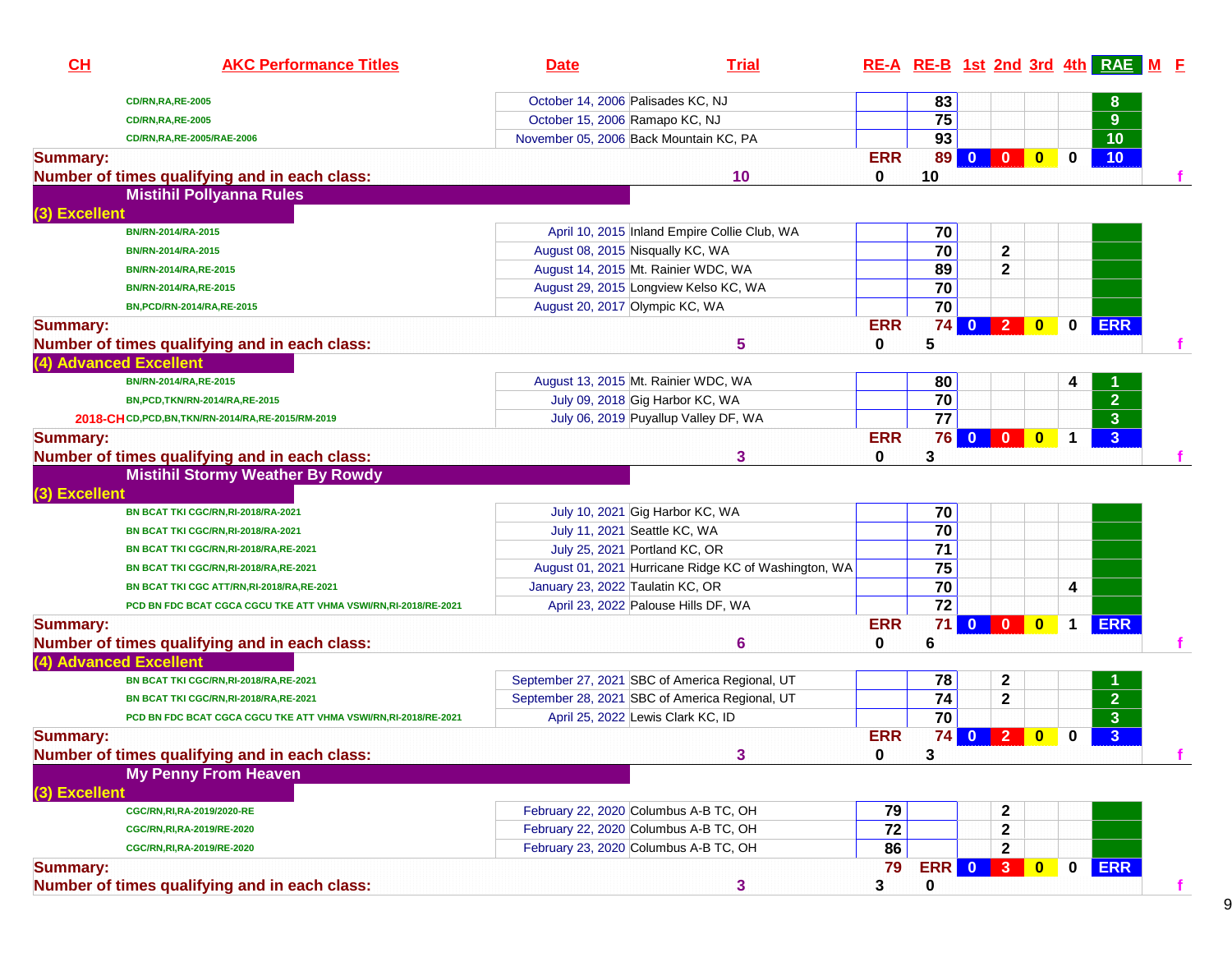| <u>CH</u>       | <b>AKC Performance Titles</b>                 | <u>Date</u>                                  | <b>Trial</b>                                |                 |                 |                      |                         |              |              | $RE-A$ $RE-B$ 1st 2nd 3rd 4th $RAE$ M E |   |
|-----------------|-----------------------------------------------|----------------------------------------------|---------------------------------------------|-----------------|-----------------|----------------------|-------------------------|--------------|--------------|-----------------------------------------|---|
|                 | (4) Advanced Excellent                        |                                              |                                             |                 |                 |                      |                         |              |              |                                         |   |
|                 | CGC/RN, RI, RA-2019/RE-2020                   | September 19, 2020 Gem City Agility Club, OH |                                             |                 | 94              |                      |                         |              |              |                                         |   |
|                 | CGC/RN, RI, RA-2019/RE-2020                   | September 20, 2020 Gem City Agility Club, OH |                                             |                 | 87              |                      |                         |              |              | $\overline{2}$                          |   |
|                 | CGC/RN, RI, RA-2019/RE-2020                   | October 16, 2020 Dayton DTC, OH              |                                             |                 | 90              |                      |                         |              |              | $\overline{\mathbf{3}}$                 |   |
|                 | CGC/RN, RI, RA-2019/RE-2020                   | June 19, 2021 Gem City Agility Club, OH      |                                             |                 | 97              |                      |                         |              |              | $\overline{4}$                          |   |
|                 | CGC/RN, RI, RA-2019/RE-2020                   | September 25, 2021 Gem City Agility Club, OH |                                             |                 | 91              | $\mathbf 1$          |                         |              |              | $\overline{5}$                          |   |
|                 | CGC/RN, RI, RA-2019/RE-2020                   | September 26, 2021 Gem City Agility Club, OH |                                             |                 | 91              |                      |                         |              | 4            | $6\phantom{a}$                          |   |
|                 | CGC/RN, RI, RA-2019/RE-2020                   | January 08, 2022 Dayton DTC, OH              |                                             |                 | 93              |                      |                         |              |              | $\overline{\mathbf{7}}$                 |   |
|                 | CGC/RN, RI, RA-2019/RE-2020                   | January 09, 2022 Dayton DTC, OH              |                                             |                 | $\overline{93}$ |                      |                         |              |              | 8                                       |   |
|                 | CGC/RN, RI, RA-2019/RE-2020                   | February 26, 2022 Columbus A-B TC, OH        |                                             |                 | 70              |                      |                         |              |              | $\overline{9}$                          |   |
|                 | CGC/RN,RI,RA-2019/RE-2020/RAE-2022            | April 30, 2022 Columbus A-B TC, OH           |                                             |                 | 96              |                      |                         |              |              | $\overline{10}$                         |   |
|                 | CGC/RN,RI,RA-2019/RE-2020/RAE-2022            | April 30, 2022 Columbus A-B TC, OH           |                                             |                 | 83              |                      |                         |              |              | $\overline{11}$                         |   |
| <b>Summary:</b> |                                               |                                              |                                             | <b>ERR</b>      | 90              | $\blacktriangleleft$ | $\mathbf{0}$            | $\mathbf{0}$ | $\mathbf 1$  | 11                                      |   |
|                 | Number of times qualifying and in each class: |                                              | 11                                          | $\bf{0}$        | 11              |                      |                         |              |              |                                         | f |
|                 | <b>Revilos Quinella</b>                       |                                              |                                             |                 |                 |                      |                         |              |              |                                         |   |
| (3) Excellent   |                                               |                                              |                                             |                 |                 |                      |                         |              |              |                                         |   |
|                 | RN-2007/RA-2009                               |                                              | October 09, 2009 SBC of America #71/36/5 OH |                 | 90              |                      | $\mathbf{2}$            |              |              |                                         |   |
|                 | RN-2007/RA-2009                               | February 06, 2011 SBC of Puget Sound, WA     |                                             |                 | $80$   1        |                      |                         |              |              |                                         |   |
| <b>Summary:</b> |                                               |                                              |                                             | <b>ERR</b>      | 85              | $\blacktriangleleft$ |                         | $\mathbf{0}$ | $\mathbf{0}$ | <b>ERR</b>                              |   |
|                 | Number of times qualifying and in each class: |                                              | $\mathbf{2}$                                | $\mathbf{0}$    | $\mathbf 2$     |                      |                         |              |              |                                         |   |
|                 | <b>Roaming Through The Snowflakes</b>         |                                              |                                             |                 |                 |                      |                         |              |              |                                         |   |
| (3) Excellent   |                                               |                                              |                                             |                 |                 |                      |                         |              |              |                                         |   |
|                 | <b>RN/RA-2013</b>                             |                                              | May 16, 2014 SBC of Southern Oregon, OR     | 80              |                 | 1                    |                         |              |              |                                         |   |
|                 | <b>RN/RA-2013</b>                             |                                              | May 17, 2014 SBC of Southern Oregon, OR     | 89              |                 | $\mathbf{1}$         |                         |              |              |                                         |   |
|                 | RN/RA-2013/2014-RE                            | November 02, 2014 Southern Oregon KC, OR     |                                             | 87              |                 |                      | $\mathbf{2}$            |              |              |                                         |   |
| <b>Summary:</b> |                                               |                                              |                                             | 85              | <b>ERR</b>      | $\overline{2}$       | $\blacktriangleleft$    | $\mathbf{0}$ | $\mathbf 0$  | <b>ERR</b>                              |   |
|                 | Number of times qualifying and in each class: |                                              | 3                                           | 3               | $\mathbf 0$     |                      |                         |              |              |                                         | m |
|                 | <b>Roberts A B Normal</b>                     |                                              |                                             |                 |                 |                      |                         |              |              |                                         |   |
| (3) Excellent   |                                               |                                              |                                             |                 |                 |                      |                         |              |              |                                         |   |
|                 | <b>CD/RN,RA-2010</b>                          | October 29, 2010 Tulsa DTC, OK               |                                             | 95              |                 | 1                    |                         |              |              |                                         |   |
|                 | <b>CD/RN,RA-2010</b>                          | October 29, 2010 Tulsa DTC, OK               |                                             | 99              |                 | $\mathbf{1}$         |                         |              |              |                                         |   |
|                 | <b>CD/RN,RA,RE-2010</b>                       | November 06, 2010 Tri State KC, OK           |                                             | 89              |                 | 1                    |                         |              |              |                                         |   |
|                 | <b>CD/RN,RA,RE-2010</b>                       | November 07, 2010 Bartlesville KC, MO        |                                             | $\overline{97}$ |                 | $\blacktriangleleft$ |                         |              |              |                                         |   |
| <b>Summary:</b> |                                               |                                              |                                             | 95              | ERR             | $\overline{4}$       | $\overline{\mathbf{0}}$ | $\mathbf{0}$ | $\mathbf{0}$ | <b>ERR</b>                              |   |
|                 | Number of times qualifying and in each class: |                                              | 4                                           | 4               | $\bf{0}$        |                      |                         |              |              |                                         | m |
|                 | (4) Advanced Excellent                        |                                              |                                             |                 |                 |                      |                         |              |              |                                         |   |
|                 | <b>CD/RN,RA,RE-2010</b>                       | April 02, 2011 Oklahoma City DTC, OK         |                                             |                 | 97              |                      | $\mathbf{2}$            |              |              |                                         |   |
|                 | <b>CD/RN, RA, RE-2010</b>                     | April 02, 2011 Oklahoma City DTC, OK         |                                             |                 | 96              |                      |                         | 3            |              | $\overline{2}$                          |   |
|                 | <b>CD/RN,RA,RE-2010</b>                       | April 03, 2011 Oklahoma City DTC, OK         |                                             |                 | 94              |                      |                         | 3            |              | $\overline{\mathbf{3}}$                 |   |
|                 | <b>CD/RN, RA, RE-2010</b>                     | April 08, 2011 Tulsa DTC, OK                 |                                             |                 | $\overline{98}$ |                      |                         |              | 4            | $\overline{4}$                          |   |
|                 |                                               |                                              |                                             |                 |                 |                      |                         |              |              |                                         |   |

April 08, 2011 Tulsa DTC, OK

April 14, 2011 Northeast Oklahoma KC, OK

April 15, 2011 Northeast Oklahoma KC, OK

**86** 4 5

<u>**100 100 6** 6</u>

**85 1 85 1 4 7** 

**CD/RN,RA,RE-2010**

**CD/RN,RA,RE-2010**

**CD/RN,RA,RE-2010**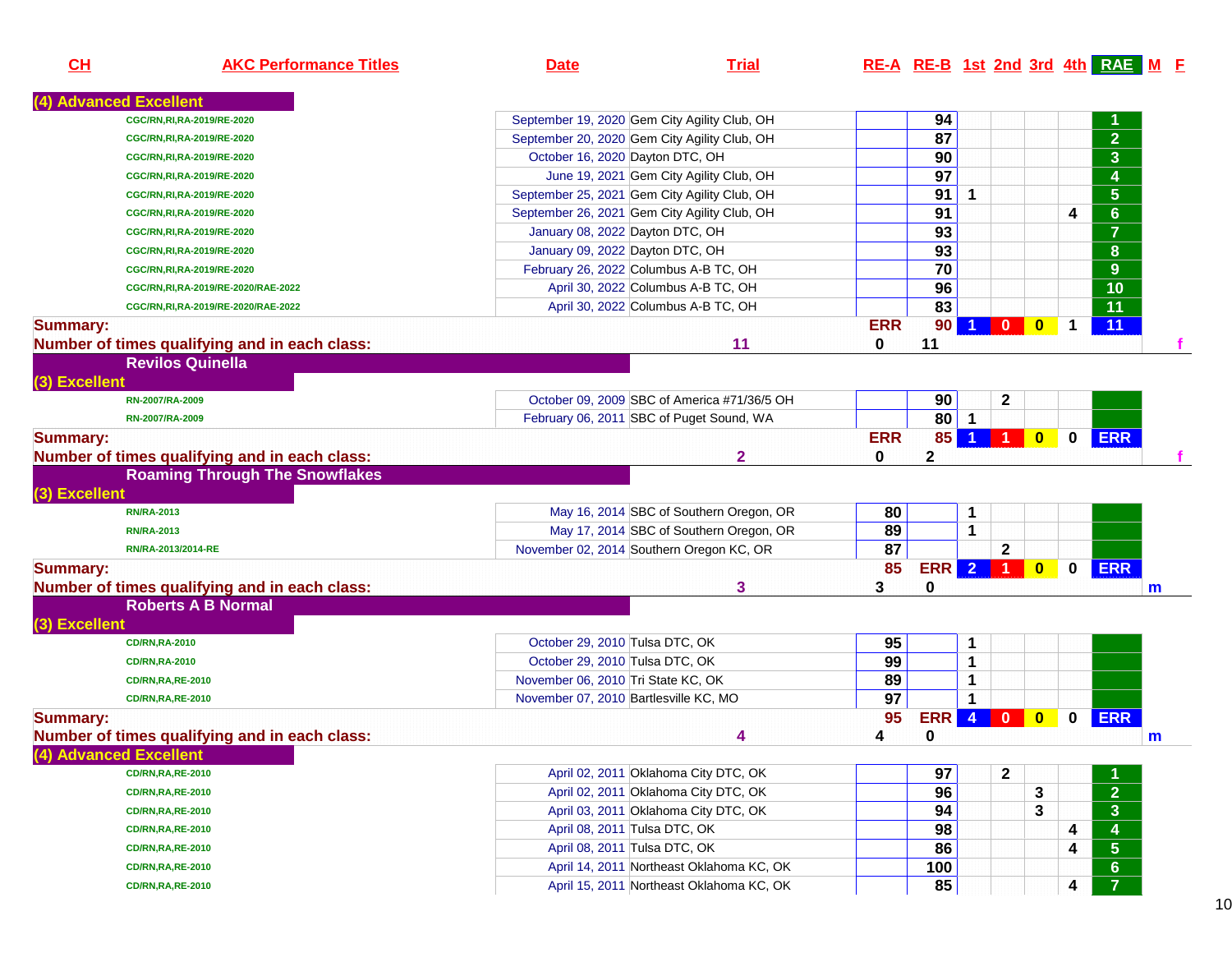| <u>CH</u>       | <b>AKC Performance Titles</b>                  | <b>Trial</b><br><b>Date</b>                               |            |                 |                      |                                 |                      |             | <b>RE-A RE-B 1st 2nd 3rd 4th RAE M F</b> |   |
|-----------------|------------------------------------------------|-----------------------------------------------------------|------------|-----------------|----------------------|---------------------------------|----------------------|-------------|------------------------------------------|---|
|                 | <b>CD/RN,RA,RE-2010</b>                        | April 16, 2011 Bartlesville KC, OK                        |            | 95              |                      |                                 | 3                    |             | 8                                        |   |
|                 | <b>CD/RN,RA,RE-2010</b>                        | April 17, 2011 Bartlesville KC, OK                        |            | 98              |                      |                                 | 3                    |             | $9\,$                                    |   |
|                 | CD/RN, RA, RE-2010/RAE-2011                    | April 23, 2011 Kay-9 DTC of Ponca City, OK                |            | 94              |                      | $\mathbf{2}$                    |                      |             | 10                                       |   |
|                 | CD/RN, RA, RE-2010/RAE-2011                    | September 13, 2011 SBC of America Regional, NY            |            | 99              | 1                    |                                 |                      |             | 11                                       |   |
|                 | CD/RN, RA, RE-2010/RAE-2011                    | September 14, 2011 SBC of America Regional, NY            |            | 99              |                      |                                 |                      |             | 12                                       |   |
|                 | CD/RN, RA, RE-2010/RAE-2011                    | September 16, 2011 SBC of America #73/38/7 NY             |            | 95              | 1                    |                                 |                      |             | 13                                       |   |
|                 | CDX/RN,RA,RE-2010/RAE-2011                     | April 01, 2012 Oklahoma City OTC, OK                      |            | 86              |                      |                                 |                      |             | 14                                       |   |
|                 | CDX/RN,RA,RE-2010/RAE-2011                     | April 06, 2012 Tulsa DTC, OK                              |            | 98              | 1                    |                                 |                      |             | 15                                       |   |
|                 | CDX/RN,RA,RE-2010/RAE-2011                     | April 06, 2012 Tulsa DTC, OK                              |            | $\overline{97}$ |                      | $\mathbf{2}$                    |                      |             | 16                                       |   |
|                 | CDX/RN,RA,RE-2010/RAE-2011                     | April 12, 2012 Bartlesville KC, OK                        |            | 92              | 1                    |                                 |                      |             | 17                                       |   |
|                 | CDX/RN,RA,RE-2010/RAE-2011                     | April 13, 2012 Bartlesville KC, OK                        |            | 98              |                      | 2                               |                      |             | 18                                       |   |
|                 | CDX/RN,RA,RE-2010/RAE-2011                     | April 14, 2012 Northeast Oklahoma KC, OK                  |            | 95              |                      | $\mathbf 2$                     |                      |             | 19                                       |   |
|                 | CDX/RN,RA,RE-2010/RAE-2011/RAE2-2012           | April 15, 2012 Northeast Oklahoma KC, OK                  |            | 84              |                      | $\mathbf{2}$                    |                      |             | 20                                       |   |
|                 | CDX/RN,RA,RE-2010/RAE-2011/RAE2-2012           | April 22, 2012 K-9 DTC of Ponca City, OK                  |            | 98              | 1                    |                                 |                      |             | 21                                       |   |
|                 | CDX/RN,RA,RE-2010/RAE-2011/RAE2-2012           | September 20, 2013 Irish Setter Club of Greater Tulsa, OK |            | 79              |                      |                                 |                      |             | 22                                       |   |
|                 | CDX/RN,RA,RE-2010/RAE-2011/RAE2-2012           | October 18, 2013 Springfiled MO DTC, MO                   |            | 92              |                      | $\mathbf{2}$                    |                      |             | 23                                       |   |
|                 | CDX/RN,RA,RE-2010/RAE-2011/RAE2-2012           | October 19, 2013 Springfiled MO DTC, MO                   |            | 97              | 1                    |                                 |                      |             | 24                                       |   |
|                 | CDX/RN,RA,RE-2010/RAE-2011/RAE2-2012           | October 20, 2013 Springfiled MO DTC, MO                   |            | 100             | 1                    |                                 |                      |             | 25                                       |   |
|                 | CDX/RN,RA,RE-2010/RAE-2011/RAE2-2012           | October 25, 2013 Tulsa DTC, OK                            |            | 100             | $\mathbf 1$          |                                 |                      |             | 26                                       |   |
|                 | CDX/RN,RA,RE-2010/RAE-2011/RAE2-2012           | October 25, 2013 Tulsa DTC, OK                            |            | 100             |                      | $\mathbf{2}$                    |                      |             | 27                                       |   |
|                 | CDX/RN,RA,RE-2010/RAE-2011/RAE2-2012           | February 15, 2014 OTC of Wichita Falls, TX                |            | 98              | 1                    |                                 |                      |             | 28                                       |   |
|                 | CDX/RN,RA,RE-2010/RAE-2011/RAE2-2012           | March 07, 2014 Garden City Kansas KC, KS                  |            | 97              | 1                    |                                 |                      |             | 29                                       |   |
|                 | CDX/RN,RA,RE-2010/RAE-2011/RAE2-2012/RAE3-2014 | March 07, 2014 Garden City Kansas KC, KS                  |            | 90              |                      | $\mathbf{2}$                    |                      |             | 30                                       |   |
| <b>Summary:</b> |                                                |                                                           | <b>ERR</b> |                 | 95 11 9              |                                 | $\blacktriangleleft$ | 3           | 30                                       |   |
|                 | Number of times qualifying and in each class:  | 30                                                        | 0          | 30              |                      |                                 |                      |             |                                          | m |
|                 | Roberts It Is Babe Isn't It                    |                                                           |            |                 |                      |                                 |                      |             |                                          |   |
| (3) Excellent   |                                                |                                                           |            |                 |                      |                                 |                      |             |                                          |   |
|                 | <b>CDX/RN,RA-2005</b>                          | April 24, 2005 Kay-9 DTC of Ponca City, OK                |            | 97              | 1                    |                                 |                      |             |                                          |   |
|                 | <b>CDX/RN,RA-2005</b>                          | April 30, 2005 Tri State KC, OK                           |            | 94              |                      |                                 | 3                    |             |                                          |   |
|                 | <b>CDX/RN,RA,RE-2005</b>                       | May 01, 2005 Bartlesville KC, OK                          |            | 96              |                      | $\mathbf 2$                     |                      |             |                                          |   |
| Summary:        |                                                |                                                           | <b>ERR</b> | 96              | $\blacktriangleleft$ | $\blacksquare$ 1 $\blacksquare$ | $\blacktriangleleft$ | $\mathbf 0$ | <b>ERR</b>                               |   |
|                 | Number of times qualifying and in each class:  | 3                                                         | 0          | 3               |                      |                                 |                      |             |                                          |   |
|                 | (4) Advanced Excellent                         |                                                           |            |                 |                      |                                 |                      |             |                                          |   |
|                 | <b>CDX/RN,RA,RE-2005</b>                       | March 31, 2006 Tulsa DTC, OK                              |            | 90              |                      |                                 |                      |             |                                          |   |
|                 | <b>CDX/RN,RA,RE-2005</b>                       | April 02, 2006 Oklahoma City OTC, OK                      |            | $\overline{96}$ |                      |                                 |                      | 4           | $\overline{2}$                           |   |
|                 | <b>CDX/RN,RA,RE-2005</b>                       | April 02, 2006 Oklahoma City OTC, OK                      |            | 100             | $\blacktriangleleft$ |                                 |                      |             | 3                                        |   |
|                 | <b>CDX/RN,RA,RE-2005</b>                       | April 07, 2006 Salina KC, KS                              |            | 99              |                      |                                 |                      | 4           | 4                                        |   |
|                 | <b>CDX/RN,RA,RE-2005</b>                       | April 08, 2006 Wichita DTC, KS                            |            | 97              |                      |                                 |                      |             | $\sqrt{5}$                               |   |
|                 | <b>CDX/RN,RA,RE-2005</b>                       | April 09, 2006 Hutchinson KC, KS                          |            | 99              |                      |                                 |                      |             | $6\phantom{a}$                           |   |
|                 | <b>CDX/RN,RA,RE-2005</b>                       | April 22, 2006 Kay-9 DTC of Ponca City, OK                |            | 96              |                      |                                 |                      |             | $\overline{7}$                           |   |
|                 | <b>CDX/RN,RA,RE-2005</b>                       | April 29, 2006 Tri State KC, OK                           |            | 99              |                      |                                 | 3                    |             | ${\bf 8}$                                |   |
|                 |                                                |                                                           |            |                 |                      |                                 |                      |             |                                          |   |
|                 | <b>CDX/RN,RA,RE-2005</b>                       | April 30, 2006 Bartlesville KC, OK                        |            | 95              |                      | 2                               |                      |             | $\overline{9}$                           |   |
|                 | CDX/RN,RA,RE-2005/RAE-2007                     | April 21, 2007 Kay-9 DTC of Ponca City, OK                |            | 98              |                      | 2                               |                      |             | 10                                       |   |

### **CH**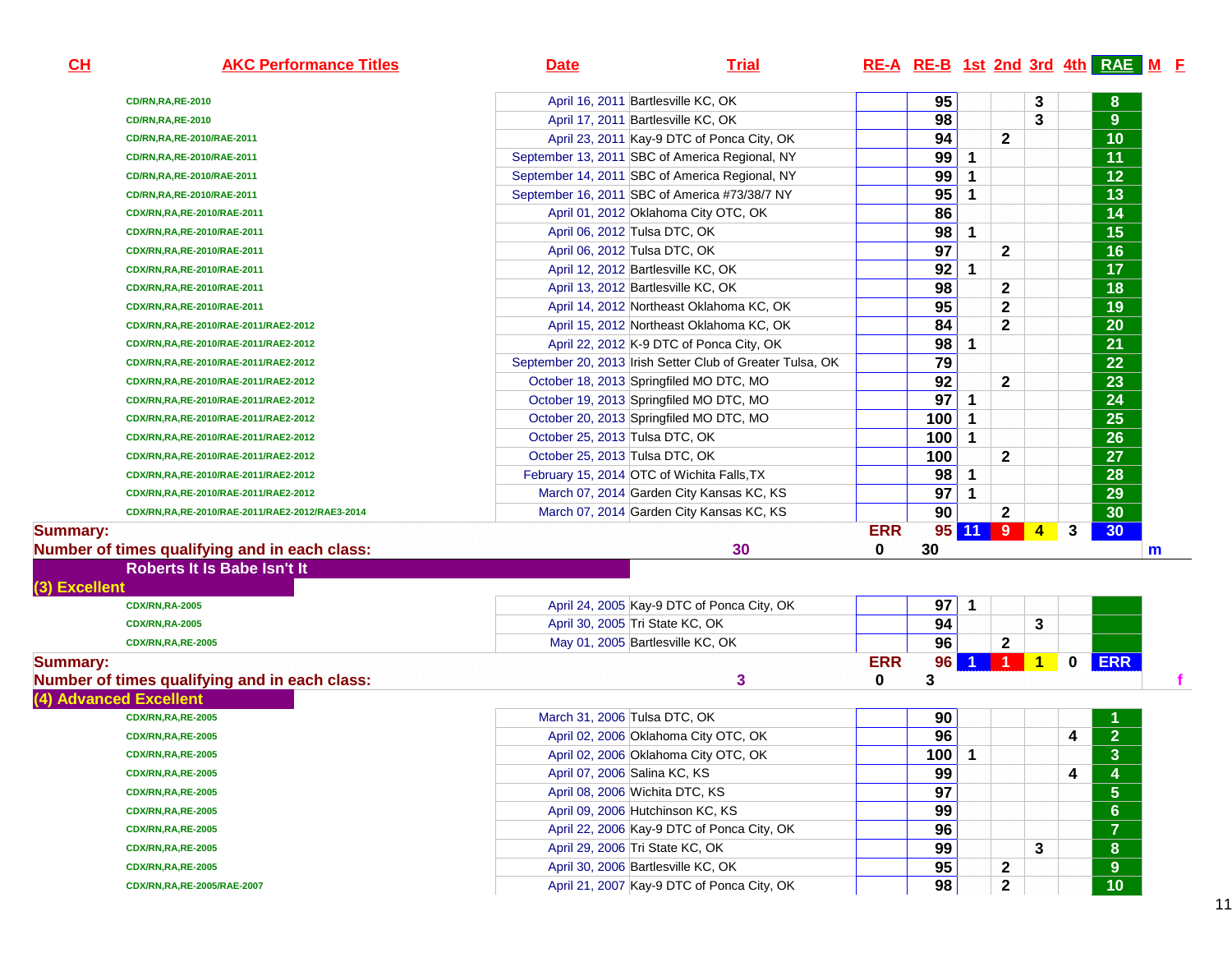| CH              | <b>AKC Performance Titles</b>                 | <b>Date</b>                                    | <b>Trial</b>                                          |            |                  |                      |                                                                 |                |                         | RE-A RE-B 1st 2nd 3rd 4th RAE M F |
|-----------------|-----------------------------------------------|------------------------------------------------|-------------------------------------------------------|------------|------------------|----------------------|-----------------------------------------------------------------|----------------|-------------------------|-----------------------------------|
|                 | CDX/RN,RA,RE-2005/RAE-2007                    |                                                | April 22, 2007 Kay-9 DTC of Ponca City, OK            |            | 94               |                      |                                                                 | 3              |                         | 11                                |
|                 | CDX/RN,RA,RE-2005/RAE-2007                    | April 28, 2007 Tri State KC, OK                |                                                       |            | $\overline{97}$  |                      |                                                                 |                | $\overline{\mathbf{4}}$ | $\overline{12}$                   |
|                 | CDX/RN,RA,RE-2005/RAE-2007                    | April 29, 2007 Bartlesville KC, OK             |                                                       |            | $99$ 1           |                      |                                                                 |                |                         | $\overline{13}$                   |
| <b>Summary:</b> |                                               |                                                |                                                       | <b>ERR</b> | 97               | $\overline{2}$       | 2 <sup>7</sup>                                                  | $\overline{2}$ | 3                       | 13                                |
|                 | Number of times qualifying and in each class: |                                                | 13                                                    | 0          | 13               |                      |                                                                 |                |                         |                                   |
|                 | <b>Save I Love Lucy With Nac</b>              |                                                |                                                       |            |                  |                      |                                                                 |                |                         |                                   |
| (3) Excellent   |                                               |                                                |                                                       |            |                  |                      |                                                                 |                |                         |                                   |
|                 | <b>RN,RA-2007</b>                             | February 23, 2008 Overlake Collie Club, WA     |                                                       |            | 83               |                      |                                                                 |                |                         |                                   |
|                 | <b>RN,RA-2007</b>                             | February 24, 2008 Overlake Collie Club, WA     |                                                       |            | 89               |                      |                                                                 |                |                         |                                   |
|                 | RN,RA-2007/RE-2008                            |                                                | March 30, 2008 Washington State OTC, WA               |            | 83               |                      |                                                                 |                |                         |                                   |
| <b>Summary:</b> |                                               |                                                |                                                       | <b>ERR</b> | 85               | $\mathbf{0}$         |                                                                 |                | 0                       | <b>ERR</b>                        |
|                 | Number of times qualifying and in each class: |                                                | 3                                                     | $\bf{0}$   | 3                |                      |                                                                 |                |                         |                                   |
|                 | <b>Shadow Mtn Playit Again V Reema</b>        |                                                |                                                       |            |                  |                      |                                                                 |                |                         |                                   |
| (2) Advanced    |                                               |                                                |                                                       |            |                  |                      |                                                                 |                |                         |                                   |
|                 | CDX, GN, TD/RN-2009/RA, RE-2012               | November 04, 2012 Vallejo DTC, CA              |                                                       |            | $96$   1         |                      |                                                                 |                |                         | 8                                 |
| <b>Summary:</b> |                                               |                                                |                                                       | <b>ERR</b> | 96               | $\blacktriangleleft$ | $\begin{array}{ c c c c c }\n\hline\n0&\mathbf{0}\n\end{array}$ |                | 0                       | 8 <sup>°</sup>                    |
|                 | Number of times qualifying and in each class: |                                                |                                                       | $\bf{0}$   | 1                |                      |                                                                 |                |                         |                                   |
| (3) Excellent   |                                               |                                                |                                                       |            |                  |                      |                                                                 |                |                         |                                   |
|                 | CD,TD/RN-2009/RA-2012                         |                                                | April 27, 2012 SBC of Pacific Coast, CA               |            | 87               | 1                    |                                                                 |                |                         |                                   |
|                 | CD,TD/RN-2009/RA-2012                         |                                                | May 19, 2012 SBC of Southern Oregon, OR               |            | 87               | $\vert$ 1            |                                                                 |                |                         |                                   |
| <b>Summary:</b> |                                               |                                                |                                                       | <b>ERR</b> | 87               | 2 <sup>7</sup>       |                                                                 |                | $\mathbf 0$             | <b>ERR</b>                        |
|                 | Number of times qualifying and in each class: |                                                | $\mathbf{2}$                                          | 0          | $\mathbf{2}$     |                      |                                                                 |                |                         |                                   |
|                 | (4) Advanced Excellent                        |                                                |                                                       |            |                  |                      |                                                                 |                |                         |                                   |
|                 | CD,TD/RN-2009/RA,RE-2012                      |                                                | May 20, 2012 SBC of Southern Oregon, OR               |            | 88               | 1                    |                                                                 |                |                         |                                   |
|                 | CDX, GN, TD/RN-2009/RA, RE-2012               | August 17, 2012 Reno KC, NV                    |                                                       |            | 88               |                      |                                                                 |                | 4                       | $\overline{2}$                    |
|                 | CDX, GN, TD/RN-2009/RA, RE-2012               | August 25, 2012 Mensona KC, CA                 |                                                       |            | 95               |                      | $\mathbf{2}$                                                    |                |                         | $\overline{\mathbf{3}}$           |
|                 | CDX, GN, TD/RN-2009/RA, RE-2012               | August 26, 2012 Mensona KC, CA                 |                                                       |            | 94               |                      | $\overline{\mathbf{2}}$                                         |                |                         | 4                                 |
|                 | CDX, GN, TD/RN-2009/RA, RE-2012               | September 24, 2012 SBC of America Regional, UT |                                                       |            | 100              | $\mathbf{1}$         |                                                                 |                |                         | 5 <sup>5</sup>                    |
|                 | CDX, GN, TD/RN-2009/RA, RE-2012               | September 25, 2012 SBC of America Regional, UT |                                                       |            | 100              | $\mathbf 1$          |                                                                 |                |                         | 6 <sup>1</sup>                    |
|                 | CDX, GN, TD/RN-2009/RA, RE-2012               | September 26, 2012 SBC of America #74/39/8 UT  |                                                       |            | 98               | 1                    |                                                                 |                |                         | $\overline{7}$                    |
|                 | CDX, GN, TD/RN-2009/RA, RE-2012               |                                                | April 12, 2013 Northern California Terrier Assoc., CA |            | 98               | $\mathbf 1$          |                                                                 |                |                         | 9 <sup>°</sup>                    |
|                 | CDX, GN, TD/RN-2009/RA, RE-2012/RAE-2013      |                                                | April 26, 2013 SBC of Pacific Coast, CA               |            | 97               | $\mathbf{1}$         |                                                                 |                |                         | 10                                |
|                 | UDX, OM1, GN, RAE, TDX                        |                                                | April 25, 2014 SBC of Pacific Coast, CA               |            | 99               | $\mathbf 1$          |                                                                 |                |                         | 11                                |
| <b>Summary:</b> |                                               |                                                |                                                       | <b>ERR</b> | 96               | $\overline{7}$       | 2 <sup>2</sup>                                                  | $\mathbf{0}$   | 1                       | 11                                |
|                 | Number of times qualifying and in each class: |                                                | 10                                                    | 0          | 10               |                      |                                                                 |                |                         |                                   |
|                 | <b>Shadow Mtn Quidditch V Vicdory</b>         |                                                |                                                       |            |                  |                      |                                                                 |                |                         |                                   |
| (3) Excellent   |                                               |                                                |                                                       |            |                  |                      |                                                                 |                |                         |                                   |
|                 | RN-2008/RA-2009                               | December 27, 2009 San Mateo KC, CA             |                                                       | 81         |                  |                      |                                                                 |                |                         |                                   |
|                 | RN-2008/RA-2009                               | January 17, 2010 Santa Clara DTC, CA           |                                                       | 82         |                  |                      |                                                                 |                |                         |                                   |
|                 | CD/RN-2008/RA-2009/RE-2010                    | February 13, 2010 SBC of San Diego, CA         |                                                       | 73         |                  |                      |                                                                 |                |                         |                                   |
| <b>Summary:</b> |                                               |                                                |                                                       | 79         | <b>ERR 0 0 0</b> |                      |                                                                 |                | $\mathbf 0$             | <b>ERR</b>                        |
|                 | Number of times qualifying and in each class: |                                                | 3                                                     | 3          | $\mathbf 0$      |                      |                                                                 |                |                         |                                   |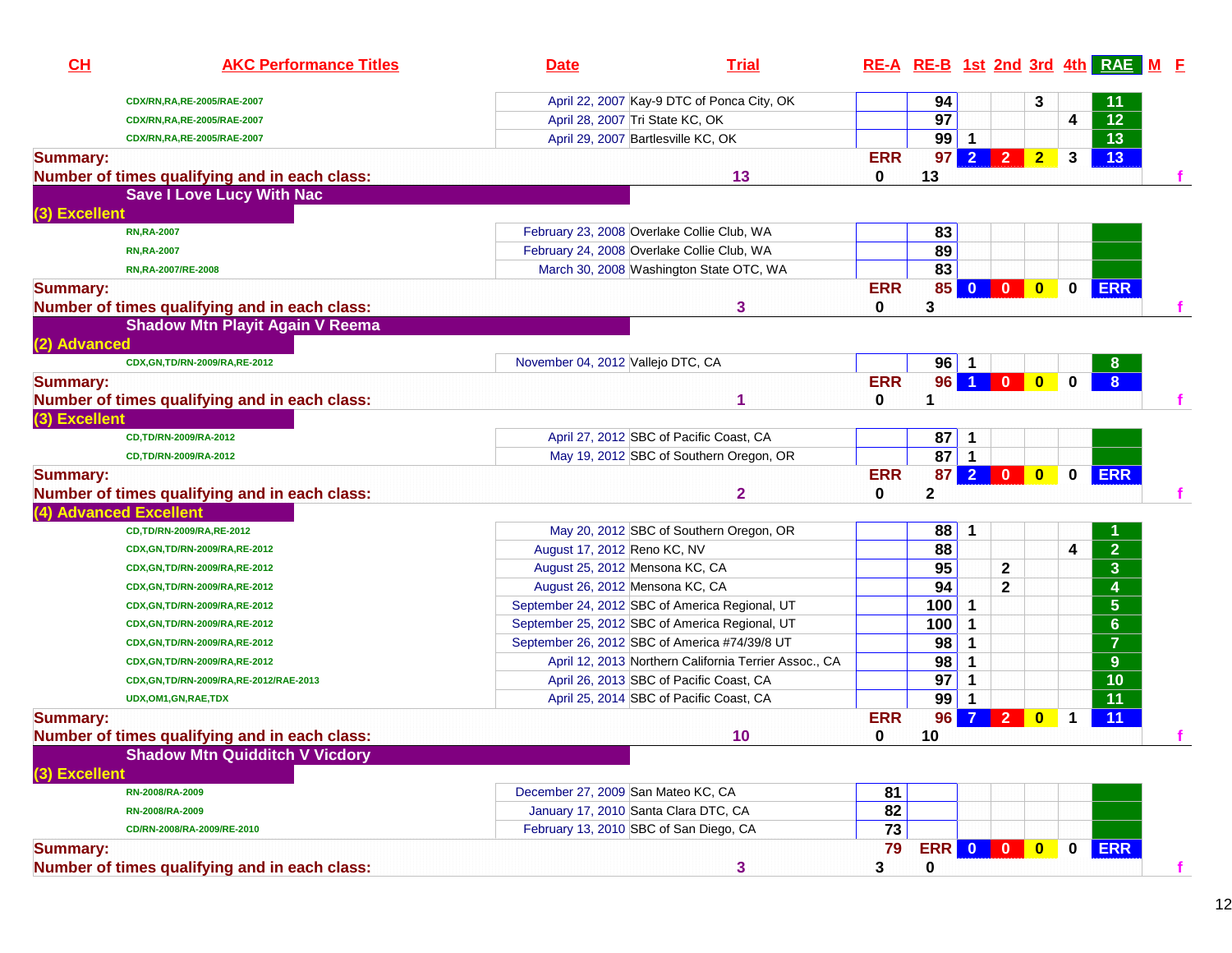**CH**

## **AKC Performance Titles Date Trial RE-A RE-B 1st 2nd 3rd 4th RAE <sup>M</sup> <sup>F</sup>**

| 78<br>$\mathbf{2}$<br>May 22, 2010 SBC of Southern Oregon, OR<br>CD/RN-2008/RA-2009/RE-2010<br>84<br>May 23, 2010 SBC of Southern Oregon, OR<br>CD/RN-2008/RA-2009/RE-2010<br>$\overline{84}$<br>August 28, 2010 Mensona KC, CA<br>CD/RN-2008/RA-2009/RE-2010<br>95<br>August 29, 2010 Mensona KC, CA<br>CD/RN-2008/RA-2009/RE-2010<br>$\overline{79}$<br>November 06, 2010 Napa Valley DTC, CA<br>CD/RN-2008/RA-2009/RE-2010<br>88<br>November 06, 2010 Napa Valley DTC, CA<br>CD/RN-2008/RA-2009/RE-2010<br>$\overline{71}$<br>November 07, 2010 Vallejo DTC, CA<br>CD/RN-2008/RA-2009/RE-2010<br>82<br>November 07, 2010 Vallejo DTC, CA<br>CD/RN-2008/RA-2009/RE-2010<br>81<br>January 15, 2011 San Francisco DTC, CA<br>CD/RN-2008/RA-2009/RE-2010<br>94<br>January 16, 2011 Santa Clara DTC, CA<br>CD/RN-2008/RA-2009/RE-2010/RAE-2011<br>$\overline{88}$<br>$\mathbf{1}$<br>April 29, 2011 SBC of Pacific Coast, CA<br>CD,NFP/RN-2008/RA-2009/RE-2010/RAE-2011<br>83<br>July 16, 2011 Del Monte KC, CA<br>CD, NAP, NJP, NFP/RN-2008/RA-2009/RE-2010/RAE-2011<br>94<br>July 17, 2011 Del Monte KC, CA<br>CD, NAP, NJP, NFP/RN-2008/RA-2009/RE-2010/RAE-2011 | 3              | $\overline{\mathbf{4}}$ | $\overline{2}$<br>$\overline{\mathbf{3}}$<br>$\overline{\mathbf{4}}$<br>$5\phantom{.0}$<br>6<br>$\overline{7}$<br>8<br>9<br>$\overline{10}$<br>$\overline{11}$<br>$\overline{12}$ |
|-------------------------------------------------------------------------------------------------------------------------------------------------------------------------------------------------------------------------------------------------------------------------------------------------------------------------------------------------------------------------------------------------------------------------------------------------------------------------------------------------------------------------------------------------------------------------------------------------------------------------------------------------------------------------------------------------------------------------------------------------------------------------------------------------------------------------------------------------------------------------------------------------------------------------------------------------------------------------------------------------------------------------------------------------------------------------------------------------------------------------------------------------------------------|----------------|-------------------------|-----------------------------------------------------------------------------------------------------------------------------------------------------------------------------------|
|                                                                                                                                                                                                                                                                                                                                                                                                                                                                                                                                                                                                                                                                                                                                                                                                                                                                                                                                                                                                                                                                                                                                                                   |                |                         |                                                                                                                                                                                   |
|                                                                                                                                                                                                                                                                                                                                                                                                                                                                                                                                                                                                                                                                                                                                                                                                                                                                                                                                                                                                                                                                                                                                                                   |                |                         |                                                                                                                                                                                   |
|                                                                                                                                                                                                                                                                                                                                                                                                                                                                                                                                                                                                                                                                                                                                                                                                                                                                                                                                                                                                                                                                                                                                                                   |                |                         |                                                                                                                                                                                   |
|                                                                                                                                                                                                                                                                                                                                                                                                                                                                                                                                                                                                                                                                                                                                                                                                                                                                                                                                                                                                                                                                                                                                                                   |                |                         |                                                                                                                                                                                   |
|                                                                                                                                                                                                                                                                                                                                                                                                                                                                                                                                                                                                                                                                                                                                                                                                                                                                                                                                                                                                                                                                                                                                                                   |                |                         |                                                                                                                                                                                   |
|                                                                                                                                                                                                                                                                                                                                                                                                                                                                                                                                                                                                                                                                                                                                                                                                                                                                                                                                                                                                                                                                                                                                                                   |                |                         |                                                                                                                                                                                   |
|                                                                                                                                                                                                                                                                                                                                                                                                                                                                                                                                                                                                                                                                                                                                                                                                                                                                                                                                                                                                                                                                                                                                                                   |                |                         |                                                                                                                                                                                   |
|                                                                                                                                                                                                                                                                                                                                                                                                                                                                                                                                                                                                                                                                                                                                                                                                                                                                                                                                                                                                                                                                                                                                                                   |                |                         |                                                                                                                                                                                   |
|                                                                                                                                                                                                                                                                                                                                                                                                                                                                                                                                                                                                                                                                                                                                                                                                                                                                                                                                                                                                                                                                                                                                                                   |                |                         |                                                                                                                                                                                   |
|                                                                                                                                                                                                                                                                                                                                                                                                                                                                                                                                                                                                                                                                                                                                                                                                                                                                                                                                                                                                                                                                                                                                                                   |                |                         |                                                                                                                                                                                   |
|                                                                                                                                                                                                                                                                                                                                                                                                                                                                                                                                                                                                                                                                                                                                                                                                                                                                                                                                                                                                                                                                                                                                                                   |                |                         |                                                                                                                                                                                   |
|                                                                                                                                                                                                                                                                                                                                                                                                                                                                                                                                                                                                                                                                                                                                                                                                                                                                                                                                                                                                                                                                                                                                                                   |                |                         |                                                                                                                                                                                   |
|                                                                                                                                                                                                                                                                                                                                                                                                                                                                                                                                                                                                                                                                                                                                                                                                                                                                                                                                                                                                                                                                                                                                                                   |                |                         | $\overline{13}$                                                                                                                                                                   |
| 86<br>August 27, 2011 Mensona KC, CA<br>CD,OJP,NFP/RN-2008/RA-2009/RE-2010/RAE-2011                                                                                                                                                                                                                                                                                                                                                                                                                                                                                                                                                                                                                                                                                                                                                                                                                                                                                                                                                                                                                                                                               |                |                         | $\overline{14}$                                                                                                                                                                   |
| 88<br>$\mathbf{2}$<br>September 13, 2011 SBC of America Regional, NY<br>CD,NAP,OJP,NFP/RN-2008/RA-2009/RE-2010/RAE-2011                                                                                                                                                                                                                                                                                                                                                                                                                                                                                                                                                                                                                                                                                                                                                                                                                                                                                                                                                                                                                                           |                |                         | $\overline{15}$                                                                                                                                                                   |
| 92<br>$\mathbf{2}$<br>September 14, 2011 SBC of America Regional, NY<br>CD, NAP, OJP, NFP/RN-2008/RA-2009/RE-2010/RAE-2011                                                                                                                                                                                                                                                                                                                                                                                                                                                                                                                                                                                                                                                                                                                                                                                                                                                                                                                                                                                                                                        |                |                         | $\overline{16}$                                                                                                                                                                   |
| $\overline{97}$<br>$\mathbf{2}$<br>October 08, 2011 Capital DTC of WA DC, MD<br>CD, NAP, OJP, NFP/RN-2008/RA-2009/RE-2010/RAE-2011                                                                                                                                                                                                                                                                                                                                                                                                                                                                                                                                                                                                                                                                                                                                                                                                                                                                                                                                                                                                                                |                |                         | 17                                                                                                                                                                                |
| 92<br>February 02, 2012 Norwegian Elkhound Assoc. CA<br>CD, AXP, AJP, OFP/RN-2008/RA-2009/RE-2010/RAE-2011                                                                                                                                                                                                                                                                                                                                                                                                                                                                                                                                                                                                                                                                                                                                                                                                                                                                                                                                                                                                                                                        |                | $\overline{\mathbf{4}}$ | $\overline{18}$                                                                                                                                                                   |
| 94<br>February 03, 2012 Fresno DTC, CA<br>CD, AXP, AJP, OFP/RN-2008/RA-2009/RE-2010/RAE-2011/RAE2-2012                                                                                                                                                                                                                                                                                                                                                                                                                                                                                                                                                                                                                                                                                                                                                                                                                                                                                                                                                                                                                                                            |                |                         | 19                                                                                                                                                                                |
| $\overline{97}$<br>March 22, 2012 San Mateo KC, CA<br>CD,AXP,AJP,OFP/RN-2008/RA-2009/RE-2010/RAE-2011/RAE2-2012                                                                                                                                                                                                                                                                                                                                                                                                                                                                                                                                                                                                                                                                                                                                                                                                                                                                                                                                                                                                                                                   |                |                         | 20                                                                                                                                                                                |
| 87<br>March 23, 2012 San Mateo KC, CA<br>CD, AXP, AJP, OFP/RN-2008/RA-2009/RE-2010/RAE-2011/RAE2-2012                                                                                                                                                                                                                                                                                                                                                                                                                                                                                                                                                                                                                                                                                                                                                                                                                                                                                                                                                                                                                                                             |                |                         | 21                                                                                                                                                                                |
| $\overline{77}$<br>April 27, 2012 SBC of Pacific Coast, CA<br>CD, AXP, AJP, OFP/RN-2008/RA-2009/RE-2010/RAE-2011/RAE2-2012                                                                                                                                                                                                                                                                                                                                                                                                                                                                                                                                                                                                                                                                                                                                                                                                                                                                                                                                                                                                                                        | 3              |                         | $\overline{22}$                                                                                                                                                                   |
| $\overline{79}$<br>$\mathbf{1}$<br>May 24, 2012 SBC of San Diego, CA<br>CD, AXP, AJP, OFP/RN-2008/RA-2009/RE-2010/RAE-2011/RAE2-2012                                                                                                                                                                                                                                                                                                                                                                                                                                                                                                                                                                                                                                                                                                                                                                                                                                                                                                                                                                                                                              |                |                         | 23                                                                                                                                                                                |
| $\overline{77}$<br>$\mathbf{2}$<br>May 25, 2012 Antelope Valley KC, CA<br>CD, AXP, AJP, OFP/RN-2008/RA-2009/RE-2010/RAE-2011/RAE2-2012                                                                                                                                                                                                                                                                                                                                                                                                                                                                                                                                                                                                                                                                                                                                                                                                                                                                                                                                                                                                                            |                |                         | $\overline{24}$                                                                                                                                                                   |
| 79<br>May 26, 2012 San Fernando KC, CA<br>CD, AXP, AJP, OFP/RN-2008/RA-2009/RE-2010/RAE-2011/RAE2-2012                                                                                                                                                                                                                                                                                                                                                                                                                                                                                                                                                                                                                                                                                                                                                                                                                                                                                                                                                                                                                                                            |                |                         | $\overline{25}$                                                                                                                                                                   |
| 83<br>July 15, 2012 Del Monte KC, CA<br>CD, AXP, AJP, OFP/RN-2008/RA-2009/RE-2010/RAE-2011/RAE2-2012                                                                                                                                                                                                                                                                                                                                                                                                                                                                                                                                                                                                                                                                                                                                                                                                                                                                                                                                                                                                                                                              |                | 4                       | $\overline{26}$                                                                                                                                                                   |
| 94<br>August 25, 2012 Mensona KC, CA<br>CD, AXP, AJP, OFP/RN-2008/RA-2009/RE-2010/RAE-2011/RAE2-2012                                                                                                                                                                                                                                                                                                                                                                                                                                                                                                                                                                                                                                                                                                                                                                                                                                                                                                                                                                                                                                                              |                | 4                       | $\overline{27}$                                                                                                                                                                   |
| 87<br>August 26, 2012 Mensona KC, CA<br>CD, AXP, AJP, OFP/RN-2008/RA-2009/RE-2010/RAE-2011/RAE2-2012                                                                                                                                                                                                                                                                                                                                                                                                                                                                                                                                                                                                                                                                                                                                                                                                                                                                                                                                                                                                                                                              |                | $\overline{\mathbf{4}}$ | $\overline{28}$                                                                                                                                                                   |
| $\overline{95}$<br>October 21, 2012 Del Valle DC of Livermore, CA<br>CD, AXP, AJP, OFP/RN-2008/RA-2009/RE-2010/RAE-2011/RAE2-2012                                                                                                                                                                                                                                                                                                                                                                                                                                                                                                                                                                                                                                                                                                                                                                                                                                                                                                                                                                                                                                 |                |                         | $\overline{29}$                                                                                                                                                                   |
| $\overline{87}$<br>October 22, 2012 Del Valle DC of Livermore, CA<br>CD, AXP, AJP, OFP/RN-2008/RA-2009/RE-2010/RAE-2011/RAE2, RAE3-2012                                                                                                                                                                                                                                                                                                                                                                                                                                                                                                                                                                                                                                                                                                                                                                                                                                                                                                                                                                                                                           |                |                         | 30                                                                                                                                                                                |
| <b>ERR</b><br>86<br><b>Summary:</b><br>$\overline{2}$<br>$5^{\circ}$                                                                                                                                                                                                                                                                                                                                                                                                                                                                                                                                                                                                                                                                                                                                                                                                                                                                                                                                                                                                                                                                                              | $\overline{2}$ | 5                       | 30 <sub>1</sub>                                                                                                                                                                   |
| 0<br>30<br>Number of times qualifying and in each class:<br>30                                                                                                                                                                                                                                                                                                                                                                                                                                                                                                                                                                                                                                                                                                                                                                                                                                                                                                                                                                                                                                                                                                    |                |                         |                                                                                                                                                                                   |
| 2011-GCHShericks Diamond Rio Del Vicdory                                                                                                                                                                                                                                                                                                                                                                                                                                                                                                                                                                                                                                                                                                                                                                                                                                                                                                                                                                                                                                                                                                                          |                |                         |                                                                                                                                                                                   |
| (3) Excellent                                                                                                                                                                                                                                                                                                                                                                                                                                                                                                                                                                                                                                                                                                                                                                                                                                                                                                                                                                                                                                                                                                                                                     |                |                         |                                                                                                                                                                                   |
| 82<br>2011-GCHRN,RA-2009<br>January 24, 2010 Tualatin KC, OR                                                                                                                                                                                                                                                                                                                                                                                                                                                                                                                                                                                                                                                                                                                                                                                                                                                                                                                                                                                                                                                                                                      |                |                         |                                                                                                                                                                                   |
| 75<br>2011-GCHRN,RA-2009<br>April 10, 2010 Timberland Valley DFA, WA                                                                                                                                                                                                                                                                                                                                                                                                                                                                                                                                                                                                                                                                                                                                                                                                                                                                                                                                                                                                                                                                                              | 3              |                         |                                                                                                                                                                                   |
| 77<br>2011-GCHRN,RA-2009/RE-2010<br>April 11, 2010 Timberland Valley DFA, WA                                                                                                                                                                                                                                                                                                                                                                                                                                                                                                                                                                                                                                                                                                                                                                                                                                                                                                                                                                                                                                                                                      | 3              |                         |                                                                                                                                                                                   |
| 78<br><b>ERR 0 0 0</b><br><b>Summary:</b>                                                                                                                                                                                                                                                                                                                                                                                                                                                                                                                                                                                                                                                                                                                                                                                                                                                                                                                                                                                                                                                                                                                         | $\overline{2}$ | 0                       | <b>ERR</b>                                                                                                                                                                        |
| 3<br>$\mathbf 0$<br>Number of times qualifying and in each class:<br>3                                                                                                                                                                                                                                                                                                                                                                                                                                                                                                                                                                                                                                                                                                                                                                                                                                                                                                                                                                                                                                                                                            |                |                         |                                                                                                                                                                                   |
| <b>Snowy Pines Athena</b>                                                                                                                                                                                                                                                                                                                                                                                                                                                                                                                                                                                                                                                                                                                                                                                                                                                                                                                                                                                                                                                                                                                                         |                |                         |                                                                                                                                                                                   |
| (3) Excellent                                                                                                                                                                                                                                                                                                                                                                                                                                                                                                                                                                                                                                                                                                                                                                                                                                                                                                                                                                                                                                                                                                                                                     |                |                         |                                                                                                                                                                                   |
| 98<br>April 09, 2021 AKC Virtual Rally<br>CGCA,CGCU,TKA,ACT2,ACT2J,BN-V,CD-V/RN,RI-2020                                                                                                                                                                                                                                                                                                                                                                                                                                                                                                                                                                                                                                                                                                                                                                                                                                                                                                                                                                                                                                                                           |                |                         |                                                                                                                                                                                   |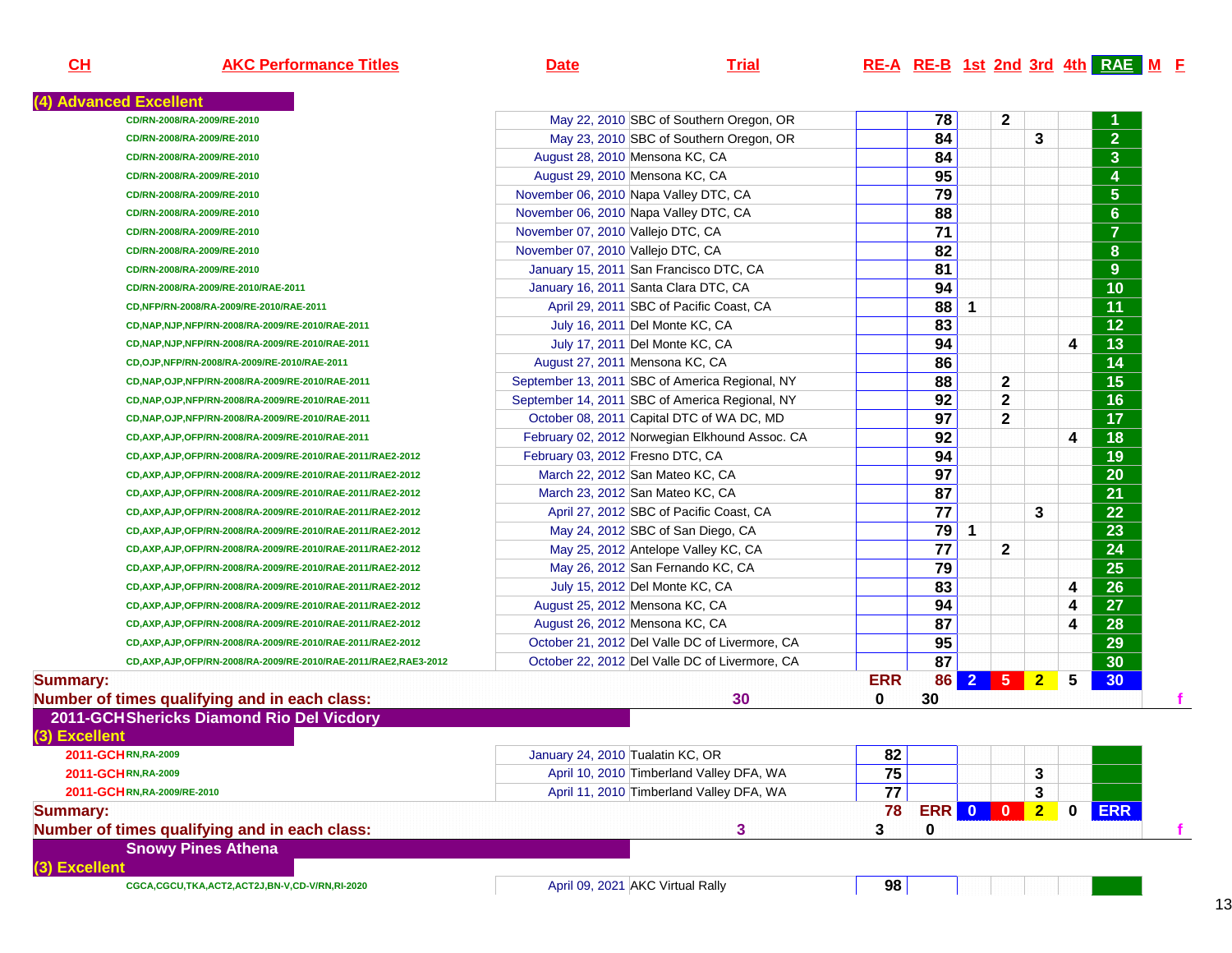| <b>Summary:</b><br>(4) Advanced Excellent | CGCA,CGCU,TKA,ACT2,ACT2J,BN-V,CD-V/RN,RI-2020                     |                                                  |                                              |              |                |                |                         |                         |              |                         | RE-A RE-B 1st 2nd 3rd 4th RAE M F |
|-------------------------------------------|-------------------------------------------------------------------|--------------------------------------------------|----------------------------------------------|--------------|----------------|----------------|-------------------------|-------------------------|--------------|-------------------------|-----------------------------------|
|                                           |                                                                   | April 09, 2021 AKC Virtual Rally                 |                                              | 97           |                |                |                         |                         |              |                         |                                   |
|                                           | CGCA,CGCU,TKA,ACT2,ACT2J,BN-V,CD-V/RN,RI-2020/RE2021              | April 16, 2021 AKC Virtual Rally                 |                                              | 98           |                |                |                         |                         |              |                         |                                   |
|                                           |                                                                   |                                                  |                                              | 98           | <b>ERR 0 0</b> |                |                         | $\overline{\mathbf{0}}$ | $\mathbf 0$  | <b>ERR</b>              |                                   |
|                                           | Number of times qualifying and in each class:                     |                                                  | 3                                            | 3            | 0              |                |                         |                         |              |                         | f.                                |
|                                           |                                                                   |                                                  |                                              |              |                |                |                         |                         |              |                         |                                   |
|                                           | See Performance DB for other titles/RN,RI-2020/RE2021             | September 27, 2021 SBC of America Regional, UT   |                                              |              | 96             | $\mathbf{1}$   |                         |                         |              |                         |                                   |
|                                           | See Performance DB for other titles/RN,RI-2020/RE2021             | September 30, 2021 SBC of America #83/48/17 UT   |                                              |              | $99$ 1         |                |                         |                         |              | $\overline{2}$          |                                   |
| <b>Summary:</b>                           |                                                                   |                                                  |                                              | <b>ERR</b>   |                |                | 98 2 0                  | $\bullet$               | $\bf{0}$     | $\overline{2}$          |                                   |
|                                           | Number of times qualifying and in each class:                     |                                                  | 2                                            | $\bf{0}$     | $\mathbf 2$    |                |                         |                         |              |                         | f                                 |
|                                           | <b>Snowy Pines Hummer</b>                                         |                                                  |                                              |              |                |                |                         |                         |              |                         |                                   |
| (3) Excellent                             |                                                                   |                                                  |                                              |              |                |                |                         |                         |              |                         |                                   |
|                                           | <b>RN,RA-2007</b>                                                 | September 29, 2007 Bonanza KC of Carson City, NV |                                              |              | 88             | $\mathbf{1}$   |                         |                         |              |                         |                                   |
|                                           | <b>RN,RA-2007</b>                                                 | September 30, 2007 Bonanza KC of Carson City, NV |                                              |              | 88             | $\mathbf{1}$   |                         |                         |              |                         |                                   |
|                                           | <b>RN, RA, RE-2007</b>                                            | October 11, 2007 Lizard Butte KC, ID             |                                              | 74           |                | $\mathbf 1$    |                         |                         |              |                         |                                   |
|                                           | <b>RN, RA, RE-2007</b>                                            | October 12, 2007 Lizard Butte KC, ID             |                                              | 80           |                | $\mathbf 1$    |                         |                         |              |                         |                                   |
| <b>Summary:</b>                           |                                                                   |                                                  |                                              | 77           | 88             | 4 <sup>1</sup> | $\overline{\mathbf{0}}$ | $\boldsymbol{0}$        | $\mathbf{0}$ | <b>ERR</b>              |                                   |
|                                           | Number of times qualifying and in each class:                     |                                                  | 4                                            | $\mathbf{2}$ | $\mathbf 2$    |                |                         |                         |              |                         | $\mathsf{m}$                      |
| (4) Advanced Excellent                    |                                                                   |                                                  |                                              |              |                |                |                         |                         |              |                         |                                   |
|                                           | <b>RN, RA, RE-2007</b>                                            | November 04, 2007 Vallejo DTC, CA                |                                              |              | 94             |                |                         |                         |              |                         |                                   |
|                                           | <b>RN, RA, RE-2007</b>                                            | November 10, 2007 Wine Country KC, CA            |                                              |              | 89             |                |                         |                         |              | $\overline{2}$          |                                   |
|                                           | <b>RN, RA, RE-2007</b>                                            | November 11, 2007 Wine Country KC, CA            |                                              |              | 71             |                |                         |                         |              | $\mathbf{3}$            |                                   |
|                                           | <b>RN, RA, RE-2007</b>                                            | May 31, 2008 Reno KC, NV                         |                                              |              | 91             |                |                         |                         |              | 4                       |                                   |
|                                           | <b>RN, RA, RE-2007</b>                                            | June 01, 2008 Reno KC, NV                        |                                              |              | 77             |                |                         |                         |              | $\overline{\mathbf{5}}$ |                                   |
|                                           | <b>RN, RA, RE-2007</b>                                            |                                                  | July 19, 2008 Truckee Meadows KC, NV         |              | 91             |                |                         |                         |              | $6\phantom{a}$          |                                   |
|                                           | <b>RN, RA, RE-2007</b>                                            |                                                  | July 20, 2008 Truckee Meadows KC, NV         |              | 100            |                | $\mathbf{2}$            |                         |              | $\overline{7}$          |                                   |
|                                           | <b>RN, RA, RE-2007</b>                                            | September 27, 2008 Bonanza KC of Carson City, NV |                                              |              | 97             | $\mathbf 1$    |                         |                         |              | $\bf{8}$                |                                   |
|                                           | <b>RN, RA, RE-2007</b>                                            | September 28, 2008 Bonanza KC of Carson City, NV |                                              |              | 97             |                | $\mathbf{2}$            |                         |              | 9                       |                                   |
|                                           | RN, RA, RE-2007/RAE-2008                                          | October 09, 2008 Idaho Capitol City KC, ID       |                                              |              | 97             | $\mathbf{1}$   |                         |                         |              | 10                      |                                   |
|                                           | RN, RA, RE-2007/RAE-2008                                          | October 10, 2008 Idaho Capitol City KC, ID       |                                              |              | 87             |                |                         | 3                       |              | 11                      |                                   |
|                                           | RN, RA, RE-2007/RAE-2008                                          |                                                  | October 09, 2009 SBC of America #71/36/5 OH  |              | 99             | $\mathbf{1}$   |                         |                         |              | 12                      |                                   |
|                                           | UD, GN, GO, VER, OAP, MJP, XFP/RN, RA, RE-2007/RAE-2008           | April 27, 2012 SBC of Pacific Coast, CA          |                                              |              | 87             |                | $\mathbf{2}$            |                         |              | 13                      |                                   |
|                                           | UD, GN, GO, VER, OAP, MJP, XFP/RN, RA, RE-2007/RAE-2008           |                                                  | July 20, 2012 Truckee Meadows KC, NV         |              | 98             |                |                         | 3                       |              | 14                      |                                   |
|                                           | UD, GN, GO, VER, OAP, MJP, XFP/RN, RA, RE-2007/RAE-2008           |                                                  | July 21, 2012 Truckee Meadows KC, NV         |              | 90             |                | $\mathbf{2}$            |                         |              | 15                      |                                   |
|                                           | UD, GN, GO, VER, OAP, MJP, XFP/RN, RA, RE-2007/RAE-2008           |                                                  | July 22, 2012 Truckee Meadows KC, NV         |              | 93             |                |                         |                         | 4            | 16                      |                                   |
|                                           | UD, GN, GO, VER, OAP, MJP, XFP/RN, RA, RE-2007/RAE-2008           | August 17, 2012 Reno KC, NV                      |                                              |              | 96             | $\mathbf 1$    |                         |                         |              | $\overline{17}$         |                                   |
|                                           | UD, GN, GO, VER, OAP, MJP, XFP/RN, RA, RE-2007/RAE-2008           | August 17, 2012 Reno KC, NV                      |                                              |              | 97             |                |                         | 3                       |              | 18                      |                                   |
|                                           | UD, GN, GO, VER, OAP, MJP, XFP/RN, RA, RE-2007/RAE-2008           | September 24, 2012 SBC of America Regional, UT   |                                              |              | 97             |                | 2                       |                         |              | 19                      |                                   |
|                                           | UD, GN, GO, VER, OAP, MJP, XFP/RN, RA, RE-2007/RAE-2008/RAE2-2012 | September 25, 2012 SBC of America Regional, UT   |                                              |              | 99             |                | 2                       |                         |              | 20                      |                                   |
|                                           | UD, GN, GO, VER, OAP, MJP, XFP/RN, RA, RE-2007/RAE-2008/RAE2-2012 | September 26, 2012 SBC of America #74/39/8 UT    |                                              |              | 97             |                | 2                       |                         |              | 21                      |                                   |
|                                           | PACH3 See Performance Data/RN, RA, RE-2007/RAE-2008/RAE2-2012     |                                                  | October 02, 2015 SBC of America #77/42/11 NM |              | 95             |                | $\mathbf 2$             |                         |              | 22                      |                                   |
| <b>Summary:</b>                           |                                                                   |                                                  |                                              | <b>ERR</b>   | 93             | 4              | 8                       | $\mathbf{3}$            | $\mathbf 1$  | 22                      |                                   |
|                                           | Number of times qualifying and in each class:                     |                                                  | 22                                           | 0            | 22             |                |                         |                         |              |                         | m                                 |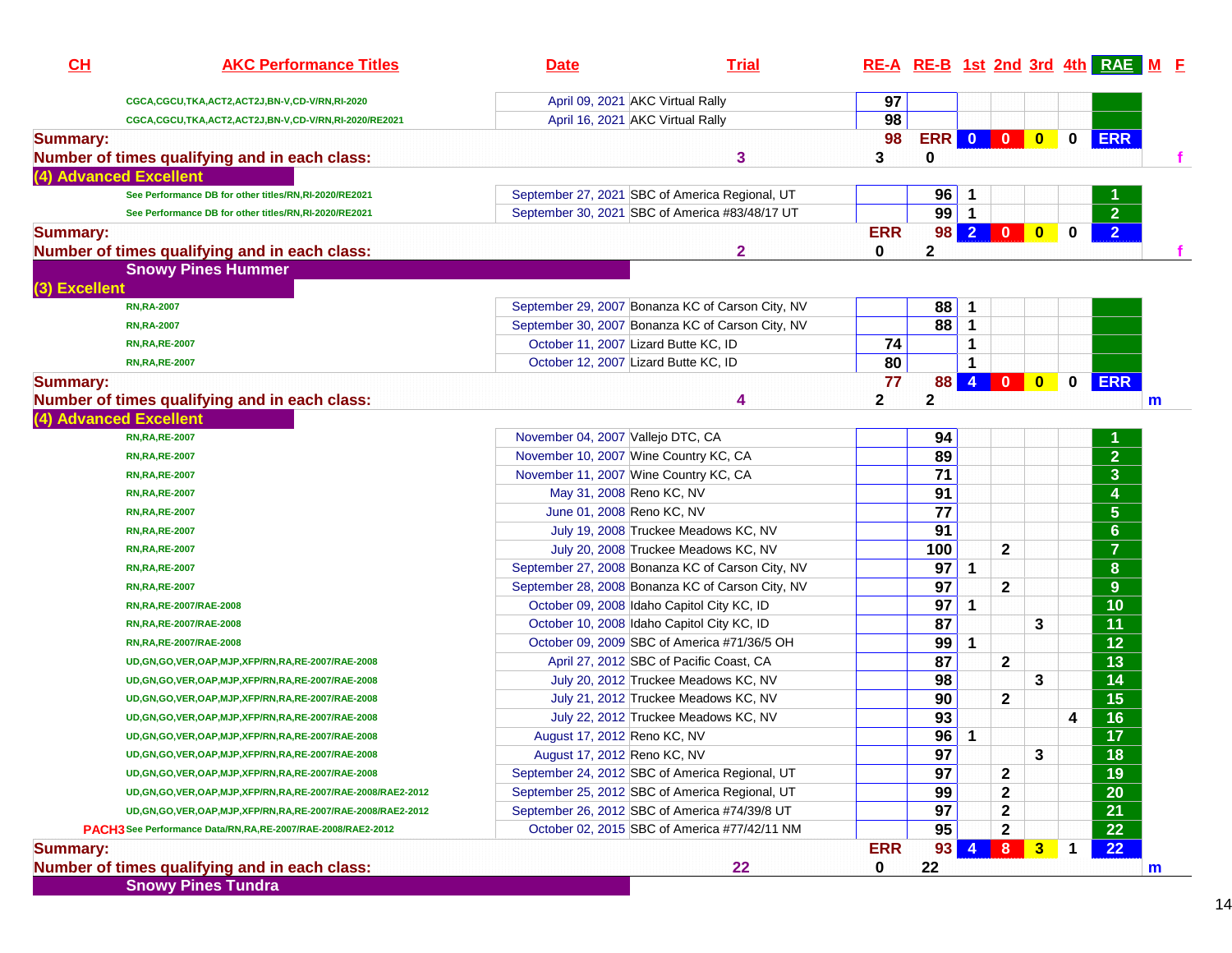| CH              | <b>AKC Performance Titles</b>                 | <b>Date</b>                                    | <b>Trial</b>                                     |                 |                |              |                         |                         |              | RE-A RE-B 1st 2nd 3rd 4th RAE M F |  |
|-----------------|-----------------------------------------------|------------------------------------------------|--------------------------------------------------|-----------------|----------------|--------------|-------------------------|-------------------------|--------------|-----------------------------------|--|
| (3) Excellent   |                                               |                                                |                                                  |                 |                |              |                         |                         |              |                                   |  |
|                 | RN-2008/RA-2009                               |                                                | September 26, 2009 Bonanza KC of Carson City, NV | 84              |                | 1            |                         |                         |              |                                   |  |
|                 | RN-2008/RA-2009                               |                                                | September 27, 2009 Bonanza KC of Carson City, NV | 86              |                | 1            |                         |                         |              |                                   |  |
|                 | RN-2008/RA, RE-2009                           |                                                | October 05, 2009 SBC of America Regional, OR     | 90              |                | 1            |                         |                         |              |                                   |  |
|                 | RN-2008/RA, RE-2009                           |                                                | October 06, 2009 SBC of America Regional, OR     | 89              |                | 1            |                         |                         |              |                                   |  |
|                 | RN-2008/RA, RE-2009                           |                                                | October 09, 2009 SBC of America #71/36/5 OH      | $\overline{77}$ |                | 1            |                         |                         |              |                                   |  |
| <b>Summary:</b> |                                               |                                                |                                                  | 85              | <b>ERR 5 0</b> |              |                         | $\bullet$               | $\mathbf 0$  | <b>ERR</b>                        |  |
|                 | Number of times qualifying and in each class: |                                                | 5                                                | 5               | 0              |              |                         |                         |              |                                   |  |
|                 | (4) Advanced Excellent                        |                                                |                                                  |                 |                |              |                         |                         |              |                                   |  |
|                 | CD, GN, AXP, AJP, NFP/RN-2008/RA, RE-2009     |                                                | April 27, 2012 SBC of Pacific Coast, CA          |                 | 72             |              |                         |                         | 4            |                                   |  |
|                 | CD, GN, AXP, AJP, NFP/RN-2008/RA, RE-2009     | September 24, 2012 SBC of America Regional, UT |                                                  |                 | 85             |              |                         | 3                       |              | $\overline{2}$                    |  |
|                 | CD, GN, AXP, AJP, NFP/RN-2008/RA, RE-2009     | September 25, 2012 SBC of America Regional, UT |                                                  |                 | 89             |              |                         | 3                       |              | 3 <sup>2</sup>                    |  |
|                 | CD,GN,AXP,AJP,NFP/RN-2008/RA,RE-2009          | September 26, 2012 SBC of America #74/39/8 UT  |                                                  |                 | 92             |              |                         | 3                       |              | 4                                 |  |
|                 | CDX,GN,MXP3,MXPB,AJP,OFP/RN-2008/RA,RE-2009   |                                                | October 02, 2015 SBC of America #77/42/11 NM     |                 | 86             |              |                         | 34                      |              | $5\phantom{.0}$                   |  |
| <b>Summary:</b> |                                               |                                                |                                                  | <b>ERR</b>      | 85             | $\mathbf{0}$ | $\mathbf{0}$            | $\overline{\mathbf{4}}$ | 1            | 5 <sup>5</sup>                    |  |
|                 | Number of times qualifying and in each class: |                                                | 5                                                | 0               | 5              |              |                         |                         |              |                                   |  |
|                 | <b>Stoans Razzle of Oz</b>                    |                                                |                                                  |                 |                |              |                         |                         |              |                                   |  |
| (3) Excellent   |                                               |                                                |                                                  |                 |                |              |                         |                         |              |                                   |  |
|                 | <b>RN,RA-2008</b>                             | November 16, 2008 Whidbey Island KC, WA        |                                                  | 77              |                |              |                         |                         |              |                                   |  |
|                 |                                               | January 04, 2009 SBC of Puget Sound, WA        |                                                  | 72              |                | 1            |                         |                         | 4            |                                   |  |
|                 | <b>RN,RA-2008</b>                             | January 10, 2009 Sammamish KC, WA              |                                                  | 92              |                |              |                         |                         |              |                                   |  |
|                 | RN, RA-2008/RE-2009                           |                                                | June 14, 2009 SBC of Puget Sound, WA             |                 | 95             |              |                         |                         |              |                                   |  |
|                 | RN, RA-2008/RE-2009                           |                                                |                                                  |                 | 76             | $\mathbf{1}$ |                         |                         |              |                                   |  |
|                 | RN, RA-2008/RE-2009                           | September 20, 2009 Gig Harbor KC, WA           |                                                  |                 |                |              |                         |                         |              |                                   |  |
| <b>Summary:</b> |                                               |                                                |                                                  | 80              | 86             |              | $2 0 0$                 |                         | $\mathbf 1$  | <b>ERR</b>                        |  |
|                 | Number of times qualifying and in each class: |                                                | 5                                                | 3               | $\mathbf{2}$   |              |                         |                         |              |                                   |  |
|                 | (4) Advanced Excellent                        |                                                |                                                  |                 |                |              |                         |                         |              |                                   |  |
|                 | RN, RA-2008/RE-2009                           | September 19, 2009 Gig Harbor KC, WA           |                                                  |                 | 96             |              |                         |                         | 4            |                                   |  |
|                 | RN, RA-2008/RE-2009                           | November 14, 2009 Whidbey Island KC, WA        |                                                  |                 | 85             |              |                         |                         |              | 2 <sup>1</sup>                    |  |
|                 | RN, RA-2008/RE-2009                           | November 15, 2009 Whidbey Island KC, WA        |                                                  |                 | 86             |              |                         |                         |              | $\mathbf{3}$                      |  |
|                 | RN, RA-2008/RE-2009                           | January 21, 2010 Tualatin KC, OR               |                                                  |                 | 90             |              |                         |                         |              | 4                                 |  |
|                 | RN, RA-2008/RE-2009                           | January 23, 2010 Portland Dog OC, OR           |                                                  |                 | 82             |              |                         |                         |              | $\overline{5}$                    |  |
|                 | RN, RA-2008/RE-2009                           | February 07, 2010 SBC of Puget Sound, WA       |                                                  |                 | 88             | 1            |                         |                         |              | $6\phantom{1}$                    |  |
|                 | RN,RA-2008/RE-2009                            | February 27, 2010 Overlake Collie Club, WA     |                                                  |                 | 86             |              |                         |                         |              | $\overline{7}$                    |  |
|                 | RN, RA-2008/RE-2009                           |                                                | February 28, 2010 Collie Club of Washington, WA  |                 | 92             |              |                         |                         |              | 8                                 |  |
|                 | RN,RA-2008/RE-2009                            |                                                | May 15, 2010 German Shepherd DC of WA, WA        |                 | 89             |              |                         |                         | 4            | 9                                 |  |
|                 | RN,RA-2008/RE-2009/RAE-2010                   |                                                | May 16, 2010 German Shepherd DC of WA, WA        |                 | 85             |              |                         | 3                       |              | 10                                |  |
| <b>Summary:</b> |                                               |                                                |                                                  | <b>ERR</b>      | 88             |              | $\mathbf{0}$            | $\mathbf 1$             | $\mathbf{2}$ | 10 <sup>°</sup>                   |  |
|                 | Number of times qualifying and in each class: |                                                | 10                                               | 0               | 10             |              |                         |                         |              |                                   |  |
|                 | 2010-GCH Stoans Rupert of Oz                  |                                                |                                                  |                 |                |              |                         |                         |              |                                   |  |
| (3) Excellent   |                                               |                                                |                                                  |                 |                |              |                         |                         |              |                                   |  |
|                 | 2010-GCHRN,RA-2009                            | September 26, 2009 Columbia Basin DTC, WA      |                                                  | 70              |                |              |                         |                         |              |                                   |  |
|                 | 2010-GCHRN,RA-2009                            | September 27, 2009 Richland KC, WA             |                                                  | $\overline{70}$ |                |              |                         |                         |              |                                   |  |
| <b>Summary:</b> |                                               |                                                |                                                  | 70              | <b>ERR</b>     | $\bullet$    | $\overline{\mathbf{0}}$ | $\bullet$               | $\mathbf 0$  | <b>ERR</b>                        |  |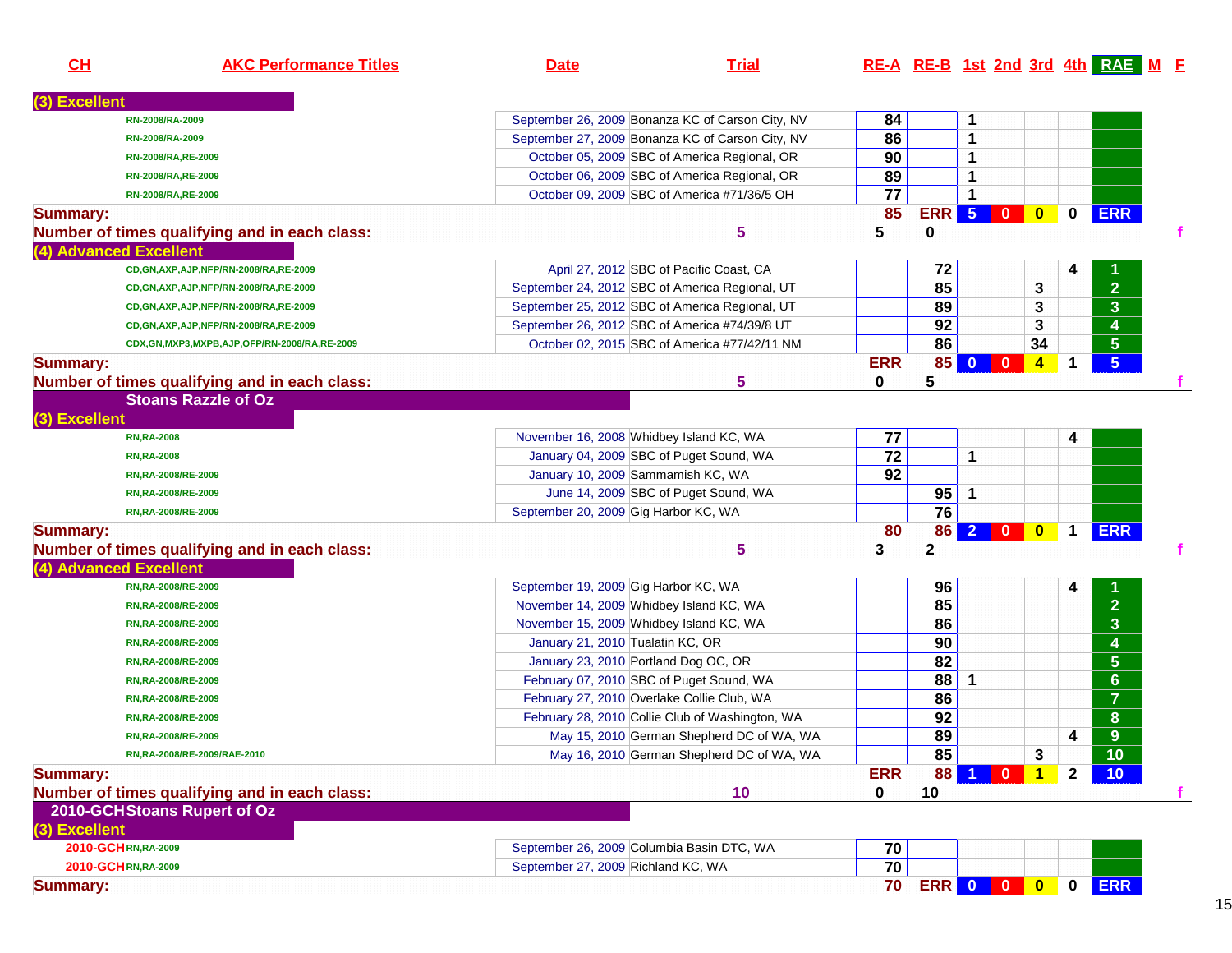| CH                        | <b>AKC Performance Titles</b>                            | <b>Date</b>                                      | <b>Trial</b> |            |            |                | RE-A RE-B 1st 2nd 3rd 4th RAE M F |             |                |   |
|---------------------------|----------------------------------------------------------|--------------------------------------------------|--------------|------------|------------|----------------|-----------------------------------|-------------|----------------|---|
|                           | Number of times qualifying and in each class:            |                                                  | 2            | 2          | 0          |                |                                   |             |                | m |
| 2009-CHSubira Alucian     |                                                          |                                                  |              |            |            |                |                                   |             |                |   |
| (3) Excellent             |                                                          |                                                  |              |            |            |                |                                   |             |                |   |
| 2009-CHCD/RN-2010/RA-2011 |                                                          | September 24, 2012 SBC of America Regional, UT   |              |            | 72         |                |                                   | 4           |                |   |
| <b>Summary:</b>           |                                                          |                                                  |              | <b>ERR</b> | 72         | $\bullet$      | $\mathbf{0}$<br>$\bf{0}$          | $\mathbf 1$ | <b>ERR</b>     |   |
|                           | Number of times qualifying and in each class:            |                                                  |              | 0          |            |                |                                   |             |                | m |
|                           | <b>Subzero Workin' Man</b>                               |                                                  |              |            |            |                |                                   |             |                |   |
| (3) Excellent             |                                                          |                                                  |              |            |            |                |                                   |             |                |   |
|                           | RN-2014/RA-2016                                          | March 26, 2016 Raleigh KC, NC                    |              | 71         |            |                |                                   |             |                |   |
|                           | RN-2014/RA-2016                                          | June 11, 2016 Skyline KC, VA                     |              | 76         |            | 1              |                                   |             |                |   |
|                           | RN-2014/RA, RE-2016                                      | October 06, 2016 SBC of America #78/43/12 OH     |              | 93         |            | $\mathbf 1$    |                                   |             |                |   |
| <b>Summary:</b>           |                                                          |                                                  |              | 80         | <b>ERR</b> | 2              | $\bf{0}$                          |             |                |   |
|                           | Number of times qualifying and in each class:            |                                                  | 3            | 3          | 0          |                |                                   |             |                | m |
| (4) Advanced Excellent    |                                                          |                                                  |              |            |            |                |                                   |             |                |   |
|                           | RN-2014/RA, RE-2016                                      | April 28, 2017 Mountaineer KC, WV                |              |            | 84         |                |                                   |             |                |   |
| <b>Summary:</b>           |                                                          |                                                  |              | <b>ERR</b> | 84         | $\mathbf{0}$   | $\bf{0}$<br>$\bf{0}$              | $\bf{0}$    | <b>ERR</b>     |   |
|                           | Number of times qualifying and in each class:            |                                                  |              | 0          |            |                |                                   |             |                | m |
|                           | <b>Summerlyns U R My Keb V Showme</b>                    |                                                  |              |            |            |                |                                   |             |                |   |
| (3) Excellent             |                                                          |                                                  |              |            |            |                |                                   |             |                |   |
|                           | RN-2014/RA-2015                                          | June 28, 2015 Missouri Rhineland KC, MO          |              |            | 70         |                |                                   |             |                |   |
|                           | RN-2014/RA-2015                                          | July 11, 2015 Tri-County Agility Club of MO, MO  |              |            | 80         |                |                                   |             |                |   |
|                           | RN-2014/RA, RE-2015                                      | October 09, 2015 Mound City OTC, MO              |              |            | 89         |                |                                   |             |                |   |
| <b>Summary:</b>           |                                                          |                                                  |              | <b>ERR</b> | 80         | $\mathbf{0}$   | $\bf{0}$                          | 0           | <b>ERR</b>     |   |
|                           | Number of times qualifying and in each class:            |                                                  | 3            | 0          | 3          |                |                                   |             |                |   |
|                           | <b>Swissmiss Shayna Snowflake</b>                        |                                                  |              |            |            |                |                                   |             |                |   |
| (3) Excellent             |                                                          |                                                  |              |            |            |                |                                   |             |                |   |
|                           | SEN, CGC, TKA/RN-2018/RA-2019                            | November 02, 2019 Cleveland A-B TC, OH           |              | 96         |            | 1              |                                   |             |                |   |
|                           | SEN, CGC, TKA/RN-2018/RA-2019                            | November 02, 2019 Cleveland A-B TC, OH           |              | 95         |            | 1              |                                   |             |                |   |
|                           | SEN, CGC, TKA, NFP/RN-2018/RA-2019/RE-2020               | February 28, 2020 GSD Club of Northern Ohio, OH  |              | 92         |            |                |                                   |             |                |   |
| <b>Summary:</b>           |                                                          |                                                  |              | 94         | <b>ERR</b> | 2 <sup>1</sup> | $\bf{0}$                          |             | <b>ERR</b>     |   |
|                           | Number of times qualifying and in each class:            |                                                  | 3            | 3          | 0          |                |                                   |             |                |   |
| (4) Advanced Excellent    |                                                          |                                                  |              |            |            |                |                                   |             |                |   |
|                           | SEN, CGC, TKA, NFP/RN-2018/RA-2019/RE-2020               | July 25, 2020 Youngstown All-Breed TC, OH        |              |            | 96         |                |                                   |             |                |   |
|                           | SEN, CGC, TKA, NFP/RN-2018/RA-2019/RE-2020               | July 25, 2020 Youngstown All-Breed TC, OH        |              |            | 88         |                |                                   |             | $\overline{2}$ |   |
|                           | See Performance Date/RN-2018/RA-2019/RE-2020             | October 17, 2020 Medina KC, OH                   |              |            | 100        |                | 3                                 |             | $\overline{3}$ |   |
|                           |                                                          | October 23, 2020 Youngstown All-Breed TC, OH     |              |            | 97         |                |                                   |             |                |   |
|                           | See Performance Date/RN-2018/RA-2019/RE-2020             |                                                  |              |            | 95         |                |                                   |             | 4              |   |
|                           | See Performance Date/RN-2018/RA-2019/RE-2020             | October 30, 2020 Cleveland A-B Training Club, OH |              |            |            |                |                                   | 4           | $\sqrt{5}$     |   |
|                           | See Performance Date/RN-2018/RA-2019/RE-2020             | October 30, 2020 Cleveland A-B Training Club, OH |              |            | 98         | $\mathbf{1}$   |                                   |             | $6\phantom{1}$ |   |
|                           | See Performance Date/RN-2018/RA-2019/RE-2020             | February 06, 2021 Medina KC, OH                  |              |            | 98         |                | 3                                 |             | $\overline{7}$ |   |
|                           | See Performance Date/RN-2018/RA-2019/RE-2020             | February 06, 2021 Medina KC, OH                  |              |            | 89         |                |                                   |             | ${\bf 8}$      |   |
|                           | See Performance Date/RN-2018/RA-2019/RE-2020/RM-2021     | March 05, 2021 GSD Club of Northern Ohio, OH     |              |            | 95         |                |                                   |             | 9              |   |
|                           | See Performance Date/RN-2018/RA-2019/RE-2020/RM,RAE-2021 | March 05, 2021 GSD Club of Northern Ohio, OH     |              |            | 92         |                |                                   | 4           | 10             |   |
|                           | See Performance Date/RN-2018/RA-2019/RE-2020/RM,RAE-2021 | March 13, 2021 Cleveland A-B Training Club, OH   |              |            | 96         |                |                                   |             | 11             |   |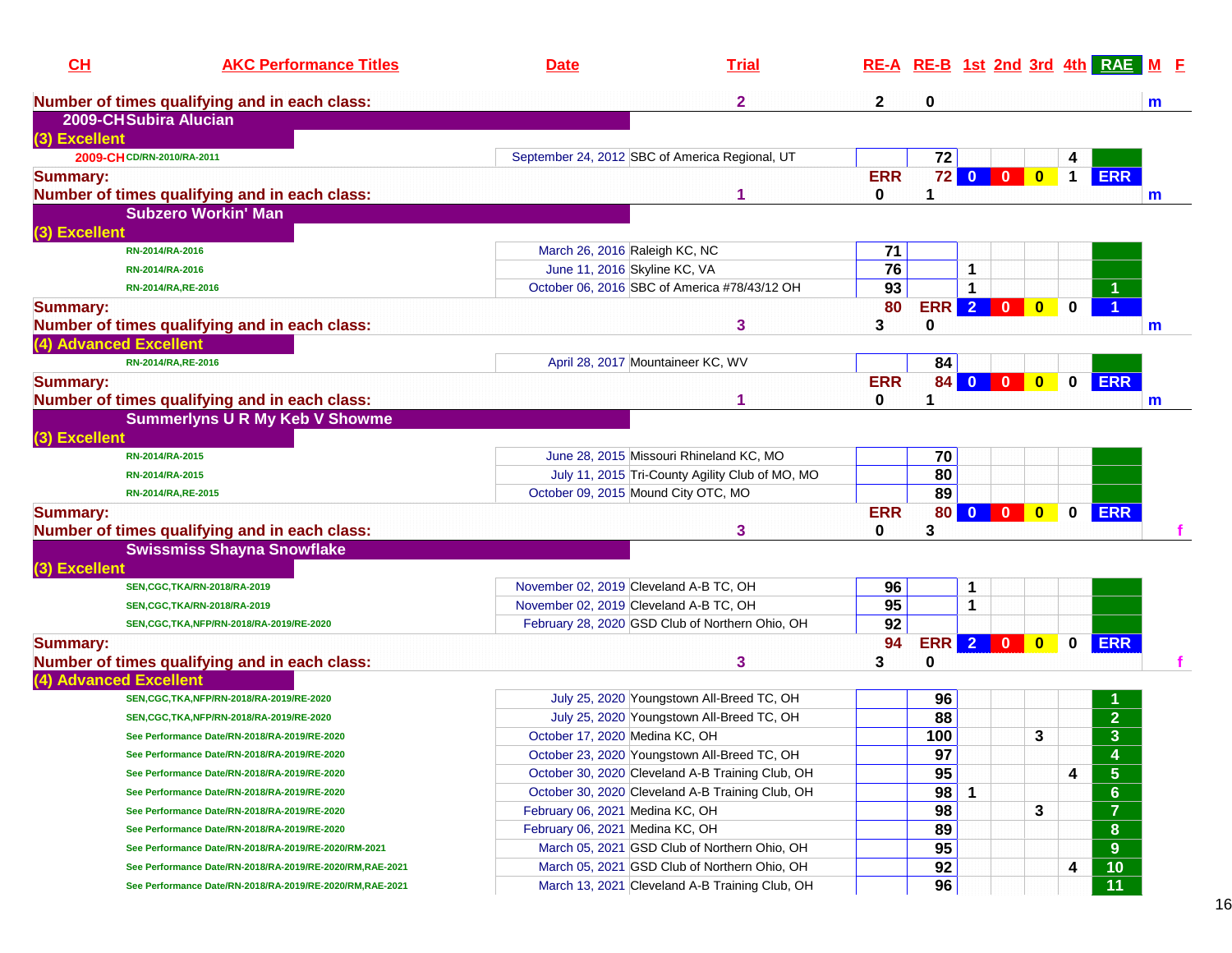| 97<br>12<br>April 16, 2021 SBC of America #82/47/16 PA<br>1<br>See Performance Date/RN-2018/RA-2019/RE-2020/RM,RAE-2021<br>98<br>13<br>June 26, 2021 Cleveland A-B Training Club, OH<br>See Performance Date/RN-2018/RA-2019/RE-2020/RM,RAE-2021<br>98<br>14<br>June 26, 2021 Cleveland A-B Training Club, OH<br>4<br>See Performance Date/RN-2018/RA-2019/RE-2020/RM,RAE-2021<br>$\overline{15}$<br>94<br>October 09, 2021 Cleveland Shetland Sheepdog C. OH<br>4<br>See Performance Date/RN-2018/RA-2019/RE-2020/RM,RAE-2021<br>98<br>16<br>October 23, 2021 Medina KC, OH<br>See Performance Date/RN-2018/RA-2019/RE-2020/RM,RAE-2021<br>95<br>17<br>October 23, 2021 Medina KC, OH<br>See Performance Date/RN-2018/RA-2019/RE-2020/RM,RAE-2021<br>99<br>18<br>October 29, 2021 Youngstown A-B TC, OH<br>See Performance Date/RN-2018/RA-2019/RE-2020/RM,RAE-2021<br>85<br>19<br>October 30, 2021 Youngstown A-B TC, OH<br>See Performance Date/RN-2018/RA-2019/RE-2020/RM,RAE-2021<br>95<br>20<br>November 06, 2021 Cleveland A-B Training Club, OH<br>See Performance Date/RN-2018/RA-2019/RE-2020/RM,RAE-2021<br><b>ERR</b><br>$2$ 0<br>95<br>$\overline{2}$<br>20 <sub>2</sub><br><b>Summary:</b><br>4<br>20<br>Number of times qualifying and in each class:<br>20<br>0<br><b>Swissongs Nevada</b><br>(3) Excellent<br>84<br>June 12, 2005 Palmetto OTC, SC<br><b>CDX/RN,RA-2005</b><br>94<br>July 29, 2005 Greenville KC, SC<br><b>CDX/RN,RA-2005</b><br>$\overline{74}$<br>July 30, 2005 Spartanburg KC, SC<br><b>CDX/RN,RA,RE-2005</b><br><b>ERR</b><br>ERR<br>84<br>$\mathbf{0}$<br>$\mathbf 0$<br><b>Summary:</b><br>3<br>Number of times qualifying and in each class:<br>3<br>0<br>$\mathbf m$<br>(4) Advanced Excellent<br>August 26, 2005 Sawnee Mountain KC of GA, GA<br>96<br><b>CDX/RN,RA,RE-2005</b><br>$\overline{2}$<br>99<br>3<br>August 27, 2005 Lawrenceville KC, GA<br><b>CDX/RN,RA,RE-2005</b><br>$\overline{2}$<br><b>ERR</b><br>$\begin{array}{ c c c c c }\n\hline\n0 & 0 & \\\hline\n\end{array}$<br>$\overline{1}$<br>98<br>0<br><b>Summary:</b><br>$\mathbf{2}$<br>Number of times qualifying and in each class:<br>2<br>0<br>m<br>2006-CHVicdorys Indiana Bones<br>(3) Excellent<br>70<br>2006-CHCD/RN, RA-2006<br>March 17, 2007 Chintimini KC, OR<br>87<br>March 18, 2007 Chintimini KC, OR<br>2006-CH CD/RN, RA-2006<br>$\overline{78}$<br>March 24, 2007 Peninsula DFA, WA<br>2006-CHCD/RN, RA-2006/RE-2007<br><b>ERR</b><br><b>78 0 0 0</b><br>ERR<br>$\mathbf 0$<br><b>Summary:</b><br>3<br>Number of times qualifying and in each class:<br>3<br>0<br>m<br>(4) Advanced Excellent<br>95<br>September 24, 2007 SBC of America Regional, OH<br>2006-CHCD/RN, RA-2006/RE-2007<br>1<br>$\overline{2}$<br>92<br>$\mathbf{1}$<br>September 25, 2007 SBC of America Regional, OH<br>2006-CHCD/RN, RA-2006/RE-2007<br>$\overline{\mathbf{3}}$<br>90<br>$\mathbf 2$<br>September 28, 2007 SBC of America #69/34/3 OH<br>2006-CHCD/RN,RA-2006/RE-2007<br>85<br>$\overline{\mathbf{4}}$<br>January 06, 2008 SBC of Puget Sound, WA<br>1<br>2006-CHCD/RN, RA-2006/RE-2007<br>77<br>$\overline{\mathbf{5}}$<br>January 19, 2008 Portland Dog OC, OR<br>2006-CHCD/RN,RA-2006/RE-2007<br>$\overline{6}$<br>84<br>March 15, 2008 Chintimini KC, OR<br>2006-CHCD/RN,RA-2006/RE-2007<br>$\overline{7}$<br>73<br>April 05, 2008 Timberland Valley DFA, WA<br>2006-CHCD/RN,RA-2006/RE-2007<br>$\overline{\mathbf{8}}$<br>84<br>May 17, 2008 Rogue Valley KC, OR<br>2006-CHCD/RN, RA-2006/RE-2007<br>$\overline{9}$<br>78<br>May 24, 2008 Spokane KC, WA<br>2006-CH CD/RN, RA-2006/RE-2007<br>79<br>10<br>May 25, 2008 Spokane KC, WA<br>2006-CHCD/RN,RA-2006/RE-2007/RAE-2008<br>87<br>11<br>May 26, 2008 Coeur d'Alene DF, ID<br>2006-CHCD/RN,RA-2006/RE-2007/RAE-2008<br><b>ERR</b><br>3 <sup>°</sup><br>11<br>84<br>$\bullet$<br>$\bf{0}$<br>$\blacksquare$ 1<br>Summary: | CL | <b>AKC Performance Titles</b> | <b>Date</b> | <b>Trial</b> |  |  |  | RE-A RE-B 1st 2nd 3rd 4th RAE M E |  |
|----------------------------------------------------------------------------------------------------------------------------------------------------------------------------------------------------------------------------------------------------------------------------------------------------------------------------------------------------------------------------------------------------------------------------------------------------------------------------------------------------------------------------------------------------------------------------------------------------------------------------------------------------------------------------------------------------------------------------------------------------------------------------------------------------------------------------------------------------------------------------------------------------------------------------------------------------------------------------------------------------------------------------------------------------------------------------------------------------------------------------------------------------------------------------------------------------------------------------------------------------------------------------------------------------------------------------------------------------------------------------------------------------------------------------------------------------------------------------------------------------------------------------------------------------------------------------------------------------------------------------------------------------------------------------------------------------------------------------------------------------------------------------------------------------------------------------------------------------------------------------------------------------------------------------------------------------------------------------------------------------------------------------------------------------------------------------------------------------------------------------------------------------------------------------------------------------------------------------------------------------------------------------------------------------------------------------------------------------------------------------------------------------------------------------------------------------------------------------------------------------------------------------------------------------------------------------------------------------------------------------------------------------------------------------------------------------------------------------------------------------------------------------------------------------------------------------------------------------------------------------------------------------------------------------------------------------------------------------------------------------------------------------------------------------------------------------------------------------------------------------------------------------------------------------------------------------------------------------------------------------------------------------------------------------------------------------------------------------------------------------------------------------------------------------------------------------------------------------------------------------------------------------------------------------------------------------------------------------------------------------------------------------------------------------------------------------------------------------------------------------------------------------------------------------------------------------------------------------------------------------------------------------|----|-------------------------------|-------------|--------------|--|--|--|-----------------------------------|--|
|                                                                                                                                                                                                                                                                                                                                                                                                                                                                                                                                                                                                                                                                                                                                                                                                                                                                                                                                                                                                                                                                                                                                                                                                                                                                                                                                                                                                                                                                                                                                                                                                                                                                                                                                                                                                                                                                                                                                                                                                                                                                                                                                                                                                                                                                                                                                                                                                                                                                                                                                                                                                                                                                                                                                                                                                                                                                                                                                                                                                                                                                                                                                                                                                                                                                                                                                                                                                                                                                                                                                                                                                                                                                                                                                                                                                                                                                                                    |    |                               |             |              |  |  |  |                                   |  |
|                                                                                                                                                                                                                                                                                                                                                                                                                                                                                                                                                                                                                                                                                                                                                                                                                                                                                                                                                                                                                                                                                                                                                                                                                                                                                                                                                                                                                                                                                                                                                                                                                                                                                                                                                                                                                                                                                                                                                                                                                                                                                                                                                                                                                                                                                                                                                                                                                                                                                                                                                                                                                                                                                                                                                                                                                                                                                                                                                                                                                                                                                                                                                                                                                                                                                                                                                                                                                                                                                                                                                                                                                                                                                                                                                                                                                                                                                                    |    |                               |             |              |  |  |  |                                   |  |
|                                                                                                                                                                                                                                                                                                                                                                                                                                                                                                                                                                                                                                                                                                                                                                                                                                                                                                                                                                                                                                                                                                                                                                                                                                                                                                                                                                                                                                                                                                                                                                                                                                                                                                                                                                                                                                                                                                                                                                                                                                                                                                                                                                                                                                                                                                                                                                                                                                                                                                                                                                                                                                                                                                                                                                                                                                                                                                                                                                                                                                                                                                                                                                                                                                                                                                                                                                                                                                                                                                                                                                                                                                                                                                                                                                                                                                                                                                    |    |                               |             |              |  |  |  |                                   |  |
|                                                                                                                                                                                                                                                                                                                                                                                                                                                                                                                                                                                                                                                                                                                                                                                                                                                                                                                                                                                                                                                                                                                                                                                                                                                                                                                                                                                                                                                                                                                                                                                                                                                                                                                                                                                                                                                                                                                                                                                                                                                                                                                                                                                                                                                                                                                                                                                                                                                                                                                                                                                                                                                                                                                                                                                                                                                                                                                                                                                                                                                                                                                                                                                                                                                                                                                                                                                                                                                                                                                                                                                                                                                                                                                                                                                                                                                                                                    |    |                               |             |              |  |  |  |                                   |  |
|                                                                                                                                                                                                                                                                                                                                                                                                                                                                                                                                                                                                                                                                                                                                                                                                                                                                                                                                                                                                                                                                                                                                                                                                                                                                                                                                                                                                                                                                                                                                                                                                                                                                                                                                                                                                                                                                                                                                                                                                                                                                                                                                                                                                                                                                                                                                                                                                                                                                                                                                                                                                                                                                                                                                                                                                                                                                                                                                                                                                                                                                                                                                                                                                                                                                                                                                                                                                                                                                                                                                                                                                                                                                                                                                                                                                                                                                                                    |    |                               |             |              |  |  |  |                                   |  |
|                                                                                                                                                                                                                                                                                                                                                                                                                                                                                                                                                                                                                                                                                                                                                                                                                                                                                                                                                                                                                                                                                                                                                                                                                                                                                                                                                                                                                                                                                                                                                                                                                                                                                                                                                                                                                                                                                                                                                                                                                                                                                                                                                                                                                                                                                                                                                                                                                                                                                                                                                                                                                                                                                                                                                                                                                                                                                                                                                                                                                                                                                                                                                                                                                                                                                                                                                                                                                                                                                                                                                                                                                                                                                                                                                                                                                                                                                                    |    |                               |             |              |  |  |  |                                   |  |
|                                                                                                                                                                                                                                                                                                                                                                                                                                                                                                                                                                                                                                                                                                                                                                                                                                                                                                                                                                                                                                                                                                                                                                                                                                                                                                                                                                                                                                                                                                                                                                                                                                                                                                                                                                                                                                                                                                                                                                                                                                                                                                                                                                                                                                                                                                                                                                                                                                                                                                                                                                                                                                                                                                                                                                                                                                                                                                                                                                                                                                                                                                                                                                                                                                                                                                                                                                                                                                                                                                                                                                                                                                                                                                                                                                                                                                                                                                    |    |                               |             |              |  |  |  |                                   |  |
|                                                                                                                                                                                                                                                                                                                                                                                                                                                                                                                                                                                                                                                                                                                                                                                                                                                                                                                                                                                                                                                                                                                                                                                                                                                                                                                                                                                                                                                                                                                                                                                                                                                                                                                                                                                                                                                                                                                                                                                                                                                                                                                                                                                                                                                                                                                                                                                                                                                                                                                                                                                                                                                                                                                                                                                                                                                                                                                                                                                                                                                                                                                                                                                                                                                                                                                                                                                                                                                                                                                                                                                                                                                                                                                                                                                                                                                                                                    |    |                               |             |              |  |  |  |                                   |  |
|                                                                                                                                                                                                                                                                                                                                                                                                                                                                                                                                                                                                                                                                                                                                                                                                                                                                                                                                                                                                                                                                                                                                                                                                                                                                                                                                                                                                                                                                                                                                                                                                                                                                                                                                                                                                                                                                                                                                                                                                                                                                                                                                                                                                                                                                                                                                                                                                                                                                                                                                                                                                                                                                                                                                                                                                                                                                                                                                                                                                                                                                                                                                                                                                                                                                                                                                                                                                                                                                                                                                                                                                                                                                                                                                                                                                                                                                                                    |    |                               |             |              |  |  |  |                                   |  |
|                                                                                                                                                                                                                                                                                                                                                                                                                                                                                                                                                                                                                                                                                                                                                                                                                                                                                                                                                                                                                                                                                                                                                                                                                                                                                                                                                                                                                                                                                                                                                                                                                                                                                                                                                                                                                                                                                                                                                                                                                                                                                                                                                                                                                                                                                                                                                                                                                                                                                                                                                                                                                                                                                                                                                                                                                                                                                                                                                                                                                                                                                                                                                                                                                                                                                                                                                                                                                                                                                                                                                                                                                                                                                                                                                                                                                                                                                                    |    |                               |             |              |  |  |  |                                   |  |
|                                                                                                                                                                                                                                                                                                                                                                                                                                                                                                                                                                                                                                                                                                                                                                                                                                                                                                                                                                                                                                                                                                                                                                                                                                                                                                                                                                                                                                                                                                                                                                                                                                                                                                                                                                                                                                                                                                                                                                                                                                                                                                                                                                                                                                                                                                                                                                                                                                                                                                                                                                                                                                                                                                                                                                                                                                                                                                                                                                                                                                                                                                                                                                                                                                                                                                                                                                                                                                                                                                                                                                                                                                                                                                                                                                                                                                                                                                    |    |                               |             |              |  |  |  |                                   |  |
|                                                                                                                                                                                                                                                                                                                                                                                                                                                                                                                                                                                                                                                                                                                                                                                                                                                                                                                                                                                                                                                                                                                                                                                                                                                                                                                                                                                                                                                                                                                                                                                                                                                                                                                                                                                                                                                                                                                                                                                                                                                                                                                                                                                                                                                                                                                                                                                                                                                                                                                                                                                                                                                                                                                                                                                                                                                                                                                                                                                                                                                                                                                                                                                                                                                                                                                                                                                                                                                                                                                                                                                                                                                                                                                                                                                                                                                                                                    |    |                               |             |              |  |  |  |                                   |  |
|                                                                                                                                                                                                                                                                                                                                                                                                                                                                                                                                                                                                                                                                                                                                                                                                                                                                                                                                                                                                                                                                                                                                                                                                                                                                                                                                                                                                                                                                                                                                                                                                                                                                                                                                                                                                                                                                                                                                                                                                                                                                                                                                                                                                                                                                                                                                                                                                                                                                                                                                                                                                                                                                                                                                                                                                                                                                                                                                                                                                                                                                                                                                                                                                                                                                                                                                                                                                                                                                                                                                                                                                                                                                                                                                                                                                                                                                                                    |    |                               |             |              |  |  |  |                                   |  |
|                                                                                                                                                                                                                                                                                                                                                                                                                                                                                                                                                                                                                                                                                                                                                                                                                                                                                                                                                                                                                                                                                                                                                                                                                                                                                                                                                                                                                                                                                                                                                                                                                                                                                                                                                                                                                                                                                                                                                                                                                                                                                                                                                                                                                                                                                                                                                                                                                                                                                                                                                                                                                                                                                                                                                                                                                                                                                                                                                                                                                                                                                                                                                                                                                                                                                                                                                                                                                                                                                                                                                                                                                                                                                                                                                                                                                                                                                                    |    |                               |             |              |  |  |  |                                   |  |
|                                                                                                                                                                                                                                                                                                                                                                                                                                                                                                                                                                                                                                                                                                                                                                                                                                                                                                                                                                                                                                                                                                                                                                                                                                                                                                                                                                                                                                                                                                                                                                                                                                                                                                                                                                                                                                                                                                                                                                                                                                                                                                                                                                                                                                                                                                                                                                                                                                                                                                                                                                                                                                                                                                                                                                                                                                                                                                                                                                                                                                                                                                                                                                                                                                                                                                                                                                                                                                                                                                                                                                                                                                                                                                                                                                                                                                                                                                    |    |                               |             |              |  |  |  |                                   |  |
|                                                                                                                                                                                                                                                                                                                                                                                                                                                                                                                                                                                                                                                                                                                                                                                                                                                                                                                                                                                                                                                                                                                                                                                                                                                                                                                                                                                                                                                                                                                                                                                                                                                                                                                                                                                                                                                                                                                                                                                                                                                                                                                                                                                                                                                                                                                                                                                                                                                                                                                                                                                                                                                                                                                                                                                                                                                                                                                                                                                                                                                                                                                                                                                                                                                                                                                                                                                                                                                                                                                                                                                                                                                                                                                                                                                                                                                                                                    |    |                               |             |              |  |  |  |                                   |  |
|                                                                                                                                                                                                                                                                                                                                                                                                                                                                                                                                                                                                                                                                                                                                                                                                                                                                                                                                                                                                                                                                                                                                                                                                                                                                                                                                                                                                                                                                                                                                                                                                                                                                                                                                                                                                                                                                                                                                                                                                                                                                                                                                                                                                                                                                                                                                                                                                                                                                                                                                                                                                                                                                                                                                                                                                                                                                                                                                                                                                                                                                                                                                                                                                                                                                                                                                                                                                                                                                                                                                                                                                                                                                                                                                                                                                                                                                                                    |    |                               |             |              |  |  |  |                                   |  |
|                                                                                                                                                                                                                                                                                                                                                                                                                                                                                                                                                                                                                                                                                                                                                                                                                                                                                                                                                                                                                                                                                                                                                                                                                                                                                                                                                                                                                                                                                                                                                                                                                                                                                                                                                                                                                                                                                                                                                                                                                                                                                                                                                                                                                                                                                                                                                                                                                                                                                                                                                                                                                                                                                                                                                                                                                                                                                                                                                                                                                                                                                                                                                                                                                                                                                                                                                                                                                                                                                                                                                                                                                                                                                                                                                                                                                                                                                                    |    |                               |             |              |  |  |  |                                   |  |
|                                                                                                                                                                                                                                                                                                                                                                                                                                                                                                                                                                                                                                                                                                                                                                                                                                                                                                                                                                                                                                                                                                                                                                                                                                                                                                                                                                                                                                                                                                                                                                                                                                                                                                                                                                                                                                                                                                                                                                                                                                                                                                                                                                                                                                                                                                                                                                                                                                                                                                                                                                                                                                                                                                                                                                                                                                                                                                                                                                                                                                                                                                                                                                                                                                                                                                                                                                                                                                                                                                                                                                                                                                                                                                                                                                                                                                                                                                    |    |                               |             |              |  |  |  |                                   |  |
|                                                                                                                                                                                                                                                                                                                                                                                                                                                                                                                                                                                                                                                                                                                                                                                                                                                                                                                                                                                                                                                                                                                                                                                                                                                                                                                                                                                                                                                                                                                                                                                                                                                                                                                                                                                                                                                                                                                                                                                                                                                                                                                                                                                                                                                                                                                                                                                                                                                                                                                                                                                                                                                                                                                                                                                                                                                                                                                                                                                                                                                                                                                                                                                                                                                                                                                                                                                                                                                                                                                                                                                                                                                                                                                                                                                                                                                                                                    |    |                               |             |              |  |  |  |                                   |  |
|                                                                                                                                                                                                                                                                                                                                                                                                                                                                                                                                                                                                                                                                                                                                                                                                                                                                                                                                                                                                                                                                                                                                                                                                                                                                                                                                                                                                                                                                                                                                                                                                                                                                                                                                                                                                                                                                                                                                                                                                                                                                                                                                                                                                                                                                                                                                                                                                                                                                                                                                                                                                                                                                                                                                                                                                                                                                                                                                                                                                                                                                                                                                                                                                                                                                                                                                                                                                                                                                                                                                                                                                                                                                                                                                                                                                                                                                                                    |    |                               |             |              |  |  |  |                                   |  |
|                                                                                                                                                                                                                                                                                                                                                                                                                                                                                                                                                                                                                                                                                                                                                                                                                                                                                                                                                                                                                                                                                                                                                                                                                                                                                                                                                                                                                                                                                                                                                                                                                                                                                                                                                                                                                                                                                                                                                                                                                                                                                                                                                                                                                                                                                                                                                                                                                                                                                                                                                                                                                                                                                                                                                                                                                                                                                                                                                                                                                                                                                                                                                                                                                                                                                                                                                                                                                                                                                                                                                                                                                                                                                                                                                                                                                                                                                                    |    |                               |             |              |  |  |  |                                   |  |
|                                                                                                                                                                                                                                                                                                                                                                                                                                                                                                                                                                                                                                                                                                                                                                                                                                                                                                                                                                                                                                                                                                                                                                                                                                                                                                                                                                                                                                                                                                                                                                                                                                                                                                                                                                                                                                                                                                                                                                                                                                                                                                                                                                                                                                                                                                                                                                                                                                                                                                                                                                                                                                                                                                                                                                                                                                                                                                                                                                                                                                                                                                                                                                                                                                                                                                                                                                                                                                                                                                                                                                                                                                                                                                                                                                                                                                                                                                    |    |                               |             |              |  |  |  |                                   |  |
|                                                                                                                                                                                                                                                                                                                                                                                                                                                                                                                                                                                                                                                                                                                                                                                                                                                                                                                                                                                                                                                                                                                                                                                                                                                                                                                                                                                                                                                                                                                                                                                                                                                                                                                                                                                                                                                                                                                                                                                                                                                                                                                                                                                                                                                                                                                                                                                                                                                                                                                                                                                                                                                                                                                                                                                                                                                                                                                                                                                                                                                                                                                                                                                                                                                                                                                                                                                                                                                                                                                                                                                                                                                                                                                                                                                                                                                                                                    |    |                               |             |              |  |  |  |                                   |  |
|                                                                                                                                                                                                                                                                                                                                                                                                                                                                                                                                                                                                                                                                                                                                                                                                                                                                                                                                                                                                                                                                                                                                                                                                                                                                                                                                                                                                                                                                                                                                                                                                                                                                                                                                                                                                                                                                                                                                                                                                                                                                                                                                                                                                                                                                                                                                                                                                                                                                                                                                                                                                                                                                                                                                                                                                                                                                                                                                                                                                                                                                                                                                                                                                                                                                                                                                                                                                                                                                                                                                                                                                                                                                                                                                                                                                                                                                                                    |    |                               |             |              |  |  |  |                                   |  |
|                                                                                                                                                                                                                                                                                                                                                                                                                                                                                                                                                                                                                                                                                                                                                                                                                                                                                                                                                                                                                                                                                                                                                                                                                                                                                                                                                                                                                                                                                                                                                                                                                                                                                                                                                                                                                                                                                                                                                                                                                                                                                                                                                                                                                                                                                                                                                                                                                                                                                                                                                                                                                                                                                                                                                                                                                                                                                                                                                                                                                                                                                                                                                                                                                                                                                                                                                                                                                                                                                                                                                                                                                                                                                                                                                                                                                                                                                                    |    |                               |             |              |  |  |  |                                   |  |
|                                                                                                                                                                                                                                                                                                                                                                                                                                                                                                                                                                                                                                                                                                                                                                                                                                                                                                                                                                                                                                                                                                                                                                                                                                                                                                                                                                                                                                                                                                                                                                                                                                                                                                                                                                                                                                                                                                                                                                                                                                                                                                                                                                                                                                                                                                                                                                                                                                                                                                                                                                                                                                                                                                                                                                                                                                                                                                                                                                                                                                                                                                                                                                                                                                                                                                                                                                                                                                                                                                                                                                                                                                                                                                                                                                                                                                                                                                    |    |                               |             |              |  |  |  |                                   |  |
|                                                                                                                                                                                                                                                                                                                                                                                                                                                                                                                                                                                                                                                                                                                                                                                                                                                                                                                                                                                                                                                                                                                                                                                                                                                                                                                                                                                                                                                                                                                                                                                                                                                                                                                                                                                                                                                                                                                                                                                                                                                                                                                                                                                                                                                                                                                                                                                                                                                                                                                                                                                                                                                                                                                                                                                                                                                                                                                                                                                                                                                                                                                                                                                                                                                                                                                                                                                                                                                                                                                                                                                                                                                                                                                                                                                                                                                                                                    |    |                               |             |              |  |  |  |                                   |  |
|                                                                                                                                                                                                                                                                                                                                                                                                                                                                                                                                                                                                                                                                                                                                                                                                                                                                                                                                                                                                                                                                                                                                                                                                                                                                                                                                                                                                                                                                                                                                                                                                                                                                                                                                                                                                                                                                                                                                                                                                                                                                                                                                                                                                                                                                                                                                                                                                                                                                                                                                                                                                                                                                                                                                                                                                                                                                                                                                                                                                                                                                                                                                                                                                                                                                                                                                                                                                                                                                                                                                                                                                                                                                                                                                                                                                                                                                                                    |    |                               |             |              |  |  |  |                                   |  |
|                                                                                                                                                                                                                                                                                                                                                                                                                                                                                                                                                                                                                                                                                                                                                                                                                                                                                                                                                                                                                                                                                                                                                                                                                                                                                                                                                                                                                                                                                                                                                                                                                                                                                                                                                                                                                                                                                                                                                                                                                                                                                                                                                                                                                                                                                                                                                                                                                                                                                                                                                                                                                                                                                                                                                                                                                                                                                                                                                                                                                                                                                                                                                                                                                                                                                                                                                                                                                                                                                                                                                                                                                                                                                                                                                                                                                                                                                                    |    |                               |             |              |  |  |  |                                   |  |
|                                                                                                                                                                                                                                                                                                                                                                                                                                                                                                                                                                                                                                                                                                                                                                                                                                                                                                                                                                                                                                                                                                                                                                                                                                                                                                                                                                                                                                                                                                                                                                                                                                                                                                                                                                                                                                                                                                                                                                                                                                                                                                                                                                                                                                                                                                                                                                                                                                                                                                                                                                                                                                                                                                                                                                                                                                                                                                                                                                                                                                                                                                                                                                                                                                                                                                                                                                                                                                                                                                                                                                                                                                                                                                                                                                                                                                                                                                    |    |                               |             |              |  |  |  |                                   |  |
|                                                                                                                                                                                                                                                                                                                                                                                                                                                                                                                                                                                                                                                                                                                                                                                                                                                                                                                                                                                                                                                                                                                                                                                                                                                                                                                                                                                                                                                                                                                                                                                                                                                                                                                                                                                                                                                                                                                                                                                                                                                                                                                                                                                                                                                                                                                                                                                                                                                                                                                                                                                                                                                                                                                                                                                                                                                                                                                                                                                                                                                                                                                                                                                                                                                                                                                                                                                                                                                                                                                                                                                                                                                                                                                                                                                                                                                                                                    |    |                               |             |              |  |  |  |                                   |  |
|                                                                                                                                                                                                                                                                                                                                                                                                                                                                                                                                                                                                                                                                                                                                                                                                                                                                                                                                                                                                                                                                                                                                                                                                                                                                                                                                                                                                                                                                                                                                                                                                                                                                                                                                                                                                                                                                                                                                                                                                                                                                                                                                                                                                                                                                                                                                                                                                                                                                                                                                                                                                                                                                                                                                                                                                                                                                                                                                                                                                                                                                                                                                                                                                                                                                                                                                                                                                                                                                                                                                                                                                                                                                                                                                                                                                                                                                                                    |    |                               |             |              |  |  |  |                                   |  |
|                                                                                                                                                                                                                                                                                                                                                                                                                                                                                                                                                                                                                                                                                                                                                                                                                                                                                                                                                                                                                                                                                                                                                                                                                                                                                                                                                                                                                                                                                                                                                                                                                                                                                                                                                                                                                                                                                                                                                                                                                                                                                                                                                                                                                                                                                                                                                                                                                                                                                                                                                                                                                                                                                                                                                                                                                                                                                                                                                                                                                                                                                                                                                                                                                                                                                                                                                                                                                                                                                                                                                                                                                                                                                                                                                                                                                                                                                                    |    |                               |             |              |  |  |  |                                   |  |
|                                                                                                                                                                                                                                                                                                                                                                                                                                                                                                                                                                                                                                                                                                                                                                                                                                                                                                                                                                                                                                                                                                                                                                                                                                                                                                                                                                                                                                                                                                                                                                                                                                                                                                                                                                                                                                                                                                                                                                                                                                                                                                                                                                                                                                                                                                                                                                                                                                                                                                                                                                                                                                                                                                                                                                                                                                                                                                                                                                                                                                                                                                                                                                                                                                                                                                                                                                                                                                                                                                                                                                                                                                                                                                                                                                                                                                                                                                    |    |                               |             |              |  |  |  |                                   |  |
|                                                                                                                                                                                                                                                                                                                                                                                                                                                                                                                                                                                                                                                                                                                                                                                                                                                                                                                                                                                                                                                                                                                                                                                                                                                                                                                                                                                                                                                                                                                                                                                                                                                                                                                                                                                                                                                                                                                                                                                                                                                                                                                                                                                                                                                                                                                                                                                                                                                                                                                                                                                                                                                                                                                                                                                                                                                                                                                                                                                                                                                                                                                                                                                                                                                                                                                                                                                                                                                                                                                                                                                                                                                                                                                                                                                                                                                                                                    |    |                               |             |              |  |  |  |                                   |  |
|                                                                                                                                                                                                                                                                                                                                                                                                                                                                                                                                                                                                                                                                                                                                                                                                                                                                                                                                                                                                                                                                                                                                                                                                                                                                                                                                                                                                                                                                                                                                                                                                                                                                                                                                                                                                                                                                                                                                                                                                                                                                                                                                                                                                                                                                                                                                                                                                                                                                                                                                                                                                                                                                                                                                                                                                                                                                                                                                                                                                                                                                                                                                                                                                                                                                                                                                                                                                                                                                                                                                                                                                                                                                                                                                                                                                                                                                                                    |    |                               |             |              |  |  |  |                                   |  |
|                                                                                                                                                                                                                                                                                                                                                                                                                                                                                                                                                                                                                                                                                                                                                                                                                                                                                                                                                                                                                                                                                                                                                                                                                                                                                                                                                                                                                                                                                                                                                                                                                                                                                                                                                                                                                                                                                                                                                                                                                                                                                                                                                                                                                                                                                                                                                                                                                                                                                                                                                                                                                                                                                                                                                                                                                                                                                                                                                                                                                                                                                                                                                                                                                                                                                                                                                                                                                                                                                                                                                                                                                                                                                                                                                                                                                                                                                                    |    |                               |             |              |  |  |  |                                   |  |
|                                                                                                                                                                                                                                                                                                                                                                                                                                                                                                                                                                                                                                                                                                                                                                                                                                                                                                                                                                                                                                                                                                                                                                                                                                                                                                                                                                                                                                                                                                                                                                                                                                                                                                                                                                                                                                                                                                                                                                                                                                                                                                                                                                                                                                                                                                                                                                                                                                                                                                                                                                                                                                                                                                                                                                                                                                                                                                                                                                                                                                                                                                                                                                                                                                                                                                                                                                                                                                                                                                                                                                                                                                                                                                                                                                                                                                                                                                    |    |                               |             |              |  |  |  |                                   |  |
|                                                                                                                                                                                                                                                                                                                                                                                                                                                                                                                                                                                                                                                                                                                                                                                                                                                                                                                                                                                                                                                                                                                                                                                                                                                                                                                                                                                                                                                                                                                                                                                                                                                                                                                                                                                                                                                                                                                                                                                                                                                                                                                                                                                                                                                                                                                                                                                                                                                                                                                                                                                                                                                                                                                                                                                                                                                                                                                                                                                                                                                                                                                                                                                                                                                                                                                                                                                                                                                                                                                                                                                                                                                                                                                                                                                                                                                                                                    |    |                               |             |              |  |  |  |                                   |  |
|                                                                                                                                                                                                                                                                                                                                                                                                                                                                                                                                                                                                                                                                                                                                                                                                                                                                                                                                                                                                                                                                                                                                                                                                                                                                                                                                                                                                                                                                                                                                                                                                                                                                                                                                                                                                                                                                                                                                                                                                                                                                                                                                                                                                                                                                                                                                                                                                                                                                                                                                                                                                                                                                                                                                                                                                                                                                                                                                                                                                                                                                                                                                                                                                                                                                                                                                                                                                                                                                                                                                                                                                                                                                                                                                                                                                                                                                                                    |    |                               |             |              |  |  |  |                                   |  |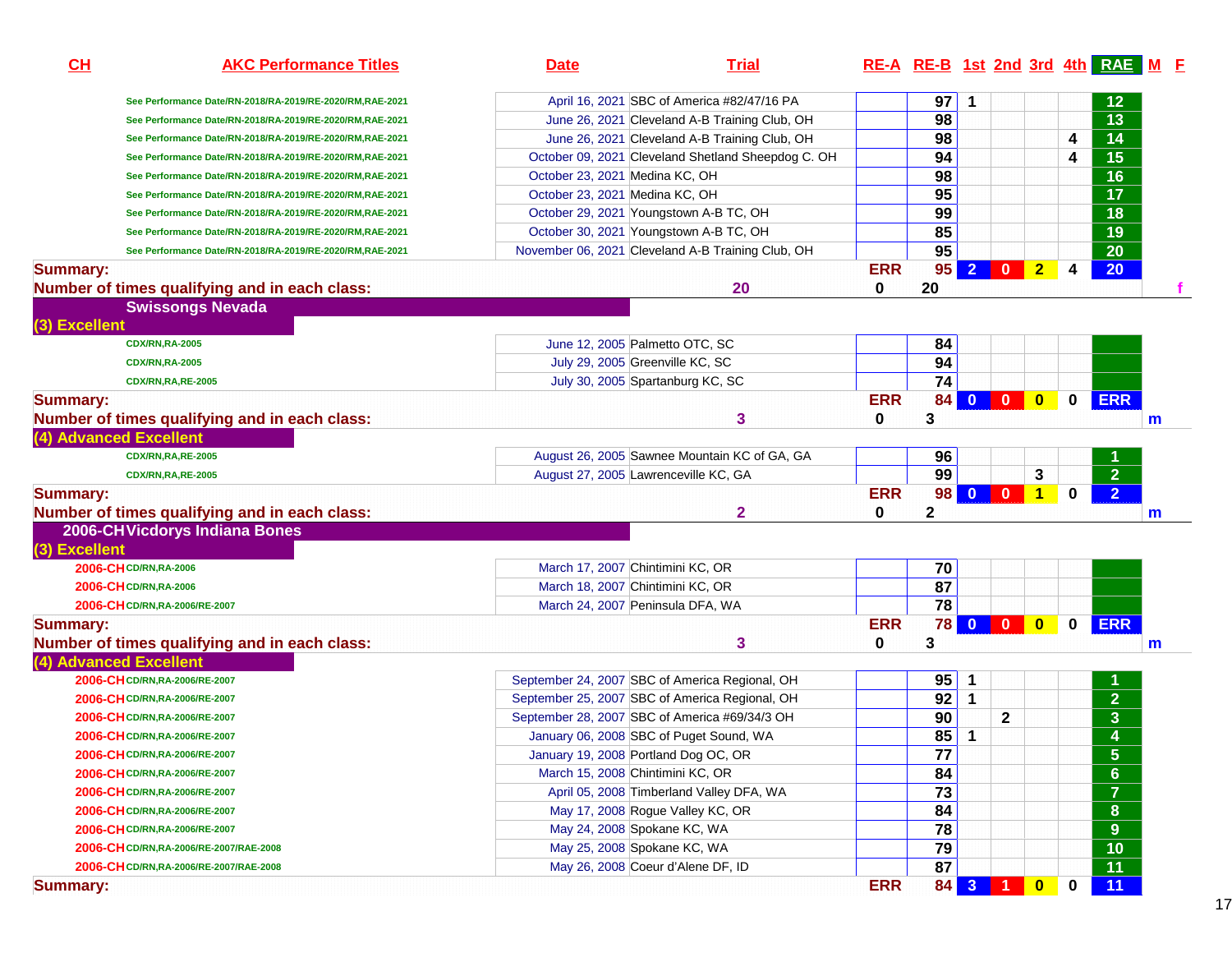| Number of times qualifying and in each class:<br>11<br>0<br>11<br>$\mathbf{m}$<br>2011-GCHVicdorys Lump O'Coal<br>87<br>2011-GCHRN-2007/RA-2009<br>May 16, 2009 SBC of Southern Oregon, OR<br>4<br>84<br>October 05, 2009 SBC of America Regional, OR<br>$\overline{1}$<br>2011-GCHRN-2007/RA-2009<br>90<br>October 06, 2009 SBC of America Regional, OR<br>$\mathbf 1$<br>2011-GCHRN-2007/RA,RE-2009<br>90<br>3<br>October 09, 2009 SBC of America #71/36/5 OH<br>2011-GCHRN-2007/RA, RE-2009<br><b>ERR</b><br><b>ERR</b><br>88<br>$\overline{2}$<br>$\overline{\mathbf{0}}$<br>1<br>$\mathbf 1$<br>Number of times qualifying and in each class:<br>4<br>0<br>4<br>m<br>2008-CH Vicdorys Manhattan Transfer<br>2008-CHRN-2007/RA-2009<br>September 26, 2009 Columbia Basin DTC, WA<br>81<br>70<br>October 09, 2009 SBC of America #71/36/5 OH<br>4<br>2008-CHRN-2007/RA-2009<br>70<br>2008-CHRN-2007/RA, RE-2009<br>October 24, 2009 Vancouver KC, WA<br>ERR 0 0<br><b>ERR</b><br>74<br>$\mathbf 1$<br>$\bf{0}$<br>3<br>Number of times qualifying and in each class:<br>3<br>0<br>m<br><b>Walter Buckles Berkley</b><br>January 09, 2009 KC of Buffalo, NY<br>70<br>3<br><b>RN,RA-2008</b><br>90<br>January 31, 2009 DOTC of Rochester, NY<br><b>RN,RA-2008</b><br>81<br>3<br>February 01, 2009 DOTC of Rochester, NY<br>RN,RA-2008/RE-2009<br><b>ERR 0 0</b><br>$\overline{2}$<br><b>ERR</b><br>80<br>$\mathbf 0$<br>Number of times qualifying and in each class:<br>3<br>3<br>0<br>m<br>2011-GCHWinters Brooks & Dunn V Vicdory<br>(3) Excellent<br>76<br>2011-GCHRN, RA, 2011<br>September 16, 2011 SBC of America #73/38/7 NY<br>-1<br><b>ERR</b> 1 0<br>$\overline{\mathbf{0}}$<br>$\mathbf 0$<br><b>ERR</b><br><b>Summary:</b><br>76<br>0<br>Number of times qualifying and in each class:<br>2001-CHXmaxkris Van 'T Hof Ten Eynder<br>(3) Excellent<br>100<br>January 21, 2006 Portland Dog OC, OR<br>2001-CH VCD2, UDX, MXP3, MJP2/RN-2005/RA-2006<br>-1<br>3<br>100<br>January 22, 2006 Tualatin KC, OR<br>2001-CH VCD2, UDX, MXP3, MJP2/RN-2005/RA-2006<br>99<br>February 11, 2006 Linn County KC, OR<br>$\mathbf 1$<br>2001-CH VCD2, UDX, MXP3, MJP2/RN-2005/RA, RE-2006<br>$\overline{2}$<br><b>Summary:</b><br><b>ERR</b><br>100<br><b>ERR</b><br>$\mathbf{0}$<br>0<br>1<br>3<br>Number of times qualifying and in each class:<br>3<br>0<br>$\mathsf{m}$<br>(4) Advanced Excellent<br>92<br>February 12, 2006 Linn County KC, OR<br>2<br>2001-CH VCD2, UDX, MXP3, MJP2/RN-2005/RA, RE-2006<br>$\overline{2}$<br>98<br>$\mathbf{2}$<br>March 11, 2006 Seattle, KC, WA<br>2001-CH VCD2, UDX, MXP3, MJP2/RN-2005/RA, RE-2006<br>$\overline{\mathbf{3}}$<br>95<br>March 12, 2006 Seattle, KC, WA<br>2001-CH VCD2, UDX, MXP3, MJP2/RN-2005/RA, RE-2006<br>4<br>100<br>March 25, 2006 Peninsula DFA, WA<br>$\mathbf{1}$<br>2001-CH VCD2, UDX, MXP3, MJP2/RN-2005/RA, RE-2006<br>$\overline{\overline{\overline{5}}}$<br>99<br>March 26, 2006 Peninsula DFA, WA<br>3<br>2001-CH VCD2, UDX, MXP3, MJP2/RN-2005/RA, RE-2006<br>$\overline{6}$<br>99<br>April 01, 2006 Washington State OTC, WA<br>$\mathbf{2}$<br>2001-CH VCD2, UDX, MXP3, MJP2/RN-2005/RA, RE-2006<br>$\overline{7}$<br>97<br>April 02, 2006 Washington State OTC, WA<br>$\overline{\mathbf{1}}$<br>2001-CH VCD2, UDX, MXP3, MJP2/RN-2005/RA, RE-2006 | CH              | <b>AKC Performance Titles</b> | <b>Date</b> | <b>Trial</b> |  |  |  | RE-A RE-B 1st 2nd 3rd 4th RAE M F |  |
|--------------------------------------------------------------------------------------------------------------------------------------------------------------------------------------------------------------------------------------------------------------------------------------------------------------------------------------------------------------------------------------------------------------------------------------------------------------------------------------------------------------------------------------------------------------------------------------------------------------------------------------------------------------------------------------------------------------------------------------------------------------------------------------------------------------------------------------------------------------------------------------------------------------------------------------------------------------------------------------------------------------------------------------------------------------------------------------------------------------------------------------------------------------------------------------------------------------------------------------------------------------------------------------------------------------------------------------------------------------------------------------------------------------------------------------------------------------------------------------------------------------------------------------------------------------------------------------------------------------------------------------------------------------------------------------------------------------------------------------------------------------------------------------------------------------------------------------------------------------------------------------------------------------------------------------------------------------------------------------------------------------------------------------------------------------------------------------------------------------------------------------------------------------------------------------------------------------------------------------------------------------------------------------------------------------------------------------------------------------------------------------------------------------------------------------------------------------------------------------------------------------------------------------------------------------------------------------------------------------------------------------------------------------------------------------------------------------------------------------------------------------------------------------------------------------------------------------------------------------------------------------------------------------------------------------------------------------------------------------------------------------------------------------------------------------------------------------------------------------------------------------------------------------------------------------------------------------------------------------------------------------------------------------------------------------------------------|-----------------|-------------------------------|-------------|--------------|--|--|--|-----------------------------------|--|
|                                                                                                                                                                                                                                                                                                                                                                                                                                                                                                                                                                                                                                                                                                                                                                                                                                                                                                                                                                                                                                                                                                                                                                                                                                                                                                                                                                                                                                                                                                                                                                                                                                                                                                                                                                                                                                                                                                                                                                                                                                                                                                                                                                                                                                                                                                                                                                                                                                                                                                                                                                                                                                                                                                                                                                                                                                                                                                                                                                                                                                                                                                                                                                                                                                                                                                                                |                 |                               |             |              |  |  |  |                                   |  |
|                                                                                                                                                                                                                                                                                                                                                                                                                                                                                                                                                                                                                                                                                                                                                                                                                                                                                                                                                                                                                                                                                                                                                                                                                                                                                                                                                                                                                                                                                                                                                                                                                                                                                                                                                                                                                                                                                                                                                                                                                                                                                                                                                                                                                                                                                                                                                                                                                                                                                                                                                                                                                                                                                                                                                                                                                                                                                                                                                                                                                                                                                                                                                                                                                                                                                                                                |                 |                               |             |              |  |  |  |                                   |  |
|                                                                                                                                                                                                                                                                                                                                                                                                                                                                                                                                                                                                                                                                                                                                                                                                                                                                                                                                                                                                                                                                                                                                                                                                                                                                                                                                                                                                                                                                                                                                                                                                                                                                                                                                                                                                                                                                                                                                                                                                                                                                                                                                                                                                                                                                                                                                                                                                                                                                                                                                                                                                                                                                                                                                                                                                                                                                                                                                                                                                                                                                                                                                                                                                                                                                                                                                | (3) Excellent   |                               |             |              |  |  |  |                                   |  |
|                                                                                                                                                                                                                                                                                                                                                                                                                                                                                                                                                                                                                                                                                                                                                                                                                                                                                                                                                                                                                                                                                                                                                                                                                                                                                                                                                                                                                                                                                                                                                                                                                                                                                                                                                                                                                                                                                                                                                                                                                                                                                                                                                                                                                                                                                                                                                                                                                                                                                                                                                                                                                                                                                                                                                                                                                                                                                                                                                                                                                                                                                                                                                                                                                                                                                                                                |                 |                               |             |              |  |  |  |                                   |  |
|                                                                                                                                                                                                                                                                                                                                                                                                                                                                                                                                                                                                                                                                                                                                                                                                                                                                                                                                                                                                                                                                                                                                                                                                                                                                                                                                                                                                                                                                                                                                                                                                                                                                                                                                                                                                                                                                                                                                                                                                                                                                                                                                                                                                                                                                                                                                                                                                                                                                                                                                                                                                                                                                                                                                                                                                                                                                                                                                                                                                                                                                                                                                                                                                                                                                                                                                |                 |                               |             |              |  |  |  |                                   |  |
|                                                                                                                                                                                                                                                                                                                                                                                                                                                                                                                                                                                                                                                                                                                                                                                                                                                                                                                                                                                                                                                                                                                                                                                                                                                                                                                                                                                                                                                                                                                                                                                                                                                                                                                                                                                                                                                                                                                                                                                                                                                                                                                                                                                                                                                                                                                                                                                                                                                                                                                                                                                                                                                                                                                                                                                                                                                                                                                                                                                                                                                                                                                                                                                                                                                                                                                                |                 |                               |             |              |  |  |  |                                   |  |
|                                                                                                                                                                                                                                                                                                                                                                                                                                                                                                                                                                                                                                                                                                                                                                                                                                                                                                                                                                                                                                                                                                                                                                                                                                                                                                                                                                                                                                                                                                                                                                                                                                                                                                                                                                                                                                                                                                                                                                                                                                                                                                                                                                                                                                                                                                                                                                                                                                                                                                                                                                                                                                                                                                                                                                                                                                                                                                                                                                                                                                                                                                                                                                                                                                                                                                                                |                 |                               |             |              |  |  |  |                                   |  |
|                                                                                                                                                                                                                                                                                                                                                                                                                                                                                                                                                                                                                                                                                                                                                                                                                                                                                                                                                                                                                                                                                                                                                                                                                                                                                                                                                                                                                                                                                                                                                                                                                                                                                                                                                                                                                                                                                                                                                                                                                                                                                                                                                                                                                                                                                                                                                                                                                                                                                                                                                                                                                                                                                                                                                                                                                                                                                                                                                                                                                                                                                                                                                                                                                                                                                                                                | Summary:        |                               |             |              |  |  |  |                                   |  |
|                                                                                                                                                                                                                                                                                                                                                                                                                                                                                                                                                                                                                                                                                                                                                                                                                                                                                                                                                                                                                                                                                                                                                                                                                                                                                                                                                                                                                                                                                                                                                                                                                                                                                                                                                                                                                                                                                                                                                                                                                                                                                                                                                                                                                                                                                                                                                                                                                                                                                                                                                                                                                                                                                                                                                                                                                                                                                                                                                                                                                                                                                                                                                                                                                                                                                                                                |                 |                               |             |              |  |  |  |                                   |  |
|                                                                                                                                                                                                                                                                                                                                                                                                                                                                                                                                                                                                                                                                                                                                                                                                                                                                                                                                                                                                                                                                                                                                                                                                                                                                                                                                                                                                                                                                                                                                                                                                                                                                                                                                                                                                                                                                                                                                                                                                                                                                                                                                                                                                                                                                                                                                                                                                                                                                                                                                                                                                                                                                                                                                                                                                                                                                                                                                                                                                                                                                                                                                                                                                                                                                                                                                |                 |                               |             |              |  |  |  |                                   |  |
|                                                                                                                                                                                                                                                                                                                                                                                                                                                                                                                                                                                                                                                                                                                                                                                                                                                                                                                                                                                                                                                                                                                                                                                                                                                                                                                                                                                                                                                                                                                                                                                                                                                                                                                                                                                                                                                                                                                                                                                                                                                                                                                                                                                                                                                                                                                                                                                                                                                                                                                                                                                                                                                                                                                                                                                                                                                                                                                                                                                                                                                                                                                                                                                                                                                                                                                                | (3) Excellent   |                               |             |              |  |  |  |                                   |  |
|                                                                                                                                                                                                                                                                                                                                                                                                                                                                                                                                                                                                                                                                                                                                                                                                                                                                                                                                                                                                                                                                                                                                                                                                                                                                                                                                                                                                                                                                                                                                                                                                                                                                                                                                                                                                                                                                                                                                                                                                                                                                                                                                                                                                                                                                                                                                                                                                                                                                                                                                                                                                                                                                                                                                                                                                                                                                                                                                                                                                                                                                                                                                                                                                                                                                                                                                |                 |                               |             |              |  |  |  |                                   |  |
|                                                                                                                                                                                                                                                                                                                                                                                                                                                                                                                                                                                                                                                                                                                                                                                                                                                                                                                                                                                                                                                                                                                                                                                                                                                                                                                                                                                                                                                                                                                                                                                                                                                                                                                                                                                                                                                                                                                                                                                                                                                                                                                                                                                                                                                                                                                                                                                                                                                                                                                                                                                                                                                                                                                                                                                                                                                                                                                                                                                                                                                                                                                                                                                                                                                                                                                                |                 |                               |             |              |  |  |  |                                   |  |
|                                                                                                                                                                                                                                                                                                                                                                                                                                                                                                                                                                                                                                                                                                                                                                                                                                                                                                                                                                                                                                                                                                                                                                                                                                                                                                                                                                                                                                                                                                                                                                                                                                                                                                                                                                                                                                                                                                                                                                                                                                                                                                                                                                                                                                                                                                                                                                                                                                                                                                                                                                                                                                                                                                                                                                                                                                                                                                                                                                                                                                                                                                                                                                                                                                                                                                                                |                 |                               |             |              |  |  |  |                                   |  |
|                                                                                                                                                                                                                                                                                                                                                                                                                                                                                                                                                                                                                                                                                                                                                                                                                                                                                                                                                                                                                                                                                                                                                                                                                                                                                                                                                                                                                                                                                                                                                                                                                                                                                                                                                                                                                                                                                                                                                                                                                                                                                                                                                                                                                                                                                                                                                                                                                                                                                                                                                                                                                                                                                                                                                                                                                                                                                                                                                                                                                                                                                                                                                                                                                                                                                                                                | <b>Summary:</b> |                               |             |              |  |  |  |                                   |  |
|                                                                                                                                                                                                                                                                                                                                                                                                                                                                                                                                                                                                                                                                                                                                                                                                                                                                                                                                                                                                                                                                                                                                                                                                                                                                                                                                                                                                                                                                                                                                                                                                                                                                                                                                                                                                                                                                                                                                                                                                                                                                                                                                                                                                                                                                                                                                                                                                                                                                                                                                                                                                                                                                                                                                                                                                                                                                                                                                                                                                                                                                                                                                                                                                                                                                                                                                |                 |                               |             |              |  |  |  |                                   |  |
|                                                                                                                                                                                                                                                                                                                                                                                                                                                                                                                                                                                                                                                                                                                                                                                                                                                                                                                                                                                                                                                                                                                                                                                                                                                                                                                                                                                                                                                                                                                                                                                                                                                                                                                                                                                                                                                                                                                                                                                                                                                                                                                                                                                                                                                                                                                                                                                                                                                                                                                                                                                                                                                                                                                                                                                                                                                                                                                                                                                                                                                                                                                                                                                                                                                                                                                                |                 |                               |             |              |  |  |  |                                   |  |
|                                                                                                                                                                                                                                                                                                                                                                                                                                                                                                                                                                                                                                                                                                                                                                                                                                                                                                                                                                                                                                                                                                                                                                                                                                                                                                                                                                                                                                                                                                                                                                                                                                                                                                                                                                                                                                                                                                                                                                                                                                                                                                                                                                                                                                                                                                                                                                                                                                                                                                                                                                                                                                                                                                                                                                                                                                                                                                                                                                                                                                                                                                                                                                                                                                                                                                                                | (3) Excellent   |                               |             |              |  |  |  |                                   |  |
|                                                                                                                                                                                                                                                                                                                                                                                                                                                                                                                                                                                                                                                                                                                                                                                                                                                                                                                                                                                                                                                                                                                                                                                                                                                                                                                                                                                                                                                                                                                                                                                                                                                                                                                                                                                                                                                                                                                                                                                                                                                                                                                                                                                                                                                                                                                                                                                                                                                                                                                                                                                                                                                                                                                                                                                                                                                                                                                                                                                                                                                                                                                                                                                                                                                                                                                                |                 |                               |             |              |  |  |  |                                   |  |
|                                                                                                                                                                                                                                                                                                                                                                                                                                                                                                                                                                                                                                                                                                                                                                                                                                                                                                                                                                                                                                                                                                                                                                                                                                                                                                                                                                                                                                                                                                                                                                                                                                                                                                                                                                                                                                                                                                                                                                                                                                                                                                                                                                                                                                                                                                                                                                                                                                                                                                                                                                                                                                                                                                                                                                                                                                                                                                                                                                                                                                                                                                                                                                                                                                                                                                                                |                 |                               |             |              |  |  |  |                                   |  |
|                                                                                                                                                                                                                                                                                                                                                                                                                                                                                                                                                                                                                                                                                                                                                                                                                                                                                                                                                                                                                                                                                                                                                                                                                                                                                                                                                                                                                                                                                                                                                                                                                                                                                                                                                                                                                                                                                                                                                                                                                                                                                                                                                                                                                                                                                                                                                                                                                                                                                                                                                                                                                                                                                                                                                                                                                                                                                                                                                                                                                                                                                                                                                                                                                                                                                                                                |                 |                               |             |              |  |  |  |                                   |  |
|                                                                                                                                                                                                                                                                                                                                                                                                                                                                                                                                                                                                                                                                                                                                                                                                                                                                                                                                                                                                                                                                                                                                                                                                                                                                                                                                                                                                                                                                                                                                                                                                                                                                                                                                                                                                                                                                                                                                                                                                                                                                                                                                                                                                                                                                                                                                                                                                                                                                                                                                                                                                                                                                                                                                                                                                                                                                                                                                                                                                                                                                                                                                                                                                                                                                                                                                | <b>Summary:</b> |                               |             |              |  |  |  |                                   |  |
|                                                                                                                                                                                                                                                                                                                                                                                                                                                                                                                                                                                                                                                                                                                                                                                                                                                                                                                                                                                                                                                                                                                                                                                                                                                                                                                                                                                                                                                                                                                                                                                                                                                                                                                                                                                                                                                                                                                                                                                                                                                                                                                                                                                                                                                                                                                                                                                                                                                                                                                                                                                                                                                                                                                                                                                                                                                                                                                                                                                                                                                                                                                                                                                                                                                                                                                                |                 |                               |             |              |  |  |  |                                   |  |
|                                                                                                                                                                                                                                                                                                                                                                                                                                                                                                                                                                                                                                                                                                                                                                                                                                                                                                                                                                                                                                                                                                                                                                                                                                                                                                                                                                                                                                                                                                                                                                                                                                                                                                                                                                                                                                                                                                                                                                                                                                                                                                                                                                                                                                                                                                                                                                                                                                                                                                                                                                                                                                                                                                                                                                                                                                                                                                                                                                                                                                                                                                                                                                                                                                                                                                                                |                 |                               |             |              |  |  |  |                                   |  |
|                                                                                                                                                                                                                                                                                                                                                                                                                                                                                                                                                                                                                                                                                                                                                                                                                                                                                                                                                                                                                                                                                                                                                                                                                                                                                                                                                                                                                                                                                                                                                                                                                                                                                                                                                                                                                                                                                                                                                                                                                                                                                                                                                                                                                                                                                                                                                                                                                                                                                                                                                                                                                                                                                                                                                                                                                                                                                                                                                                                                                                                                                                                                                                                                                                                                                                                                |                 |                               |             |              |  |  |  |                                   |  |
|                                                                                                                                                                                                                                                                                                                                                                                                                                                                                                                                                                                                                                                                                                                                                                                                                                                                                                                                                                                                                                                                                                                                                                                                                                                                                                                                                                                                                                                                                                                                                                                                                                                                                                                                                                                                                                                                                                                                                                                                                                                                                                                                                                                                                                                                                                                                                                                                                                                                                                                                                                                                                                                                                                                                                                                                                                                                                                                                                                                                                                                                                                                                                                                                                                                                                                                                |                 |                               |             |              |  |  |  |                                   |  |
|                                                                                                                                                                                                                                                                                                                                                                                                                                                                                                                                                                                                                                                                                                                                                                                                                                                                                                                                                                                                                                                                                                                                                                                                                                                                                                                                                                                                                                                                                                                                                                                                                                                                                                                                                                                                                                                                                                                                                                                                                                                                                                                                                                                                                                                                                                                                                                                                                                                                                                                                                                                                                                                                                                                                                                                                                                                                                                                                                                                                                                                                                                                                                                                                                                                                                                                                |                 |                               |             |              |  |  |  |                                   |  |
|                                                                                                                                                                                                                                                                                                                                                                                                                                                                                                                                                                                                                                                                                                                                                                                                                                                                                                                                                                                                                                                                                                                                                                                                                                                                                                                                                                                                                                                                                                                                                                                                                                                                                                                                                                                                                                                                                                                                                                                                                                                                                                                                                                                                                                                                                                                                                                                                                                                                                                                                                                                                                                                                                                                                                                                                                                                                                                                                                                                                                                                                                                                                                                                                                                                                                                                                |                 |                               |             |              |  |  |  |                                   |  |
|                                                                                                                                                                                                                                                                                                                                                                                                                                                                                                                                                                                                                                                                                                                                                                                                                                                                                                                                                                                                                                                                                                                                                                                                                                                                                                                                                                                                                                                                                                                                                                                                                                                                                                                                                                                                                                                                                                                                                                                                                                                                                                                                                                                                                                                                                                                                                                                                                                                                                                                                                                                                                                                                                                                                                                                                                                                                                                                                                                                                                                                                                                                                                                                                                                                                                                                                |                 |                               |             |              |  |  |  |                                   |  |
|                                                                                                                                                                                                                                                                                                                                                                                                                                                                                                                                                                                                                                                                                                                                                                                                                                                                                                                                                                                                                                                                                                                                                                                                                                                                                                                                                                                                                                                                                                                                                                                                                                                                                                                                                                                                                                                                                                                                                                                                                                                                                                                                                                                                                                                                                                                                                                                                                                                                                                                                                                                                                                                                                                                                                                                                                                                                                                                                                                                                                                                                                                                                                                                                                                                                                                                                |                 |                               |             |              |  |  |  |                                   |  |
|                                                                                                                                                                                                                                                                                                                                                                                                                                                                                                                                                                                                                                                                                                                                                                                                                                                                                                                                                                                                                                                                                                                                                                                                                                                                                                                                                                                                                                                                                                                                                                                                                                                                                                                                                                                                                                                                                                                                                                                                                                                                                                                                                                                                                                                                                                                                                                                                                                                                                                                                                                                                                                                                                                                                                                                                                                                                                                                                                                                                                                                                                                                                                                                                                                                                                                                                |                 |                               |             |              |  |  |  |                                   |  |
|                                                                                                                                                                                                                                                                                                                                                                                                                                                                                                                                                                                                                                                                                                                                                                                                                                                                                                                                                                                                                                                                                                                                                                                                                                                                                                                                                                                                                                                                                                                                                                                                                                                                                                                                                                                                                                                                                                                                                                                                                                                                                                                                                                                                                                                                                                                                                                                                                                                                                                                                                                                                                                                                                                                                                                                                                                                                                                                                                                                                                                                                                                                                                                                                                                                                                                                                |                 |                               |             |              |  |  |  |                                   |  |
|                                                                                                                                                                                                                                                                                                                                                                                                                                                                                                                                                                                                                                                                                                                                                                                                                                                                                                                                                                                                                                                                                                                                                                                                                                                                                                                                                                                                                                                                                                                                                                                                                                                                                                                                                                                                                                                                                                                                                                                                                                                                                                                                                                                                                                                                                                                                                                                                                                                                                                                                                                                                                                                                                                                                                                                                                                                                                                                                                                                                                                                                                                                                                                                                                                                                                                                                |                 |                               |             |              |  |  |  |                                   |  |
|                                                                                                                                                                                                                                                                                                                                                                                                                                                                                                                                                                                                                                                                                                                                                                                                                                                                                                                                                                                                                                                                                                                                                                                                                                                                                                                                                                                                                                                                                                                                                                                                                                                                                                                                                                                                                                                                                                                                                                                                                                                                                                                                                                                                                                                                                                                                                                                                                                                                                                                                                                                                                                                                                                                                                                                                                                                                                                                                                                                                                                                                                                                                                                                                                                                                                                                                |                 |                               |             |              |  |  |  |                                   |  |
|                                                                                                                                                                                                                                                                                                                                                                                                                                                                                                                                                                                                                                                                                                                                                                                                                                                                                                                                                                                                                                                                                                                                                                                                                                                                                                                                                                                                                                                                                                                                                                                                                                                                                                                                                                                                                                                                                                                                                                                                                                                                                                                                                                                                                                                                                                                                                                                                                                                                                                                                                                                                                                                                                                                                                                                                                                                                                                                                                                                                                                                                                                                                                                                                                                                                                                                                |                 |                               |             |              |  |  |  |                                   |  |
|                                                                                                                                                                                                                                                                                                                                                                                                                                                                                                                                                                                                                                                                                                                                                                                                                                                                                                                                                                                                                                                                                                                                                                                                                                                                                                                                                                                                                                                                                                                                                                                                                                                                                                                                                                                                                                                                                                                                                                                                                                                                                                                                                                                                                                                                                                                                                                                                                                                                                                                                                                                                                                                                                                                                                                                                                                                                                                                                                                                                                                                                                                                                                                                                                                                                                                                                |                 |                               |             |              |  |  |  |                                   |  |
|                                                                                                                                                                                                                                                                                                                                                                                                                                                                                                                                                                                                                                                                                                                                                                                                                                                                                                                                                                                                                                                                                                                                                                                                                                                                                                                                                                                                                                                                                                                                                                                                                                                                                                                                                                                                                                                                                                                                                                                                                                                                                                                                                                                                                                                                                                                                                                                                                                                                                                                                                                                                                                                                                                                                                                                                                                                                                                                                                                                                                                                                                                                                                                                                                                                                                                                                |                 |                               |             |              |  |  |  |                                   |  |
|                                                                                                                                                                                                                                                                                                                                                                                                                                                                                                                                                                                                                                                                                                                                                                                                                                                                                                                                                                                                                                                                                                                                                                                                                                                                                                                                                                                                                                                                                                                                                                                                                                                                                                                                                                                                                                                                                                                                                                                                                                                                                                                                                                                                                                                                                                                                                                                                                                                                                                                                                                                                                                                                                                                                                                                                                                                                                                                                                                                                                                                                                                                                                                                                                                                                                                                                |                 |                               |             |              |  |  |  |                                   |  |
|                                                                                                                                                                                                                                                                                                                                                                                                                                                                                                                                                                                                                                                                                                                                                                                                                                                                                                                                                                                                                                                                                                                                                                                                                                                                                                                                                                                                                                                                                                                                                                                                                                                                                                                                                                                                                                                                                                                                                                                                                                                                                                                                                                                                                                                                                                                                                                                                                                                                                                                                                                                                                                                                                                                                                                                                                                                                                                                                                                                                                                                                                                                                                                                                                                                                                                                                |                 |                               |             |              |  |  |  |                                   |  |
|                                                                                                                                                                                                                                                                                                                                                                                                                                                                                                                                                                                                                                                                                                                                                                                                                                                                                                                                                                                                                                                                                                                                                                                                                                                                                                                                                                                                                                                                                                                                                                                                                                                                                                                                                                                                                                                                                                                                                                                                                                                                                                                                                                                                                                                                                                                                                                                                                                                                                                                                                                                                                                                                                                                                                                                                                                                                                                                                                                                                                                                                                                                                                                                                                                                                                                                                |                 |                               |             |              |  |  |  |                                   |  |
|                                                                                                                                                                                                                                                                                                                                                                                                                                                                                                                                                                                                                                                                                                                                                                                                                                                                                                                                                                                                                                                                                                                                                                                                                                                                                                                                                                                                                                                                                                                                                                                                                                                                                                                                                                                                                                                                                                                                                                                                                                                                                                                                                                                                                                                                                                                                                                                                                                                                                                                                                                                                                                                                                                                                                                                                                                                                                                                                                                                                                                                                                                                                                                                                                                                                                                                                |                 |                               |             |              |  |  |  |                                   |  |
|                                                                                                                                                                                                                                                                                                                                                                                                                                                                                                                                                                                                                                                                                                                                                                                                                                                                                                                                                                                                                                                                                                                                                                                                                                                                                                                                                                                                                                                                                                                                                                                                                                                                                                                                                                                                                                                                                                                                                                                                                                                                                                                                                                                                                                                                                                                                                                                                                                                                                                                                                                                                                                                                                                                                                                                                                                                                                                                                                                                                                                                                                                                                                                                                                                                                                                                                |                 |                               |             |              |  |  |  |                                   |  |
|                                                                                                                                                                                                                                                                                                                                                                                                                                                                                                                                                                                                                                                                                                                                                                                                                                                                                                                                                                                                                                                                                                                                                                                                                                                                                                                                                                                                                                                                                                                                                                                                                                                                                                                                                                                                                                                                                                                                                                                                                                                                                                                                                                                                                                                                                                                                                                                                                                                                                                                                                                                                                                                                                                                                                                                                                                                                                                                                                                                                                                                                                                                                                                                                                                                                                                                                |                 |                               |             |              |  |  |  |                                   |  |